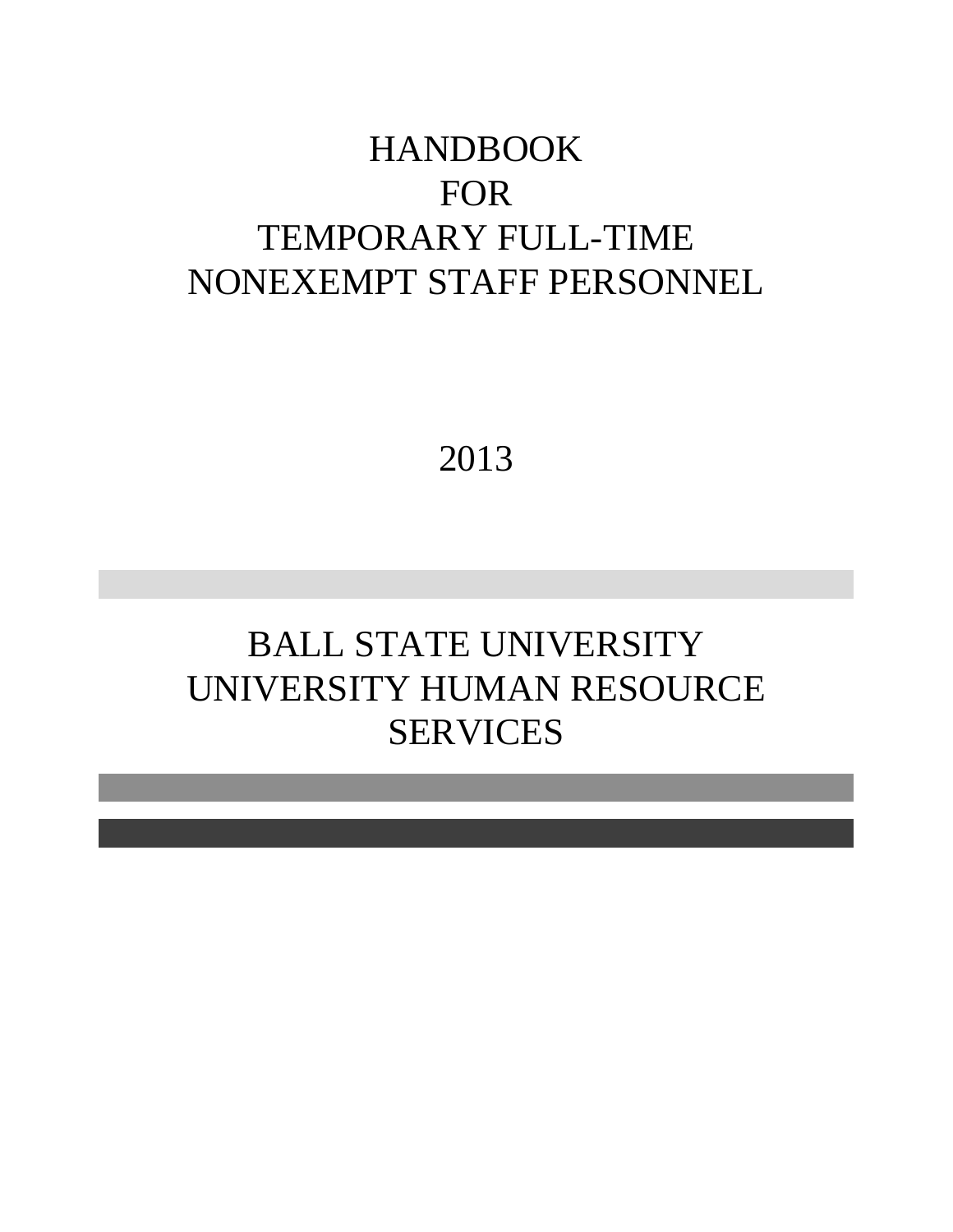# **TABLE OF CONTENTS**

|                            | $\overline{1}$                                                                               |
|----------------------------|----------------------------------------------------------------------------------------------|
|                            | 1                                                                                            |
|                            | 1                                                                                            |
|                            | $\overline{2}$                                                                               |
|                            | $\overline{2}$                                                                               |
|                            |                                                                                              |
|                            |                                                                                              |
|                            | 3                                                                                            |
|                            | 3                                                                                            |
|                            | 3                                                                                            |
|                            | $\overline{4}$                                                                               |
|                            | $\overline{4}$                                                                               |
|                            | $\overline{4}$                                                                               |
|                            | 5                                                                                            |
|                            | 5                                                                                            |
|                            | 5                                                                                            |
|                            | 5                                                                                            |
|                            | 3.3.2 Overtime Policy for Nonexempt Staff Personnel Other Than Law Enforcement Officers<br>5 |
|                            | 6                                                                                            |
|                            | 6                                                                                            |
|                            | 6                                                                                            |
|                            | 7                                                                                            |
|                            | $\tau$                                                                                       |
|                            | 7                                                                                            |
|                            | 7                                                                                            |
|                            | 7                                                                                            |
|                            | 9                                                                                            |
|                            | 9                                                                                            |
|                            | - 10                                                                                         |
|                            |                                                                                              |
|                            |                                                                                              |
|                            |                                                                                              |
|                            |                                                                                              |
|                            |                                                                                              |
|                            |                                                                                              |
| 3.4.12 Probationary Period |                                                                                              |
|                            |                                                                                              |
|                            |                                                                                              |
|                            |                                                                                              |
|                            |                                                                                              |
|                            |                                                                                              |
|                            | 4.1.1 Compensation Policy for Declared and/or Specified University Close-Downs               |
|                            |                                                                                              |
|                            |                                                                                              |
|                            |                                                                                              |
|                            |                                                                                              |
|                            |                                                                                              |
|                            |                                                                                              |
|                            | 2013                                                                                         |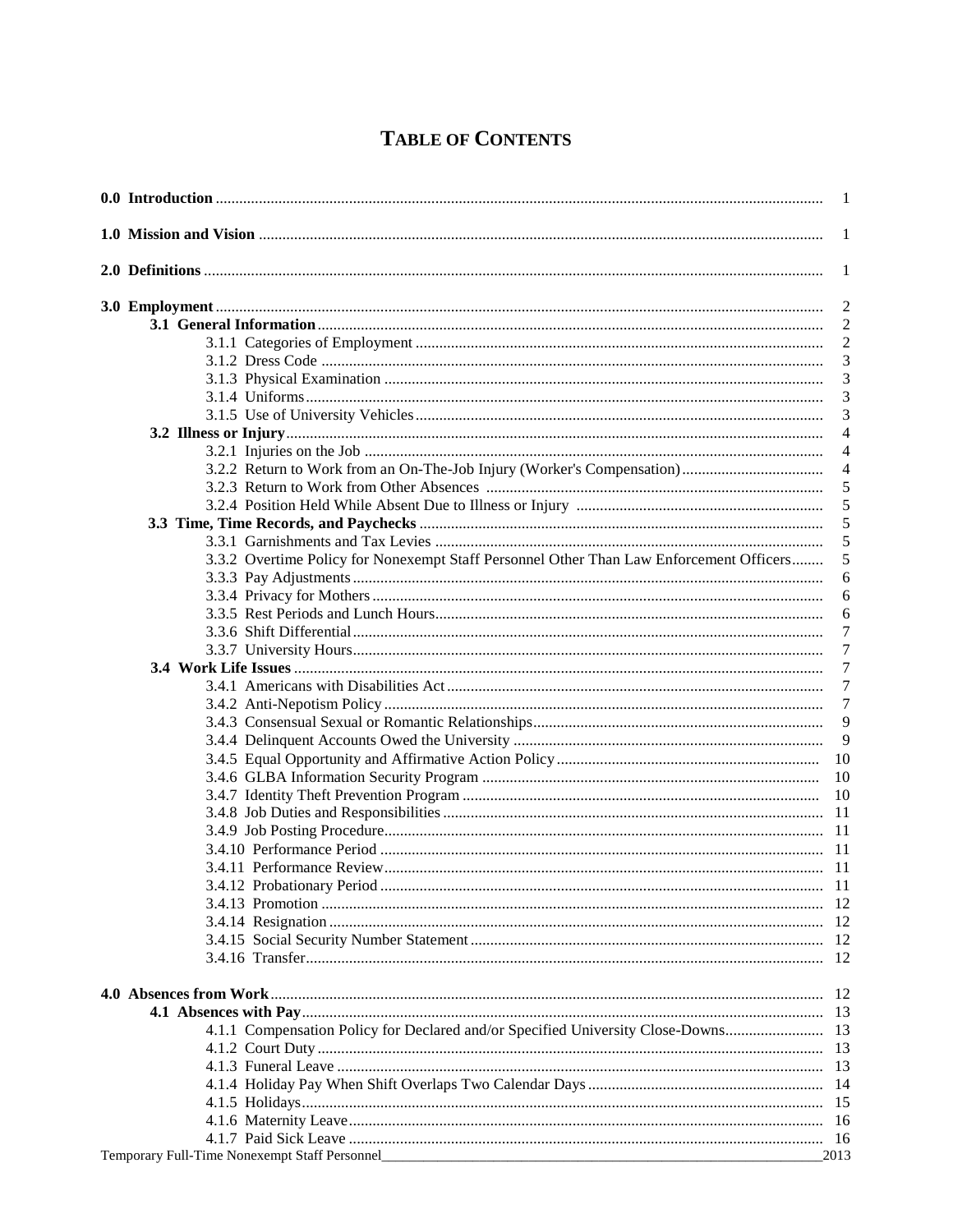|                                               | 5.6 Conflict of Interest and Conflict of Commitment Policy (Performing Outside Services Activities) 24 |  |  |
|-----------------------------------------------|--------------------------------------------------------------------------------------------------------|--|--|
|                                               |                                                                                                        |  |  |
|                                               |                                                                                                        |  |  |
|                                               |                                                                                                        |  |  |
|                                               |                                                                                                        |  |  |
|                                               |                                                                                                        |  |  |
|                                               |                                                                                                        |  |  |
|                                               |                                                                                                        |  |  |
|                                               |                                                                                                        |  |  |
|                                               |                                                                                                        |  |  |
|                                               |                                                                                                        |  |  |
|                                               |                                                                                                        |  |  |
|                                               |                                                                                                        |  |  |
|                                               |                                                                                                        |  |  |
|                                               |                                                                                                        |  |  |
|                                               |                                                                                                        |  |  |
|                                               |                                                                                                        |  |  |
|                                               |                                                                                                        |  |  |
|                                               |                                                                                                        |  |  |
|                                               |                                                                                                        |  |  |
|                                               |                                                                                                        |  |  |
|                                               |                                                                                                        |  |  |
|                                               |                                                                                                        |  |  |
|                                               |                                                                                                        |  |  |
|                                               |                                                                                                        |  |  |
|                                               |                                                                                                        |  |  |
|                                               |                                                                                                        |  |  |
|                                               |                                                                                                        |  |  |
| <b>Appendix A</b>                             |                                                                                                        |  |  |
|                                               |                                                                                                        |  |  |
|                                               |                                                                                                        |  |  |
|                                               | <b>Ball State University</b>                                                                           |  |  |
|                                               |                                                                                                        |  |  |
| Equal Opportunity in Education and Employment |                                                                                                        |  |  |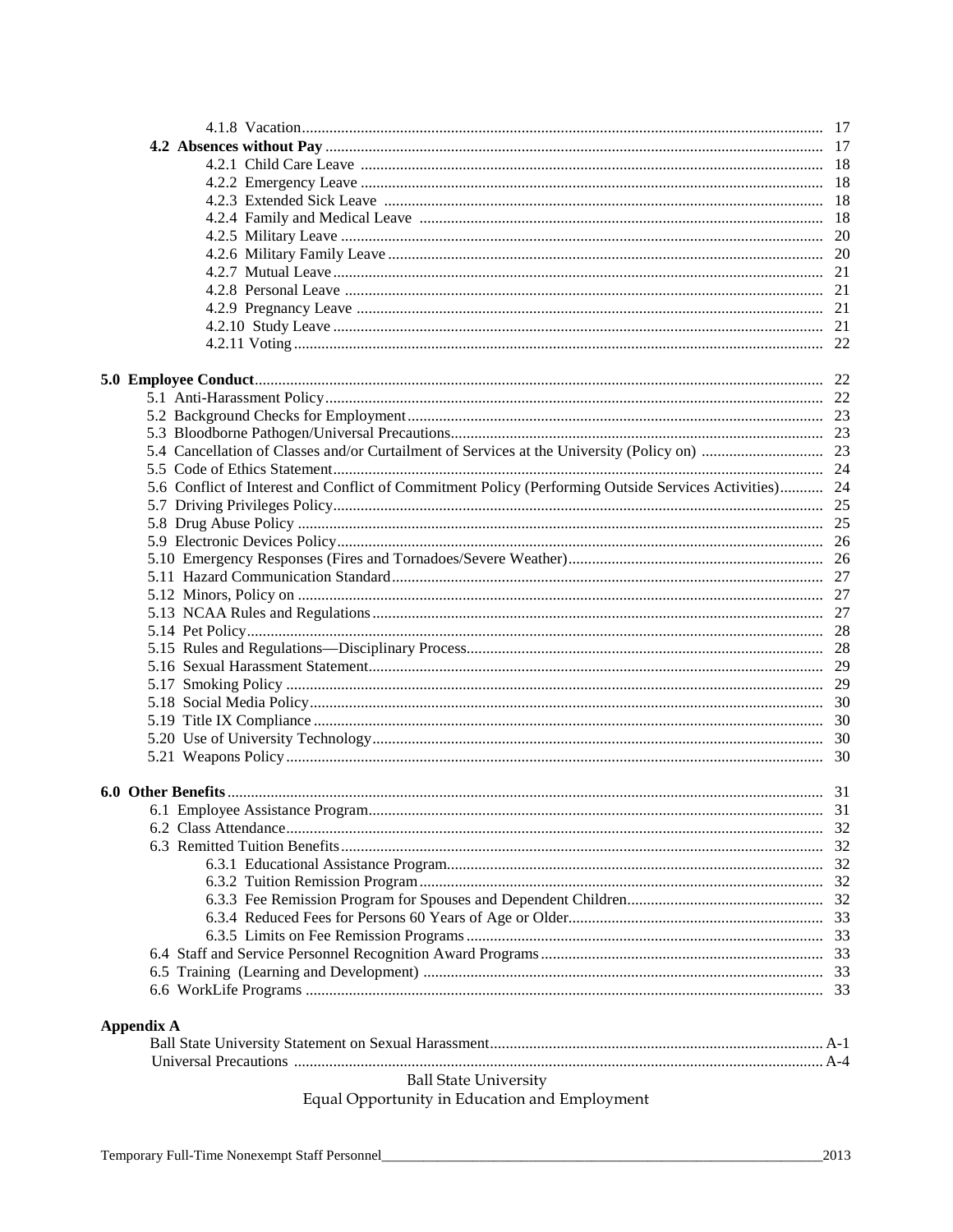# **0.0 INTRODUCTION**

This *Handbook* was prepared by University Human Resource Services. Policies, procedures, and benefits apply only to temporary, full-time nonexempt Staff Personnel unless otherwise indicated. Please read this *Handbook* carefully.

In some cases, only summaries of the university's policies and procedures have been listed; consequently, the text of the official policies and procedures shall govern in all cases. The university's policies, benefits, rules and regulations, whenever and however expressed, whether in handbooks, policy statements or otherwise, do not create and are not to be considered as creating terms and conditions of an employment agreement, expressed or implied. The employment of any employee may be terminated, with or without cause, and with or without notice at any time, at the option of either the employee or the university. No employee of Ball State University, other than the President or vice presidents of the university, has any authority to enter into any agreement for employment for any specified period of time or to make any agreement contrary to the foregoing. The university's policies, benefits, rules and regulations are subject to unilateral change by the university without notice. The latest version of this *Handbook* can be found at the following website: [www.bsu.edu/hrs/handbooks.](http://www.bsu.edu/hrs/handbooks)

# **1.0 MISSION AND VISION OF THE UNIVERSITY**

Vision – We seek to become recognized for providing bright and curious students a holistic, learning experience that occurs both in and out of the classroom; for being relentlessly focused on learning outcomes; for embracing and solving today's greatest educational challenges; and for bringing fresh and pragmatic thinking to the problems facing communities, businesses, and governments in Indiana and beyond.

Mission – As a public research university, we focus on students and high-quality, relevant educational outcomes. Disciplinary knowledge is integrated with application. We do this in a manner that fundamentally changes students, researchers, and our external partners, who look to the university for guidance. We transform information into knowledge, knowledge into judgment, and judgment into action that addresses complex problems.

Customer Service – Ball State University expects each employee to join together with co-workers and management in a spirit of teamwork and cooperation to provide exceptional customer service by determining customer needs and serving customers in a professional and courteous manner to resolve issues proactively and achieve satisfaction of the customer's needs and expectations. Thus, it is the goal of the Roll Out the Red Spirit of Service customer service program to create a service culture on campus.

# **2.0 DEFINITIONS**

Calculation of Years of Service for Retirement Benefits. Please go to: [www.bsu.edu/payroll](http://www.bsu.edu/payroll) and click Benefits.

Date of Employment. First day of actual work during the most recent period of employment at the university.

Exempt Employees. Those employees who are employed in an executive, administrative, or professional capacity as defined by the Fair Labor Standards Act of 1938 (FLSA). Exempt employees are not covered by the minimum wage and overtime provisions of the FLSA.

Fiscal Year. Begins at 12:01 a.m. on July 1 and ends at 12:00 a.m. (midnight) on June 30. This is the same as work year.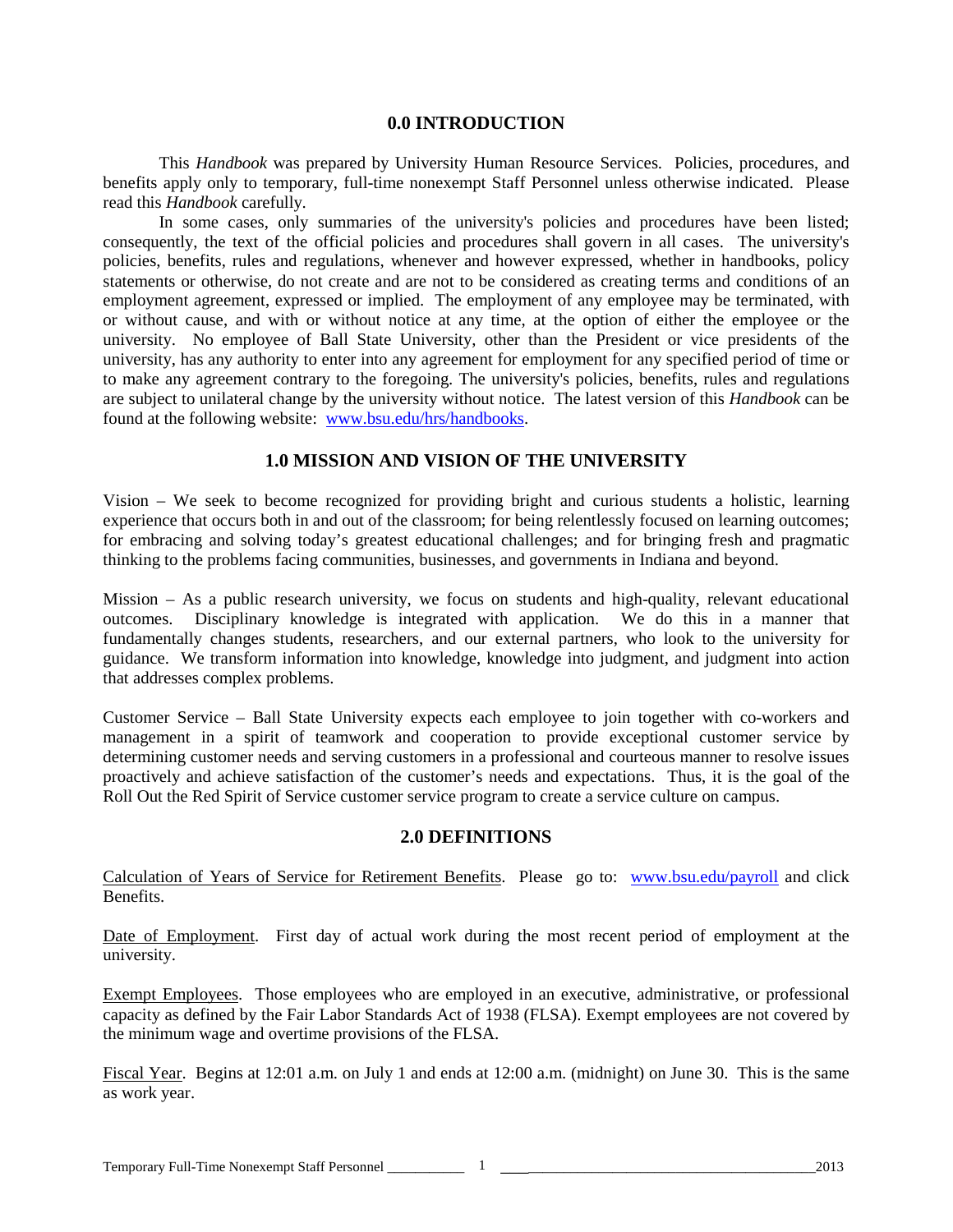Health Care Provider. A doctor of medicine or osteopathy who is authorized to practice medicine or surgery in the state in which the doctor practices or as otherwise defined by the Department of Labor.

Leave Year. A 12-month period measured backward from the date an employee uses any leave of absence.

Nonexempt Employees. Those employees who are not classified as exempt as defined by the Fair Labor Standards Act of 1938 (FLSA). Nonexempt employees are covered by the minimum wage and overtime provisions of the FLSA.

Pay Status. Receiving remuneration from the university through work, sick leave, vacation, funeral leave, jury duty, university recognized holiday, short-term military leave, or some training programs.

Premium Pay. Rate of pay above the normal rate.

Promotion. A non-temporary movement to a position in a higher salary grade.

Regular Status. An employee who has successfully completed the probationary period will be considered in regular status.

Reporting Period. A 2-week pay period consisting of 14 consecutive days which begins at 12:01 a.m. Sunday and ends 14 consecutive days later at 12:00 a.m. (midnight) Saturday.

Resignation. Voluntary termination of employment initiated by the employee.

Transfer. A non-temporary movement to a position in the same or lower salary grade.

Workday. A consecutive 24-hour period beginning with the start of the employee's regularly scheduled workshift.

Workweek. Begins at 12:01 a.m. Sunday and runs continuously until 12:00 a.m. (midnight) the following Saturday.

Work Year. Begins at 12:01 a.m. on July 1 and ends at 12:00 a.m. (midnight) on June 30. This is the same as fiscal year.

# **3.0 EMPLOYMENT**

# **3.1 General Information**

Ball State University is an equal opportunity/affirmative action employer and is committed to employing qualified employees who possess good professional character and standards and who are legally authorized to work in the United States. Therefore, background checks are performed on applicants who have been recommended for employment. In addition, Ball State University is a drug-free workplace.

# **3.1.1 Categories of Employment**

It is the university's intention to hire only individuals who are legally authorized to work in the United States.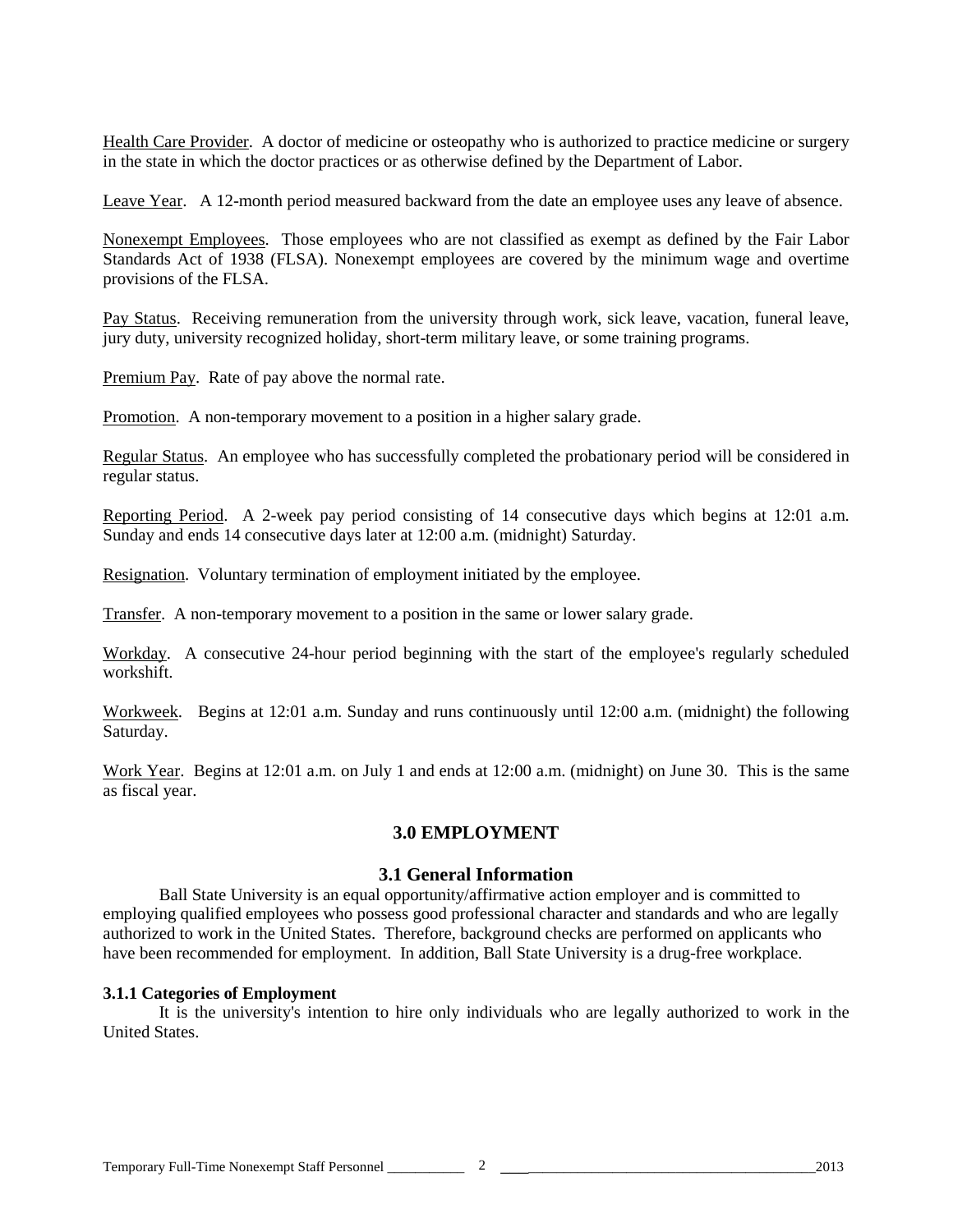Regular Full-time Position. A position assigned a normal workweek of 40 hours or more on a 12-month basis or assigned a normal workweek of 40 hours for a period of at least 9 months but less than 12 months on a fiscal year basis.

Regular Part-time Position. A less than full-time position that is expected to continue on a regular weekly schedule and for a specific assignment and is for regularly assigned duties within the department on a continuing basis.

Temporary Full-time Position. A position assigned a normal workweek of 40 hours for at least 6 months on a fiscal year or other 12-month basis that is expected to continue beyond the 6-month assignment and is for a specified period of time.

Temporary Position. A position that is full time or less than full time which is seasonal, irregular, or extra help, and may be for a specified period of time.

#### **3.1.2 Dress Code**

An employee must wear clothing suitable to the work expected to be performed in a given work environment. Clothing should be neat, clean, tasteful, and not constitute a safety hazard. Interpretation of this code is at the discretion of the department head.

#### **3.1.3 Physical Examination**

The university may require any employee to undergo a medical examination by a health care provider of the university's selection at the university's expense when it is job related and consistent with business necessity or necessary in order to secure a second or third medical opinion.

#### **3.1.4 Uniforms**

Some university departments require the wearing of uniforms. The uniforms issued by the university remain the property of the university. An employee is required to be in the designated uniform and be prepared for work at the start of the workshift. An employee may be allowed five minutes at the end of the workshift to change into street clothes.

# **3.1.5 Use of University Vehicles**

A drive must have a valid U.S. driver's license and be insurable under the university's auto fleet policy. As a condition of driving any university vehicle, a driver must give Ball State University authorization to conduct a comprehensive driving record check to comply with liability insurance provider requirements.

If the status of a driver's license changes, including a suspension for any reason or length of time, an employee must notify his/her supervisor immediately who will promptly notify Transportation Services. An employee whose job responsibilities require driving as an essential function will not be permitted to continue driving if he/she is not insurable under the university's auto fleet policy or if he/she does not maintain a valid driver's license, and his/her employment may be terminated.

A driver is expected to operate a university vehicle in a safe, prudent manner. A cell phone should not be used while driving. Seat belts must be worn at all times; and the use of tobacco, alcohol, or drugs by a person driving a university vehicle is strictly prohibited. Personal use of a university vehicle is prohibited.

An accident in a university vehicle, regardless of the extent of damage, must be investigated by the police and reported to Transportation Services immediately. Contact Transportation Services at 285-1022 for additional information on driving policies or go to [www.bsu.edu/facilities](http://www.bsu.edu/facilities) and click Transportation to review the entire Driving Privileges Policy.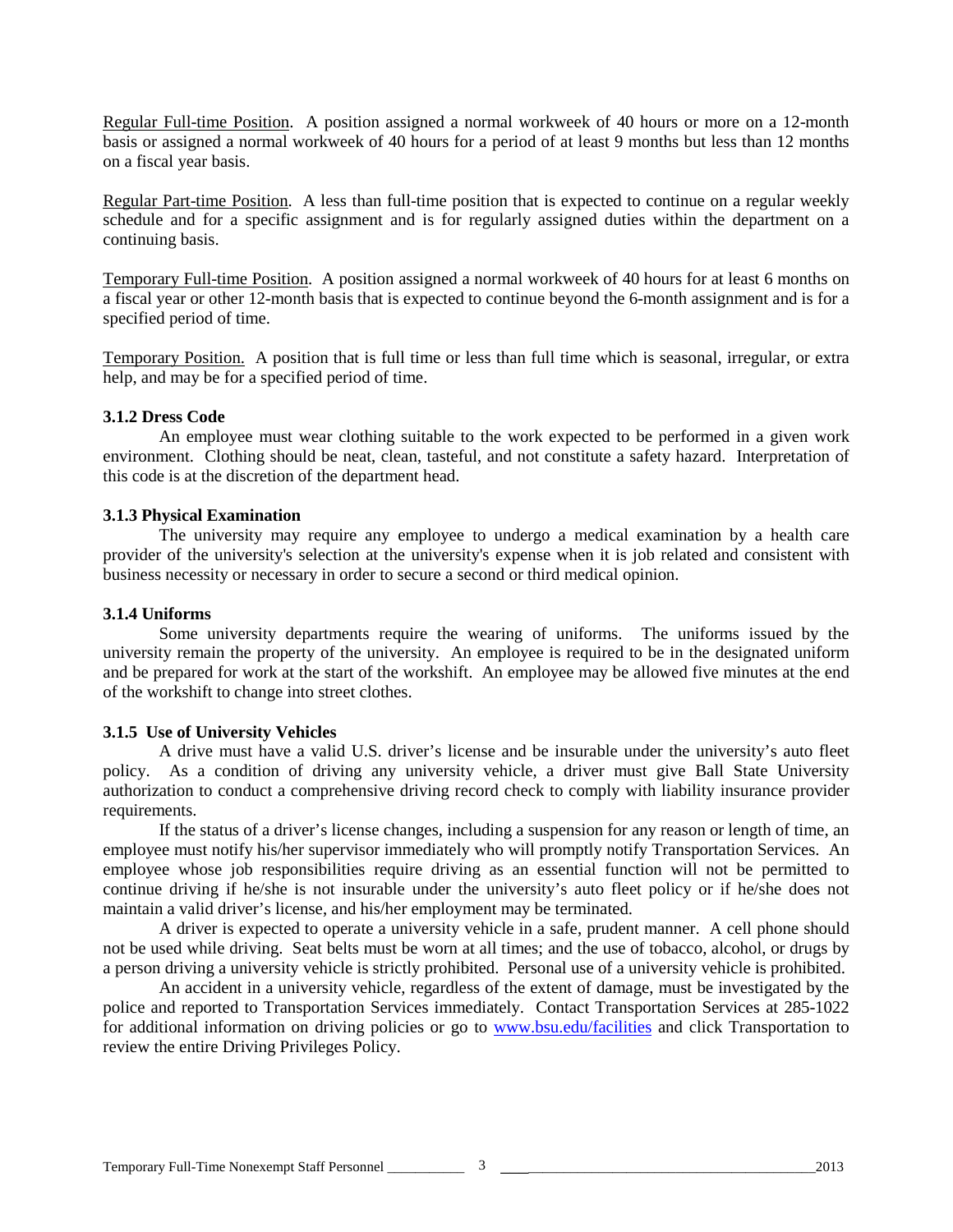# **3.2 Illness or Injury**

#### **3.2.1 Injuries on the Job**

If absent from work because of illness or injury, an employee must notify his or her supervisor according to departmental regulations for reporting absences. Failure to notify his or her supervisor within the departmental prescribed time may result in disapproval of sick leave benefits and/or disciplinary action up to and including discharge. If there is no specific departmental regulation, the employee is required to notify his or her supervisor no later than 30 minutes after the beginning of the workshift.

#### **3.2.2 Return to Work from an On-The-Job Injury (Worker's Compensation)**

Regardless of the nature or severity, all injuries arising out of or in the course of an employee's work at Ball State must be reported to supervision at once, during the same shift on which the injury occurred. The Health Center provides and/or directs the medical care for employees injured on the job. The Health Center hours are 8:00 a.m. to 4:30 p.m. Monday, Thursday, and Friday and 9:00 a.m. to 6:30 p.m. on Tuesday and Wednesday. The doors lock and last patients are accepted at 4:30 p.m. and 6:30 p.m. respectively.

Employees injured outside Health Center operating hours who are in need of immediate medical treatment but whose injuries are not so severe as to warrant Emergency Room treatment, should be referred to the US HealthWorks medical clinic on 3911 W. Clara Lane (just east of Stoops Automotive Group). U.S. HealthWorks is open 8:00 a.m. to 7:00 p.m. Monday through Friday, and 8:00 a.m. to 6:00 p.m. Saturday and Sunday, except major holidays. After US HealthWorks hours or due to the severity of the injury, such injured employees should be referred to the BMH Emergency Room which is open twenty-four (24) hours a day every day.

If an employee is injured while on authorized travel outside of the Ball State area, he/she may obtain emergency treatment as needed, but should contact the University as soon as possible to discuss the situation.

The right to direct the medical treatment of employees injured on the job is retained by the University. Therefore, the decision of when and where to send an employee for medical treatment will be made by the person in charge of the affected employee's shift based on the nature and extent of the injury. If an employee is referred to US HealthWorks or the Emergency Room, the person in charge of that shift who made the referral should leave a voice mail message for the Worker's Compensation Leave and Programs Specialist at 765-285-1036, so that worker's coverage can be verified and claims management may begin as soon as possible.

If an employee is referred outside of the University to obtain emergency treatment, he/she must follow-up at the Health Center the next day the Health Center is open. Although US HealthWorks or the Emergency Room may advise the employee to return to their location or to an employee's personal health care provider for follow-up treatment, such non-emergency visits are not covered by worker's compensation.

The injured employee's supervisor should complete an accident report and forward it to the Health Center within twenty-four (24) hours of the accident's occurrence. The accident report may be faxed to the Health Center at 765-285-1103. The accident report can be printed from the BSU website by going to the following link and choosing Worker's Comp First Report:

<http://cms.bsu.edu/About/AdministrativeOffices/HumanResources/EmployeeInfo/HRForms.aspx>

Questions regarding worker's compensation or on-the-job injuries should be directed to the Worker's Compensation Leave and Programs Specialist at 765-285-1036 or the Director of Employee Relations at 765-285-1823.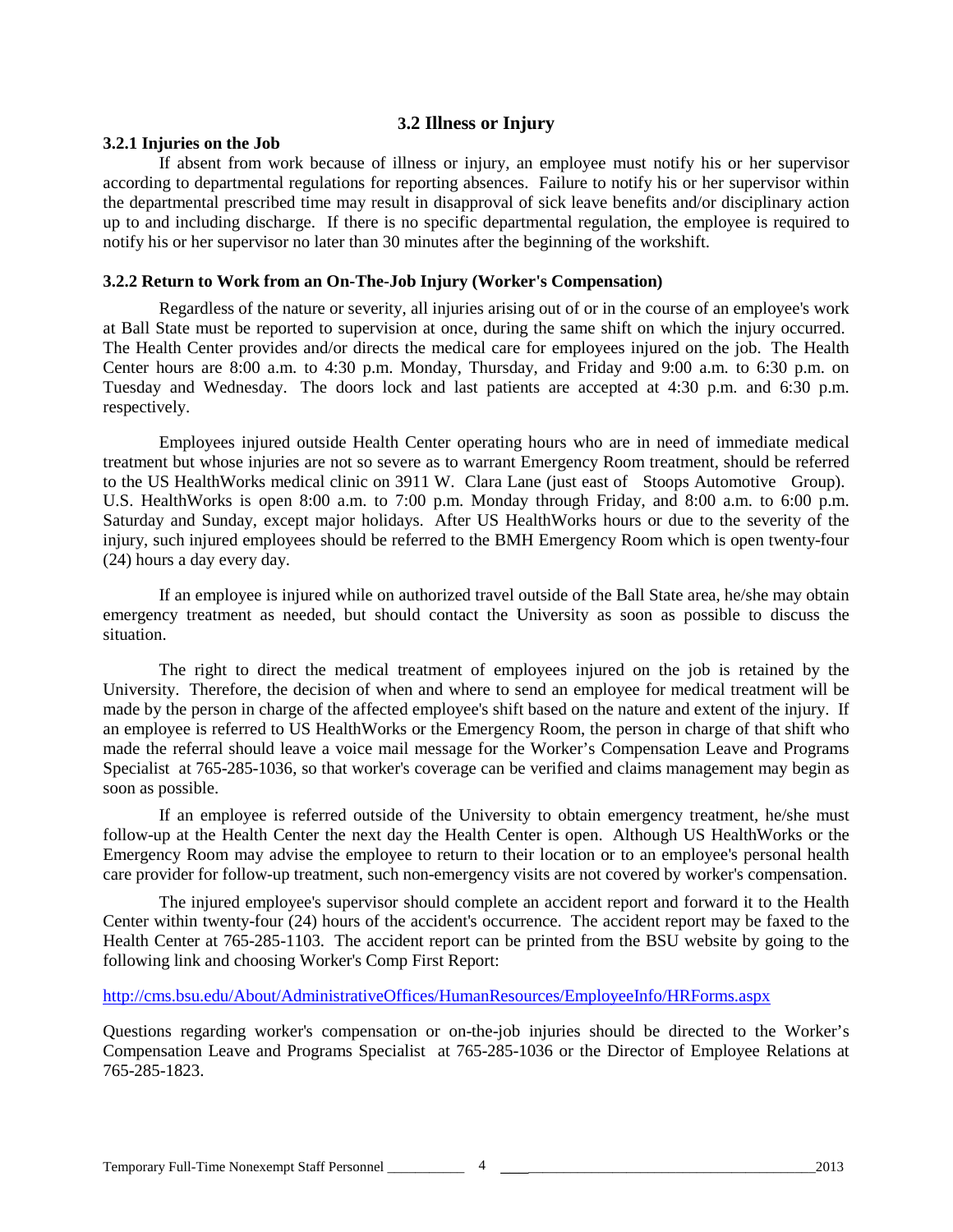#### **3.2.3 Return to Work from Other Absences**

If absent from work for other than an on-the job injury or illness of 7 or more calendar days, a clearance form from the employee's health care provider must be presented to University Human Resource Services. UHRS will process the clearance form from the health care provider and give the employee a release form to give to his or her supervisor.

# **EXCEPTIONS:**

- 1. Staff Personnel in the **food service units** must continue to obtain a "Return to Work" release form from the University Health Center after being absent from work for more than two days following an injury or illness.
- 2. If the release to work form obtained by the employee from a health care provider lists any medical **restrictions** as to the employee's ability to perform his or her job, the employee must continue to obtain a "Return to Work" release form from the University Health Center and then present it to his or her supervisor. UHRS is notified by the University Health Center.

# **3.2.4 Position Held While Absent Due to Illness or Injury**

Whenever an employee is absent from work due to personal or a family member's illness or injury for more than 90 workdays during any 12-month period, the employee will be placed on "limited job protection" status for the next 12 months. If during the time the employee is on "limited job protection: status and the number of days absent from work, excluding authorized vacation, exceeds the number of days worked, the employee's position may be posted. This policy runs concurrent with any other FML job protected leave and is not in addition to those 60 days. See the FML section of this Handbook for more information.

# **3.3 Time, Time Records, and Paychecks**

Pay is calculated on a biweekly basis, and access to pay is available on the Friday following the appropriate pay period. An employee is expected to use direct deposit and to use Self-Service Banner to access his/her paystub. If an error is detected in the paycheck, promptly contact the immediate supervisor.

# **3.3.1 Garnishments and Tax Levies**

Garnishments and tax levies are attachments to an employee's pay for an unpaid debt. The university is required by law to withhold wages due when a garnishment or tax levy has been served on the university, and it may collect a fee from the employee for this action. Such attachment on wages will be released upon the university's receipt of an order from the court or tax agency that issued the attachment or upon full compliance with the garnishment order.

# **3.3.2 Overtime Policy for Nonexempt Staff Personnel Other Than Law Enforcement Officers**

Compensatory Time Off. The terms "compensatory time" and "compensatory time off" mean hours during which an employee is not working, which are not counted as hours worked during the applicable workweek for purposes of overtime compensation, and for which the employee is compensated at the employee's regular rate.

Compensatory Time Off and Monetary Overtime Pay. Compensatory time off will be earned at a rate of one and one-half hours for each hour actually worked over 40 within the established workweek. An employee may accumulate up to 240 hours of compensatory time off, and the employee will receive monetary overtime compensation for overtime hours actually worked which could cause the employee's accumulation to exceed 240 hours. Compensatory time off earned during a work year (July 1 to June 30) must be used during that work year. If that is not possible, monetary overtime pay will be substituted for compensatory time off for all compensatory time off hours earned by the employee but not used by the last day of the final pay period paid in June.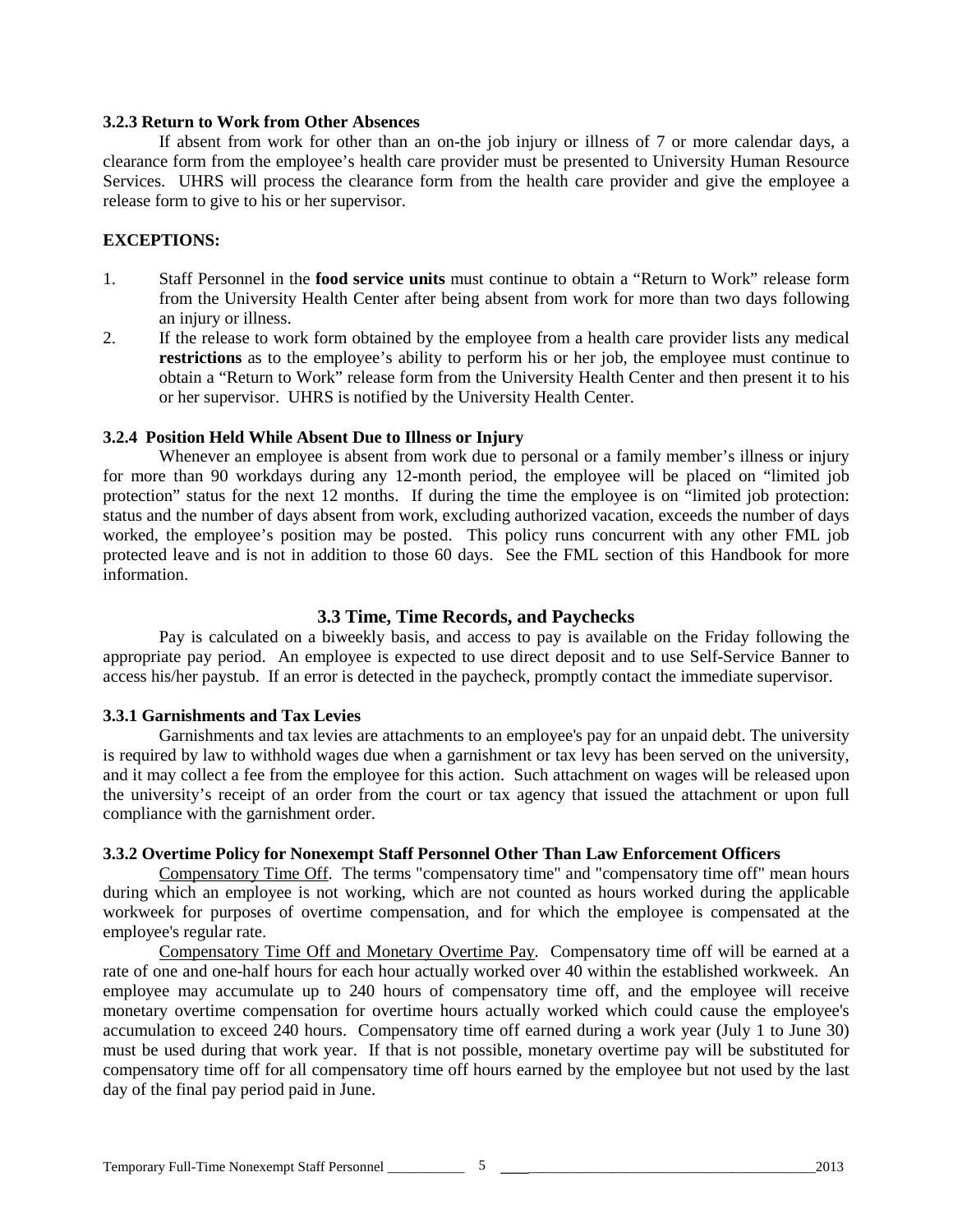An employee may use the earned compensatory time off with the approval of the employee's supervisor. If it is not possible to approve the particular compensatory time off requested by the employee, time off will be granted within a reasonable period, normally two weeks, unless the requested time off would unduly disrupt operations. If a mutually appropriate time cannot be scheduled for the employee to use the earned compensatory time, the supervisor may elect to substitute monetary overtime pay in lieu of earned compensatory time off. Monetary overtime pay is calculated at one and one-half times the employee's equivalent hourly rate of pay for the hours worked in excess of 40 hours during the established workweek.

The supervisor may elect to substitute monetary overtime pay for earned compensatory time off, either at the time overtime is actually worked or in any later period. Monetary overtime compensation will be based on the employee's regular pay rate at the time of payment.

Compensatory time earned or monetary overtime pay for overtime must be approved by the supervisor on the "Work Record and Absence Report for Nonexempt Staff Personnel" and sent to the Office of Payroll and Employee Benefits by noon on Monday following the pay period ending date.

The university also may elect to apply earned compensatory time off to hours the employee has missed due to personal absence (including medical leaves if not covered by paid sick leave, vacation, or Salary Continuation Insurance) resulting in lost time.

In the event an employee leaves employment at the university for any reason, the employee will be paid for earned compensatory time off at the employee's final regular rate of pay, or the employee's average rate during the last three years of employment, whichever is higher.

Paid time off for holidays, vacation, sick leave, jury duty, and funeral leave is counted as time worked for computing overtime. All other time off, with or without pay, is treated as time not worked for purposes of calculating overtime.

Except: If a recognized holiday falls on an employee's regular day off, he or she will be given one day's pay at his or her regular straight-time rate. In such cases, the unworked holiday shall not be included as hours worked for the purpose of computing overtime.

A separate overtime policy for nonexempt law enforcement officers is in effect. Law enforcement officers should see the Director of Public Safety as to this policy's provisions.

Overtime must be approved by a supervisor before it is worked. An employee is prohibited from working unauthorized overtime or from working "off-the-clock."

# **3.3.3 Pay Adjustments**

The pay of all employees is reviewed annually; and pay adjustments, when appropriate, may be made if the Board of Trustees determines funds for such adjustments are available.

#### **3.3.4 Privacy for Mothers**

To the extent reasonably possible, a breast-feeding mother shall be provided a private location, other than a toilet stall, where she can express her breast milk in privacy during any meal period. A refrigerator or other cold storage space for keeping milk that has been expressed will be made available, or an employee may provide her own portable cold storage device.

#### **3.3.5 Rest Periods and Lunch Hours**

During each 4-hour working period, an employee is allowed one 15-minute rest period which is limited to 15 minutes of absence from the job. The rest period is to be preceded by and followed by an extended work period; thus, it may not be used to cover any late arrival to work or early departure, nor may it be regarded as cumulative if not taken. Rest periods are to be scheduled by the supervisor who will advise an employee of the scheduled time and place for such rest periods.

A 65-minute unpaid lunch period is provided during the academic year. During the summer, the unpaid lunch period is 35 minutes. Each employee will be informed as to when to take a lunch period. As with rest periods, lunch hours are to be preceded by and followed by an extended work period.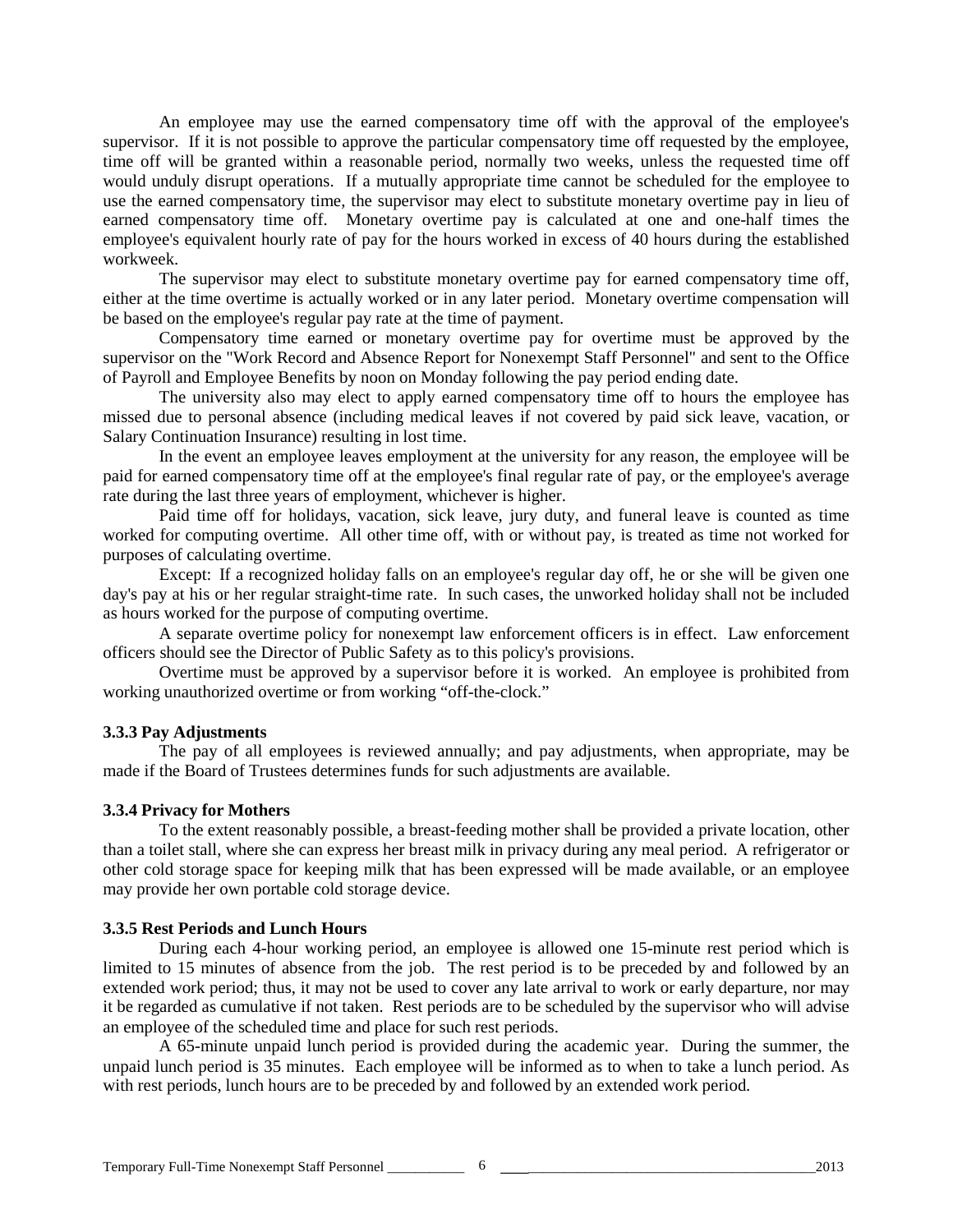#### **3.3.6 Shift Differential**

When assigned to the second shift, an employee receives a shift differential of 25 cents per hour. The second shift is any regularly scheduled shift starting between 2:00 p.m. and 10:00 p.m.

When assigned to the third shift, an employee receives a shift differential of 35 cents per hour. The third shift is any regularly scheduled shift starting between 10:00 p.m. and 5:00 a.m.

An employee is entitled to receive the shift premium for the shift he or she is regularly assigned the majority of the time during the workweek.

# **3.3.7 University Hours**

The official university office hours are 8:00 a.m. to 5:00 p.m. during the academic year. Currently, summer hours are 7:30 a.m. to 4:00 p.m. Some areas of the university may require different schedules depending upon the needs of the area; however, it is expected that all areas will provide continuous customer service from the beginning until the end of official university office hours.

# **3.4 Work Life Issues**

# **3.4.1 Americans with Disabilities Act**

If a disabled Ball State University employee needs a workplace accommodation, that employee should contact the Office of University Compliance immediately upon learning of the need for the accommodation. All disability accommodation requests will be reviewed in a timely manner and through an interactive process typically involving the employee, the supervisor of the employee, and the Executive Director of University Compliance or his/her designee.

If a Ball State University employee is only temporarily impaired, he/she should work with his/her immediate supervisor and/or department head to determine if a temporary accommodation can be made or is appropriate. A temporary impairment is not covered by the Americans with Disabilities Act.

# **3.4.2 Anti-Nepotism Policy**

This anti-nepotism policy is intended to reinforce the university's commitment to employment practices which create and maintain constructive working relationships within the university community and which reflect the university's commitment to management practices that are fairly, efficiently, and evenhandedly applied to all Staff and Service Personnel and applicants for employment in these job classifications without actual or apparent bias or favoritism.

- 1. It is the general policy of Ball State University not to employ, or to continue to employ, relatives on a regular or part-time or temporary basis within the same functional work unit or to have one relative under the direct supervision of another relative.
	- a. A relative, for the purposes of this policy, is defined as an individual for whom a faculty or professional or staff or service employee has been assigned legal responsibility in a guardianship capacity, parent, child, brother, sister, spouse, aunt, uncle, niece, nephew, grandparent, grandchild, or such persons related by marriage.
	- b. For the purposes of this policy, a "functional work unit" normally will be defined as an academic department or an administrative office. If questions should arise as to what constitutes a "functional work unit" in the administration of this policy, that determination will be made by the university officer to whom the unit reports within which the affected employees are employed.
	- c. For the purposes of this policy, "direct supervision" means the lowest level of supervision responsible for assigning work, supervising activities related to that work, appraising performance, determining salary or wage increases, and/or making decisions in regard to the hiring, firing, and disciplining of an employee.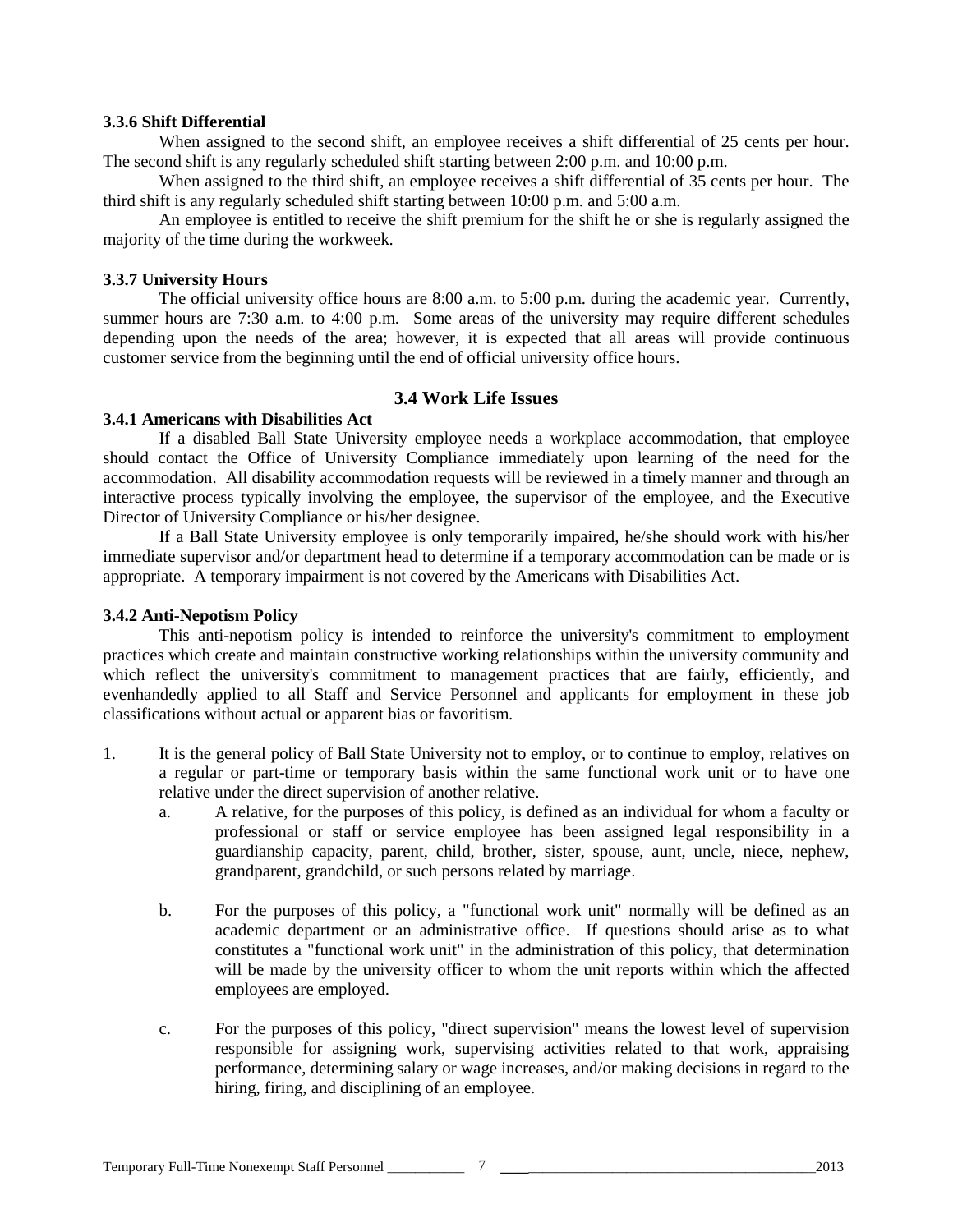- d. In addition to the prohibition against the direct supervision of a staff or service employee by a relative, no faculty or professional or staff or service employee shall initiate, participate in, or in any way influence institutional decisions involving a direct benefit (initial appointment, retention, promotion, salary/wage, leave of absence, grievance adjustment, etc.) to members related by family or marriage as defined in paragraph 1.a. above. In instances where a conflict of interest might occur because of general supervisory responsibilities (supervision at least one step above that of the direct supervisor) under normal operating procedures, the responsibility for institutional decisions involving a direct benefit will pass to the next higher administrative level.
- 2. If any of the relationships defined in paragraph 1 above are created subsequent to the employment of the affected staff or service employee, one of the persons affected must give up his or her position no later than 6 months from the date the relationship was established. Within 30 days after the relationship, as defined in paragraph 1 above has been established, the affected persons must inform in writing the university officer to whom the unit in which he or she is employed reports that such a relationship exists and must state which of the affected persons will relinquish his or her position. Should the written notification to the university officer fail to specify which of the affected persons will give up his or her position, it will be assumed that the party with the least seniority (length of continuous service from the last date of hire at the university) will relinquish his or her position. The person giving up his or her position may be re-employed within the university subject to the needs of the university.
- 3. Whenever any supervisor may propose because of the best interests of the university to employ a person, or to continue the employment of a person, in a position where he or she would be working in the same functional work unit with a relative or would be under the direct supervision of a relative as specified in paragraph 1, such supervisor shall prepare a written request for approval of such employment setting forth the reasons for the request. The request shall be submitted to his or her immediate supervisor for review and recommendation, through each higher supervisory level, to the university officer responsible for the affected unit. The university officer may reject the request or grant it subject to such conditions as he or she may deem appropriate and in the best interests of the university and in such a way as to be consistent with the general purposes of this policy as set forth above. If the request is granted, it shall be for a period of no more than 12 months and shall be conditional upon the annual review procedure set forth in paragraph 4.
- 4. The university officer shall review annually each request previously approved. If the university officer finds that the circumstances under which the approval was granted have materially changed or that the conditions attached to the approval, if any, are ineffective or inadequate, he or she shall take such action as he or she finds to be in the best interests of the university, including termination of the employment or continuance of the employment under different conditions. The affected employee(s) may appeal the decision by the university officer as provided in section 4 of this policy through the appropriate grievance procedure -- Staff/Non-Bargaining Unit Affiliated with Staff or Service Personnel.
- 5. Students, graduate assistants, research assistants, and doctoral fellows employed by the university are covered under this policy.
- 6. If a university officer is made aware of possible violations of this policy, he or she shall have the matter investigated. If the facts alleged are found to be correct so as to establish a violation of this policy, the President may terminate the employees violating this policy or the person having administrative supervision of the affected employees may request, pursuant to paragraph 3, that the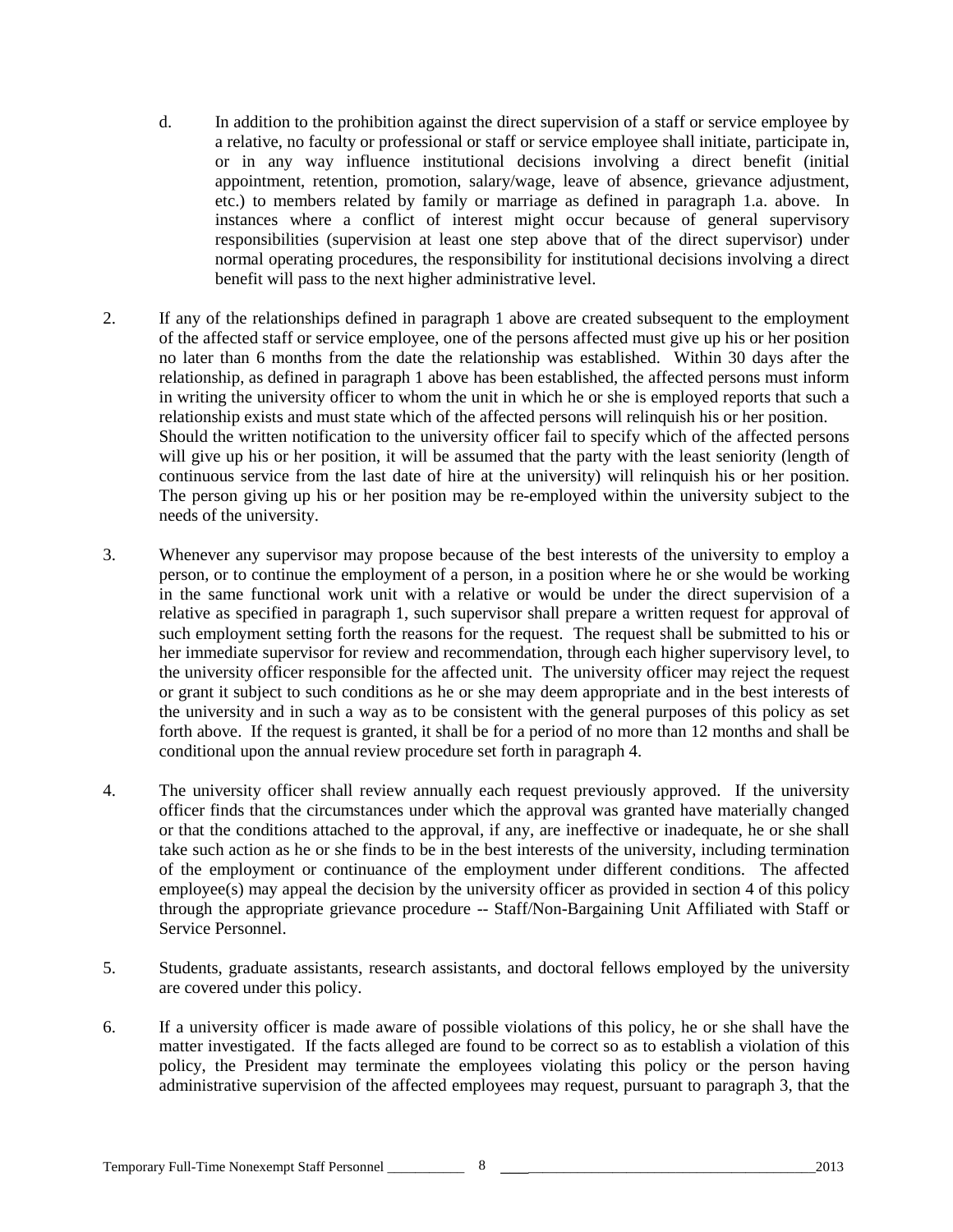employment be continued, in which event the matter shall be treated as provided in paragraphs 3 and 4.

- 7. This policy applies to all persons employed after the effective date of the adoption of the policy. This policy also applies to persons whose employment precedes the adoption of this policy with the following exceptions:
	- a. persons who directly supervise another person related by family or marriage, or
	- b. persons related by family or marriage who are employed within the same functional work unit upon the effective date of the adoption of this policy shall not be subject to the provisions of this policy in regard to that supervisory relationship or working relationship as long as the incumbents remain in their current positions.

Effective date: October 2, 1987

#### **3.4.3 Consensual Sexual or Romantic Relationships**

Legal and ethical risks are inherent in any sexual or romantic relationship between a person with instructional responsibilities (full-time or part-time faculty, lecturer, visiting professor, graduate assistant, or tutor) and a student whose academic work is being supervised by the person with instructional responsibilities, even when the relationship seems to be consensual. The same is true of a sexual or romantic relationship between a person with non-instructional supervisory responsibilities (faculty, administrator, staff, or student) and someone over whom the person has supervisory responsibility. Individuals involved in a romantic relationship cannot be expected to be able to render an objective assessment of the performance of his or her partner in the relationship; the ability to render an objective assessment is crucial to the role of instructor or supervisor.

Because of these legal and ethical risks, it is the university's policy that persons shall not have instructional or supervisory responsibilities over anyone with whom they have a sexual or romantic relationship. If such a relationship exists or develops, the person with instructional or supervisory responsibilities shall immediately make arrangements to terminate his or her instructional or supervisory responsibilities over the partner in the relationship. A member of the campus community who fails to withdraw from participation in decisions that may reward or penalize the party with whom he or she has or has had a sexual or romantic relationship will be deemed to have violated his or her ethical obligation to the university.

Violations of this policy may be reported to the Office of University Compliance or in the case of a student, he or she may report the conduct to the administrative head of Student Affairs. All such complaints and reports will be investigated in accordance with the "Equal Opportunity and Affirmative Action Complaint Investigation Procedure and Appeal Process." To knowingly file a false or malicious complaint or report is a violation of this policy.

# **3.4.4 Delinquent Accounts Owed the University**

The "Procedures for Collecting Delinquent Accounts Owed the University" was updated and then passed by the Board of Trustees on January 29, 2010, in order to collect charges remaining unpaid after 60 calendar days after appropriate hearings and other appeal procedures, if any, have been concluded. Penalties assessed may include withholding employee privileges, recording of the delinquent account in the personnel file, refusing class registration, withholding salary increases, and withholding promotions and/or upgrades of positions. In addition, delinquency processing and late payment charges have been added to the revised policy. At the option of the university, delinquent accounts may be referred to collection agencies or pursued in court.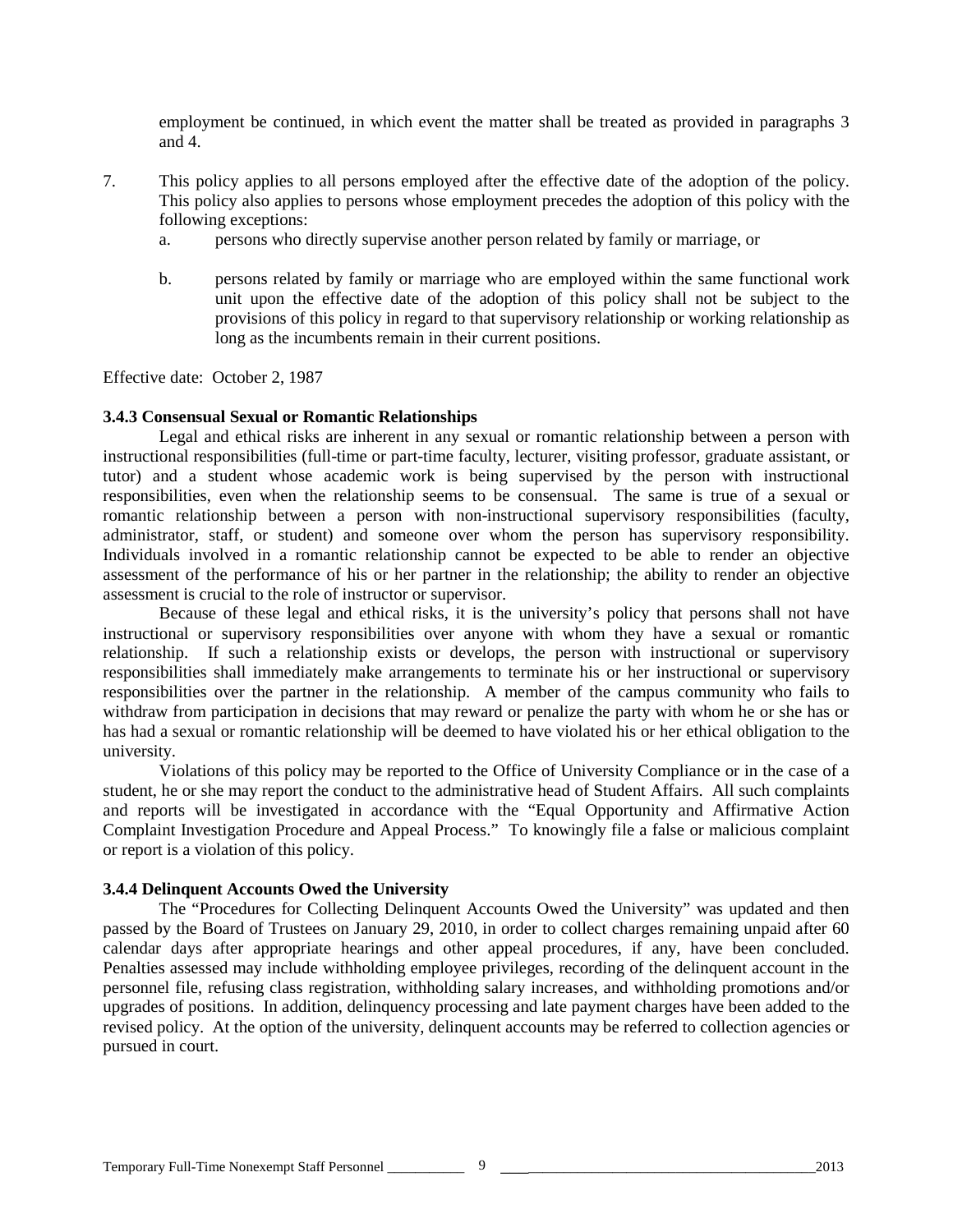#### **3.4.5 Equal Opportunity and Affirmative Action Policy**

Ball State University provides equal opportunity to all students and applicants for admission in its education programs, activities, and facilities without regard to race, religion, color, sex (except where sex is a bona fide qualification), sexual orientation, gender identity/gender expression, physical or mental disability, national origin, ancestry, or age.

Ball State University provides equal opportunity to all employees and applicants for employment in its recruitment, hiring, retention, promotion, tenure, transfer, layoff, return from layoff, training, and other employment decisions and in its compensation and benefits programs without regard to race, religion, color, sex (except where sex is a bona fide occupational qualification), sexual orientation, gender identity/gender expression, physical or mental disability, national origin, ancestry, age, or citizenship (for U.S. citizens and protected lawfully-admitted aliens).

The university also takes affirmative action to employ and advance minorities, women, qualified disabled persons, and qualified disabled veterans and veterans of the Vietnam era. Information concerning the university's affirmative action programs can be obtained from the Office of University Compliance, Ball State University, Muncie, IN 47306.

Each line administrator is responsible for ensuring that educational and employment decisions are made and implemented in accordance with the university's equal opportunity and affirmative action policy. All persons involved in the decision-making process, including members of faculty and other employee committees, shall act in a nondiscriminatory manner. The Office of University Compliance is responsible for developing, coordinating, and implementing policies and procedures for institutional compliance with all applicable federal and state equal opportunity laws and regulations and for preparing and monitoring compliance with required affirmative action programs.

Complaints regarding unlawful discrimination should be filed within 45 calendar days following the alleged act or incident giving rise to the complaint in the Office of University Compliance in accordance with the "Ball State University Equal Opportunity and Affirmative Action Complaint Investigation Procedure and Appeal Process." A copy of this document may be obtained by contacting the Office of University Compliance. The President will review the university's equal opportunity and affirmative action policy and programs at least once each year, measure progress against the objectives stated in the affirmative action programs, and report findings and conclusions to the Board of Trustees.

Effective date: July 19, 2013

#### **3.4.6 GLBA Information Security Program**

Ball State University is committed to providing a security program mandated by the Federal Trade Commission's Safeguard Rule and the Gramm Leach Bliley Act (GLBA). This program ensures the security and confidentiality of any record containing nonpublic financial information about a student or other third party who has a relationship with Ball State University. In addition to this coverage which is required under federal law, Ball State University chooses as a matter of policy to also include in this definition any credit or debit card information received in the course of business by the university whether or not such credit or debit card information is covered by the GLBA. Examples of student financial information include but are not limited to the following: bank and credit card account numbers; income, credit histories, and other consumer report information; social security numbers; loan information, including loan applications and loan servicing; loan collection and delinquent loan processing; money wiring and other electronic funds transfers; financial aid information; student account balance information; other nonpublic personally identifiable information relating to a financial transaction.

#### **3.4.7 Identity Theft Prevention Program**

The university adopts this Program in an effort to detect, prevent and mitigate identity theft in connection with its covered accounts. The Program is further intended to help protect students, faculty, staff and other constituents and the university from damages related to the fraudulent activity of identity theft. For more information, go to [www.bsu.edu/legal.](http://www.bsu.edu/legal)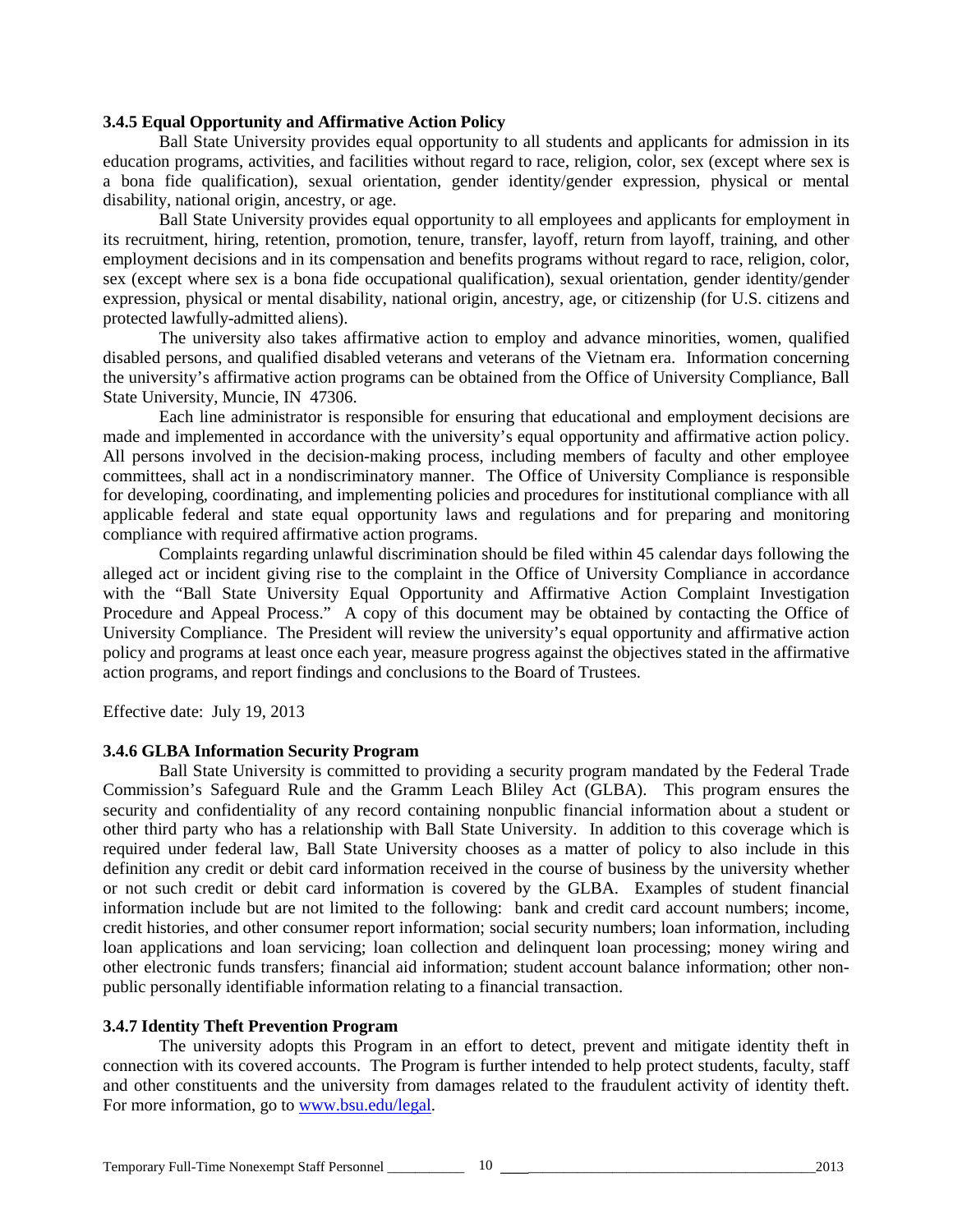#### **3.4.8 Job Duties and Responsibilities**

Whenever an employee begins a new position, he or she will receive a job description for his or her position setting forth the essential functions of the position. Generally, the supervisor will explain the employee's job responsibilities and the performance standards expected of the employee. Job responsibilities may change at any time during employment, and an employee may be asked from time to time to work on special projects or to assist with other work necessary or important to the operation of the unit or the university. The employee's cooperation and assistance in performing such additional work is expected. The university reserves the right, at any time, with or without notice, to alter or change job responsibilities, reassign or transfer job positions, or assign additional job responsibilities.

#### **3.4.9 Job Posting Procedure**

New and vacant positions may be filled from within the university by promoting qualified employees or from outside the university by qualified candidates. Employees interested in being considered for posted vacancies must submit the appropriate documents as defined in the advertisements listed on the university's website, **www.bsu.edu/hrs**, or as listed in newspaper advertisements. Deadlines listed in advertisements must be observed, including receiving appropriate documents in UHRS by 5 PM (4 PM during summer hours) by the deadline date published for external applicants.

In addition, for detailed information of posted jobs, contact the Human Resources Voice Information System (HRVIS), 285-8565**.** 

#### **3.4.10 Performance Period**

A temporary, full-time employee who is transferred or promoted to a different job will be required to satisfactorily complete a performance period of 3 continuous working months.

The performance period is a "getting acquainted" period which gives the employee an opportunity to decide if the employee is satisfied with the job and gives the university an opportunity to determine whether the employee can perform satisfactorily. Whether or not the performance period has been completed does not affect the fact that employment at all times is at the mutual consent of the university and the employee. Either may terminate the employment relationship at any time for any reason with or without notice.

If the performance period is not satisfactorily completed, the employee will be terminated.

The Director of Human Resources may, under unusual and extenuating circumstances, extend the performance period for an employee. With the exception of certain jobs in the Department of Public Safety, under no circumstances can the performance period extend beyond 6 months of the employee's active service in the new position.

#### **3.4.11 Performance Review**

On an annual basis, an employee will have a written review and discussion of his or her performance and job-related behavior conducted by his or her supervisor. At the supervisor's discretion, written reviews may be undertaken more frequently.

Performance reviews are designed to help an employee understand his or her responsibilities and to show how to improve his or her job performance and job-related behavior. The supervisor will explain the review, and the employee will be asked to sign the Performance Evaluation Form for Nonexempt Staff Personnel. The employee's signature indicates the employee has read and discussed the review but does not indicate that the employee is in agreement. A separate written response to any and all points by the employee may be attached to the Form. The employee has two weeks to submit the response to his/her supervisor. This completed Form with attachment if any is then filed in University Human Resource Services.

#### **3.4.12 Probationary Period**

A temporary, full-time employee is required to complete a probationary period of 3 continuous working months. (For certain jobs in the Department of Public Safety who are required to attend the Indiana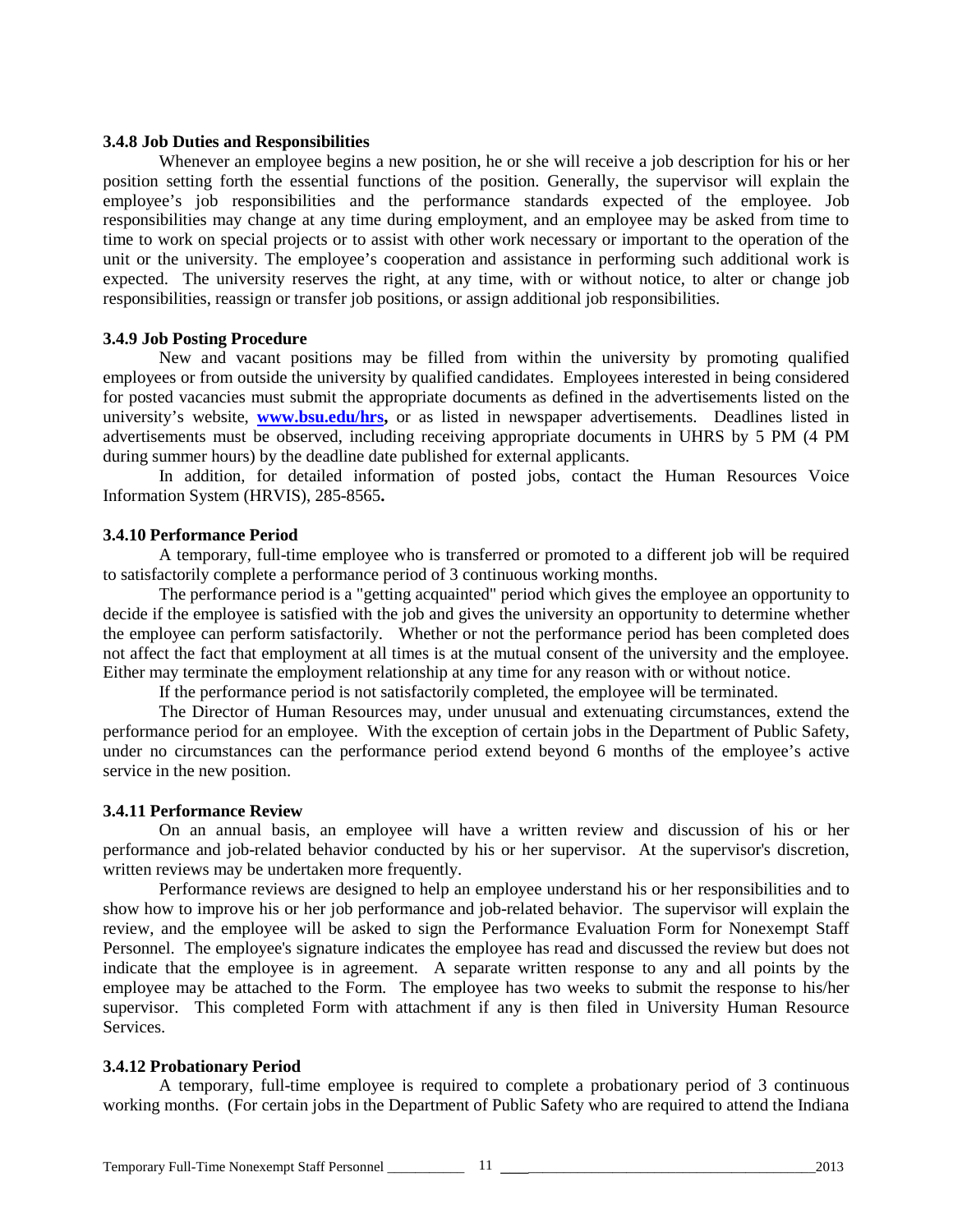Law Enforcement Academy after being hired, their probationary period is a maximum of 12 months after their original hire date OR 6 months after completion of the Indiana Law Enforcement Academy, whichever is sooner.)

The probationary period is a "getting acquainted" period which gives the employee an opportunity to decide if the employee is satisfied with the job and gives the university an opportunity to determine whether the employee can perform satisfactorily. Regardless of status, employment at all times is at the mutual consent of the university and the employee. Either may terminate the employment relationship at any time for any reason with or without notice. If the probationary period is not satisfactorily completed, the employee will be terminated. While in a probationary period, progressive discipline does not apply. An employee in a probationary period is not eligible to use any accrued vacation or sick leave benefits. Rehires also must complete a probationary period.

The Director of Human Resources may, under unusual and extenuating circumstances, extend the probationary period. With the exception of certain jobs in the Department of Public Safety, under no circumstances can the probationary period extend beyond 6 months of active service.

#### **3.4.13 Promotion**

A promotion is a non-temporary movement to a position in a higher salary grade. The university generally will consider employees for promotions as well as external applicants by posting jobs on the university's website when vacancies occur. A performance period is required of an employee who gains a promotion. When an employee's position is upgraded as the result of a job audit, a performance period is not required. Under the promotion policy, an employee receives an increase in salary in accordance with the Compensation Policy on file in University Human Resource Services.

#### **3.4.14 Resignation**

An employee who resigns from the university after the beginning of the month following completion of the probationary period will be paid for accrued and unused vacation through the last day worked by the employee regardless of the effective date of the resignation.

# **3.4.15 Social Security Number Statement**

Ball State University is committed to protecting the privacy of its students, employees, and alumni, as well as other individuals associated with it. At times the university will ask you for your Social Security number. Federal and state law requires the collection of your Social Security Number for certain purposes such as those relating to employee compensation, tuition payments and financial aid. Whenever your Social Security number is requested on a Ball State University form or other document, the written or electronic form used to request your number will be clearly marked as to the reason for the request and will state whether this request is voluntary or mandatory. For more information, go t[o www.bsu.edu/bsuid.](http://www.bsu.edu/bsuid)

# **3.4.16 Transfer**

A transfer is a non-temporary movement to a position at the same or lower salary grade. A lateral transfer may result in a title change but does not result in a salary grade change. A transfer to a position in a lower salary grade may result in a salary reduction. A performance period is required of an employee who obtains a transfer.

# **4.0 ABSENCES FROM WORK**

In some cases, the following programs are summarized. For program details and eligibility information, consult the benefits website: [www.bsu.edu/payroll.](http://www.bsu.edu/payroll)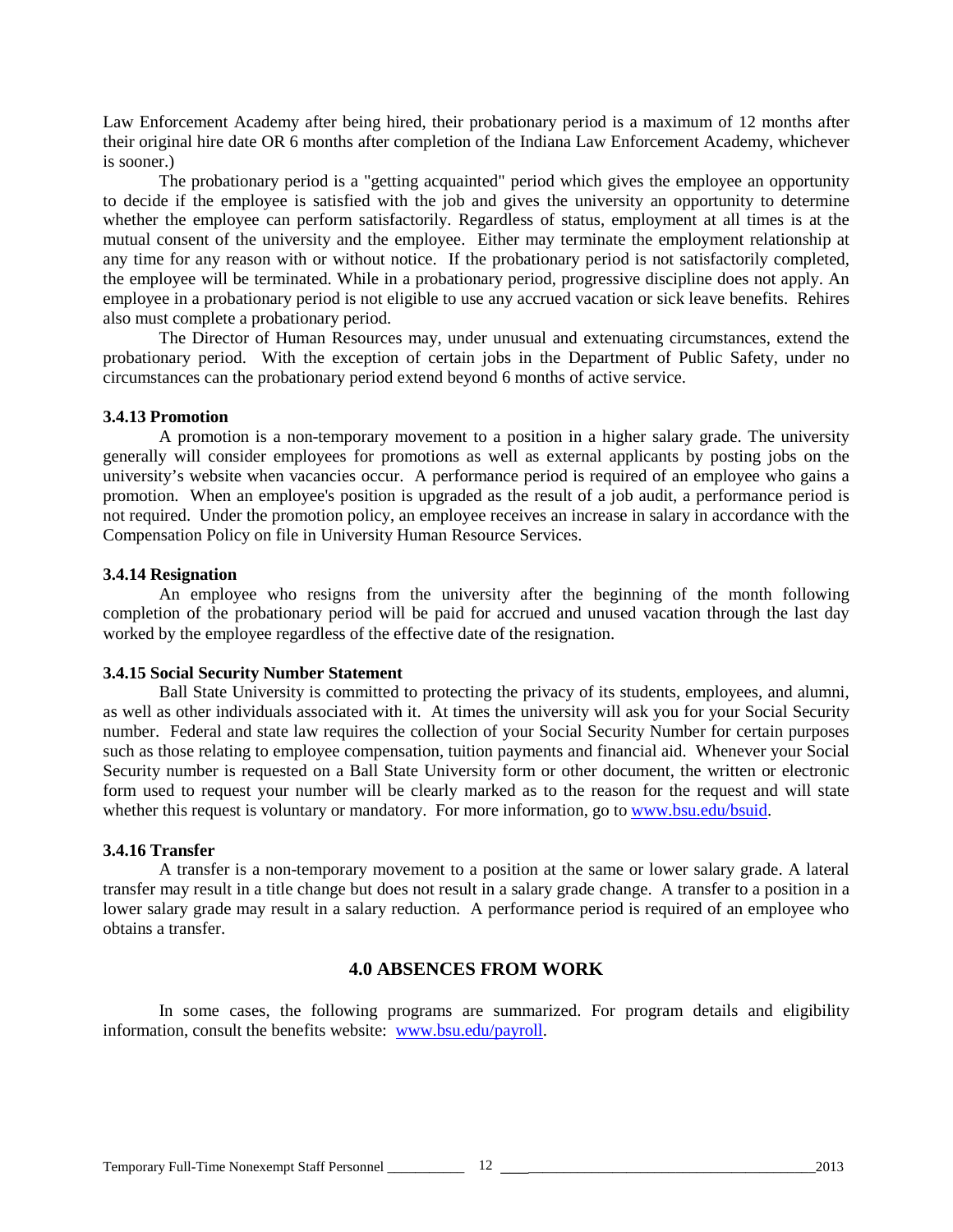#### **4.1 Absences with Pay**

#### **4.1.1 Compensation Policy for Declared and/or Specified University Close-downs**

This section sets forth the compensation policy for certain university close-downs on days other than university holidays as previously described. Such close-downs shall be only as declared by the Board of Trustees and/or the President of the university and shall include declared days of mourning and days set aside to honor a specified person or event. The policy is applicable to unique, one-time close-downs that are generally of not more than one day's duration.

An employee who is scheduled to work but does not work due to the closing of the university for the reasons indicated will be paid according to the hours he or she was scheduled to work that day. (In other words, an employee will not suffer a loss in pay due to the closing of the university.) The hours for which an employee was scheduled to work but did not work due to the closing of the university are not counted as hours worked during the applicable workweek for purposes of overtime compensation for nonexempt employees. An employee who is in pay status but not scheduled to work will receive compensation according to his or her pay status. An employee who is not scheduled to work because of a scheduled day off or layoff status will not receive compensation.

If required to work to maintain essential or necessary services on the declared day, a staff employee will receive the regular rate of pay for the regularly scheduled workday plus the normal rate of pay for the hours actually worked. The employee will be considered to have worked or have been scheduled to work on the declared day if the majority of the regularly scheduled shift falls on the declared day.

This policy does not apply to close-downs or reductions in work force related to university vacation periods, energy or resource shortages, or other conditions beyond the university's control.

#### **4.1.2 Court Duty**

If an employee is summoned for jury duty or subpoenaed as a court witness during the employee's regularly scheduled working hours, time off will be granted upon presentation to the supervisor of a copy or other evidence of the subpoena prior to such duty. Also, the employee must submit a copy or other evidence of the subpoena to the Office of Payroll and Employee Benefits. The employee will be allowed time off with pay for required jury duty or when subpoenaed to testify in a court case except when the employee is a party to such action. After being released by the court, an employee must return to work for the remainder of his/her regularly scheduled work shift.

A third-shift employee shall not be required to work his or her scheduled shift immediately prior to the first morning of jury duty. If a third-shift employee is released by the court by 5:00 p.m. and is not scheduled for jury duty the following day, he or she shall be required to work his or her scheduled shift that night. If released after 5:00 p.m., he or she shall not be required to work his or her scheduled shift that night.

A court appearance of a personal nature must be taken as time off without pay or as paid vacation if scheduled in advance with the supervisor.

#### **4.1.3 Funeral Leave**

Funeral leave may be taken in the event of the death of an employee's immediate family or household:

| <b>Blood Relatives</b> | <b>Step Relatives</b> | In-Laws         |
|------------------------|-----------------------|-----------------|
| Husband                | Stepfather            | Father-in-law   |
| Wife                   | Stepmother            | Mother-in-law   |
| Father                 | Stepson               | Son-in-law      |
| Mother                 | Stepdaughter          | Daughter-in-law |
| Son                    |                       |                 |
| Daughter               |                       |                 |
| <b>Brother</b>         |                       |                 |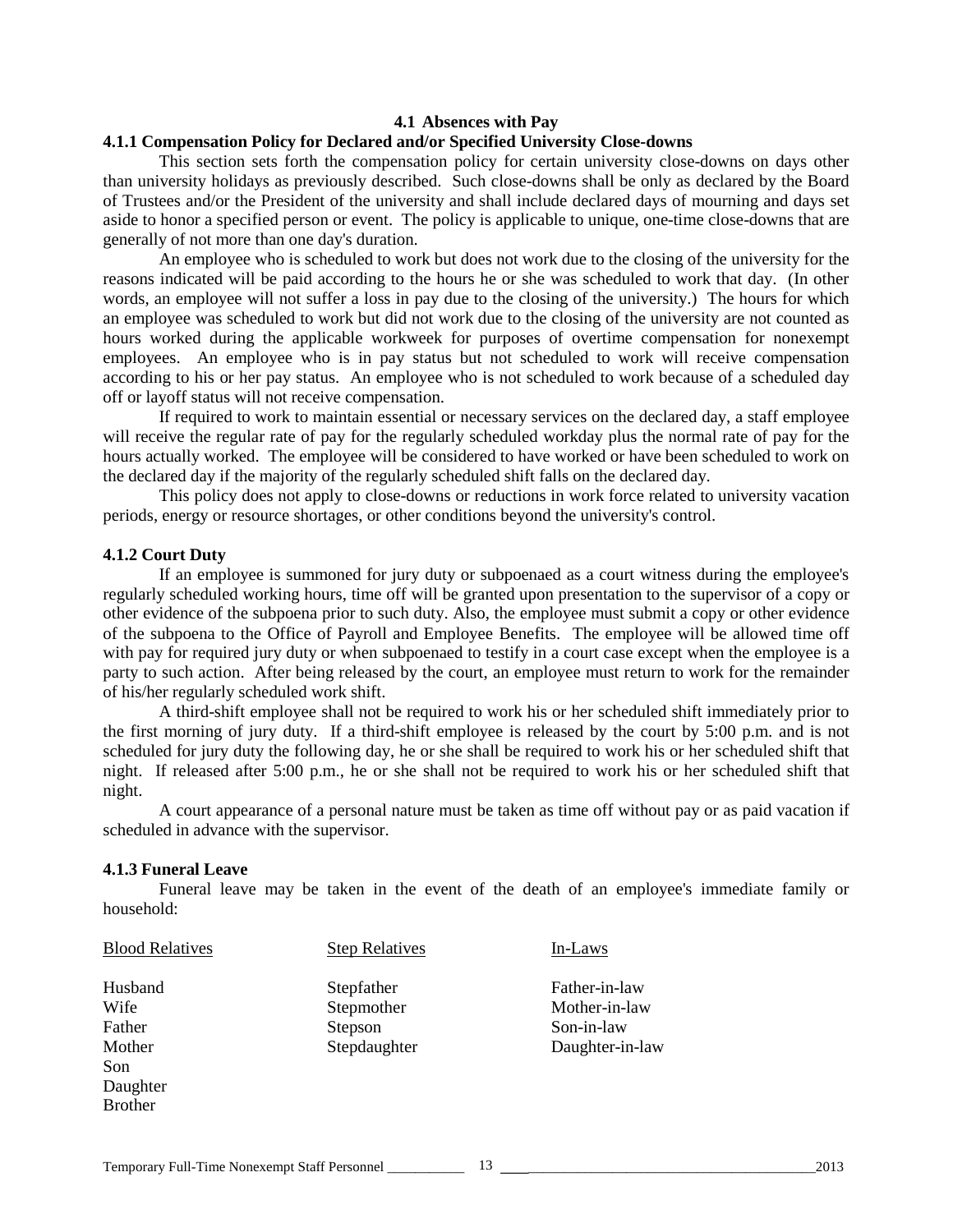**Sister Grandmother** Grandfather Grandchild Great Grandmother Great Grandfather Great Grandchild

Funeral leave is also extended to qualified same-sex domestic partners if they meet certain requirements as defined in the Board Report dated July 18, 2003.

The distance of funeral services from Muncie determines the period of leave as follows: 3 workdays - within a 150-mile radius of Muncie 4 workdays - between 150- to 300-mile radius of Muncie 5 workdays - beyond a 300-mile radius of Muncie 7 workdays - outside of North America.

(The additional days for travel are granted only when the employee travels to the services.)

Visit the website [www.bsu.edu/hrs/leavesofabsence](http://www.bsu.edu/hrs/leavesofabsence) and click "Funeral Leave" to view a map used to determine days of funeral leave available.

Funeral leave may also be taken in the event of the death of a Staff Personnel member's other relative as listed below. Paid leave is limited to 1 workday.

| <b>Blood Relatives</b> | <b>Step Relatives</b> | In-Laws        |
|------------------------|-----------------------|----------------|
| Uncle                  | Step-Father-in-law    | Brother-in-law |
| Aunt                   | Step-Mother-in-law    | Sister-in-law  |
| Nephew                 |                       |                |
| Niece                  |                       |                |

With the exceptions as noted, the following rule applies:

If an employee is on a paid or unpaid leave at the time of the death of a family member (as defined within the funeral leave policy), funeral leave is not available to that employee.

**Exception One:** If an employee has taken an Emergency Leave, a non-intermittent Family and Medical Leave, or Sick Leave (limit of 40 hours per fiscal year) to care for a qualified family member, that leave terminates upon the death of the qualified family member and funeral leave would be available.

**Exception Two:** The employee is on an intermittent Family and Medical Leave.

Time off with pay may be granted to attend the funeral of a fellow employee. Such time off must be approved by the department head and University Human Resource Services and will be limited to the employees in the same work unit as the deceased employee. The interpretation of work unit will be the responsibility of the department head.

#### **4.1.4 Holiday Pay when Shift Overlaps Two Calendar Days**

If the workshift overlaps two calendar days, the calendar day on which the majority of the shift falls will be designated the official holiday for pay purposes.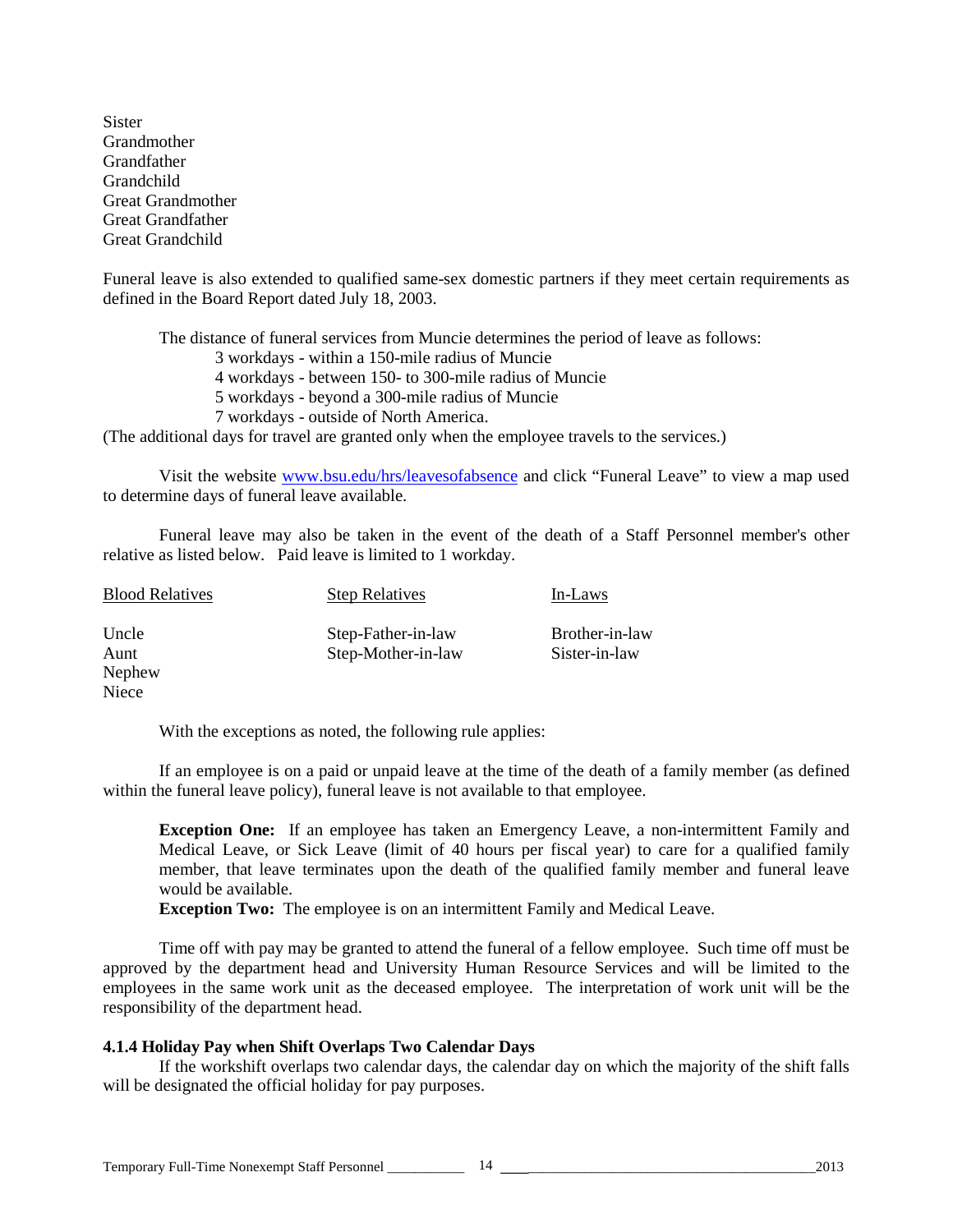#### **4.1.5 Holidays**

The following 9 holidays are recognized as university holidays: New Year's Day, Martin Luther King, Jr. Day, Memorial Day, Independence Day, Labor Day, Thanksgiving Day, the day following Thanksgiving Day, Christmas Day, and one additional holiday to be celebrated on a day declared by the President of the university. The university-designated holiday may or may not be on the same day as the calendar holiday. An employee will be entitled to the equivalent of 8 hours of pay for each of the aforementioned designated holidays provided the employee is in pay status for 40 hours (including holiday pay) during the workweek of the designated holiday.

The standard university workday is 8 hours; and the standard university workweek is 5 days. For most employees, the standard workweek occurs Monday through Friday; and the standard workweek is 40 hours.

The university, however, must provide some services on a 12, 18, or even a 24-hour per day basis and, in certain instances, must provide those services up to 7 days per week. Thus, the "normal" schedule for some employees varies considerably from the listed standards, although the total number of hours scheduled within the workweek is 40 hours. To accommodate the number of possible variations in work schedules under such a flexible system and to ensure equity among employees without regard to job assignment, all employees with holiday benefits will be eligible for the equivalent of 72 hours of holiday pay per year (8 hours per day times the 9 designated university holidays).

The vast majority of employees will be scheduled to work on the designated holiday, but they will not be required to work. This is the standard. However, there will be exceptions to that standard. For example,

- 1. Some employees may be regularly scheduled to work less than 8 hours on the day designated by the university to celebrate the holiday. Thus, they should be given time off on another day during the workweek equivalent to the difference between their actual scheduled number of hours and the standard 8 hours. For example, an employee is regularly scheduled for 6 hours, so he or she receives 6 hours holiday pay/time off that day and 2 hours holiday pay/time off another day during that workweek.
- 2. Some employees may be regularly scheduled to work more than 8 hours on the day designated by the university to celebrate the holiday. Thus, they should have their weekly schedule adjusted so that the difference between their actual scheduled number of hours and the 8 hours granted for the designated holiday is made up. For example, an employee is regularly scheduled for 10 hours, so he or she receives 8 hours of holiday pay/time off that day and is required to work the other 2 regularly scheduled hours on that day or on another day during that workweek.
- 3. Some employees may not be regularly scheduled to work on the day designated by the university to celebrate the holiday. Thus, they are still scheduled to work a 40-hour workweek and are not receiving a day off for the designated holiday. These employees should be given 8 consecutive hours off work on another day during that workweek.
- 4. Some employees may be required to work their regularly scheduled shift on the day designated by the university to celebrate the holiday. Thus, they are working a 40-hour workweek and are not receiving a day off for the designated holiday. These employees should be given 8 consecutive hours off work on another day during that workweek.
- 5. Some employees may be required to work more or less than 8 hours on the day designated by the university to celebrate the holiday. Regardless of the number of hours actually worked on the designated holiday, the equivalent time off/holiday pay granted during the workweek should equal 8 hours.

For each of these exceptions, it will be the responsibility of the supervisor to adjust the employee's schedule during the workweek within which the designated holiday falls to ensure that the employee receives the equivalency of exactly 8 hours of holiday pay. If an employee works on the designated holiday and is not given equivalent time off during that workweek, the employee will receive 8 hours of holiday pay to compensate the employee for the missed designated holiday.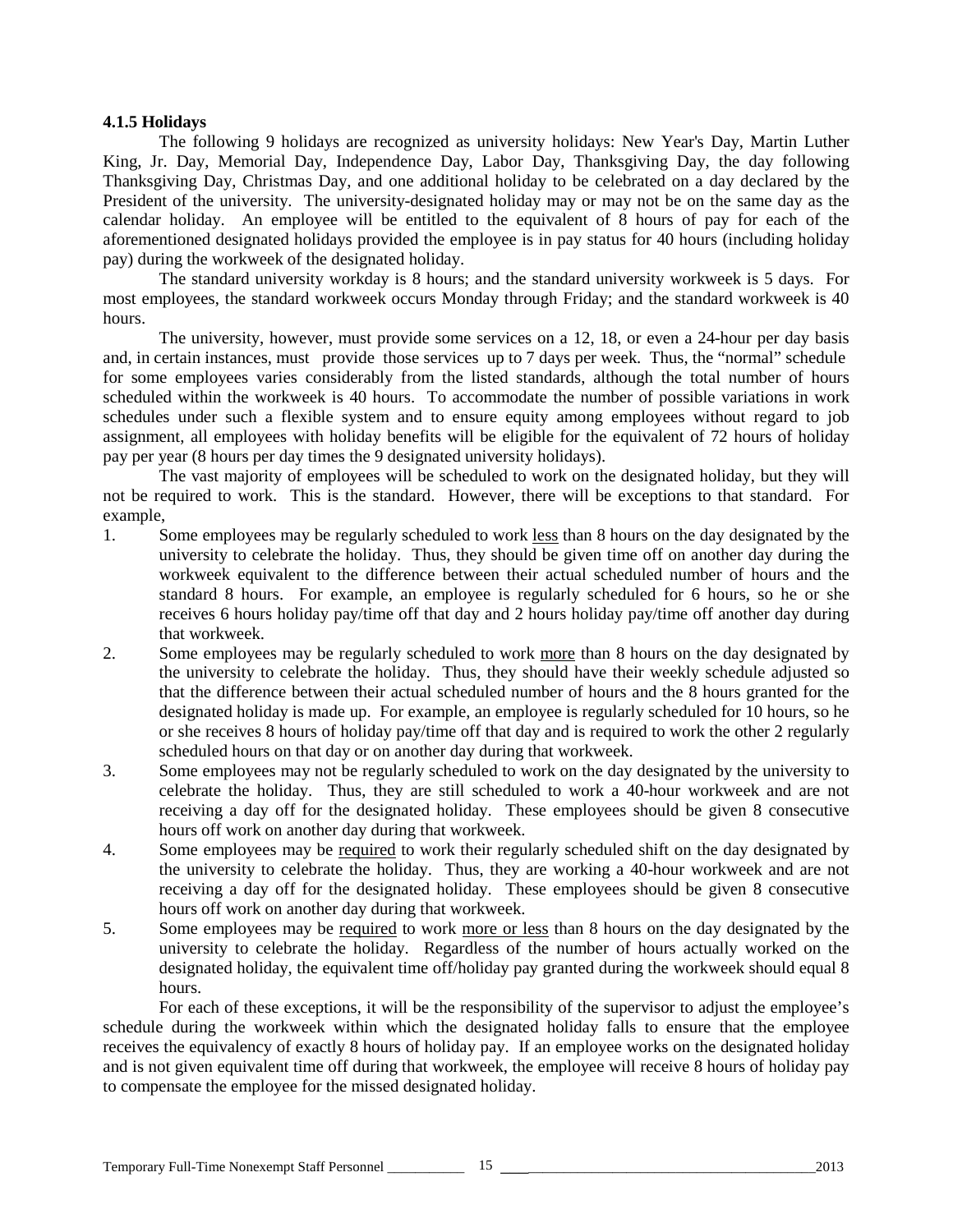When required to work on a calendar day on which a holiday falls but not required to work the university-designated holiday which falls either preceding or following the calendar holiday, an employee will be entitled to receive premium pay on the calendar holiday. When required to work on the universitydesignated holiday but not required to work on the calendar day on which the holiday falls, an employee will be entitled to receive premium pay on the university-designated holiday. If required to work a normal 8 hour shift on a calendar day on which a holiday falls and also required to work on the university designated holiday, an employee will be entitled to receive premium pay on the calendar holiday only. An employee cannot receive premium pay for both the university-designated holiday and the calendar holiday.

If an employee terminates employment, no pay will be received for a designated holiday occurring after the last day worked even though the holiday falls within the period of the employee's projected terminal vacation leave (if any).

On the last university workday preceding both the designated Christmas holiday and New Year's holiday, the work shift for temporary, full-time employees will normally be reduced by 2 hours. The reduced work shift permits time off with pay for employees who work a full 6 hours on these days to prepare for the holiday. Employees who work on these days and cannot be granted the 2 hours off will receive 2 hours additional pay at the regular straight-time rate.

#### **4.1.6 Maternity Leave**

Maternity Leave is leave taken at the time determined by an employee and her physician to be when she is unable to work due to pregnancy, childbirth, and related conditions. It is treated the same as any other sick leave. Vacation days earned and available for use may be taken contiguous to paid sick leave days. A Maternity Leave will be counted against any leave entitlement required under the Family and Medical Leave Act.

#### **4.1.7 Paid Sick Leave**

The university sick leave policy is intended to encourage the accumulation of sick leave to cover extended illness. It is recognized that employees may become ill or injured, and, therefore, are unable to perform their assigned duties. Accumulated sick leave should not be considered as earned time off with pay and may not be granted for any reason other than for an absence due to illness or injury of the employee, including maternity-related conditions, or for the care of a family member during an illness or injury of that family member. The total paid sick leave hours used for the care of a family member shall not exceed 40 hours in any fiscal year. Paid sick leave applies only if the employee is regularly scheduled to work at the time of illness or injury. Abuse of sick leave may be deemed justification for discharge of the employee.

It is urged that all employees be impressed with the value of accumulating a balance of up to 720 paid sick leave hours to cover potential periods of extended illness or injury. An employee needs approximately 520 hours of accumulated sick leave to cover the **60-calendar day waiting period plus 30 calendar days** for processing time before receiving a check for long-term disability benefits under the university's salary continuance program. Additional processing time may be needed by the salary continuance insurance company for certain health care situations.

Paid sick leave is accrued beginning on the employee's effective date of employment; but for a new employee, it is not available for use until the beginning of the reporting period following satisfactory completion of the probationary period. Only paid sick leave hours accrued and reported in Kronos on pay dates may be used. Paid sick leave must be used in 1-hour increments. A maximum of 720 hours of accumulated paid sick leave may be used during a fiscal year. For accrual rates, go to [www.bsu.edu/hrs,](http://www.bsu.edu/hrs) click Employee Resources.

If absent from work because of illness or injury, an employee must notify his or her supervisor according to departmental regulations for reporting absences. Failure to notify his or her supervisor within the departmental prescribed time may result in disapproval of sick leave benefits and/or disciplinary action up to and including discharge. If there is no specific departmental regulation, the employee is required to notify his or her supervisor no later than 30 minutes after the beginning of the workshift.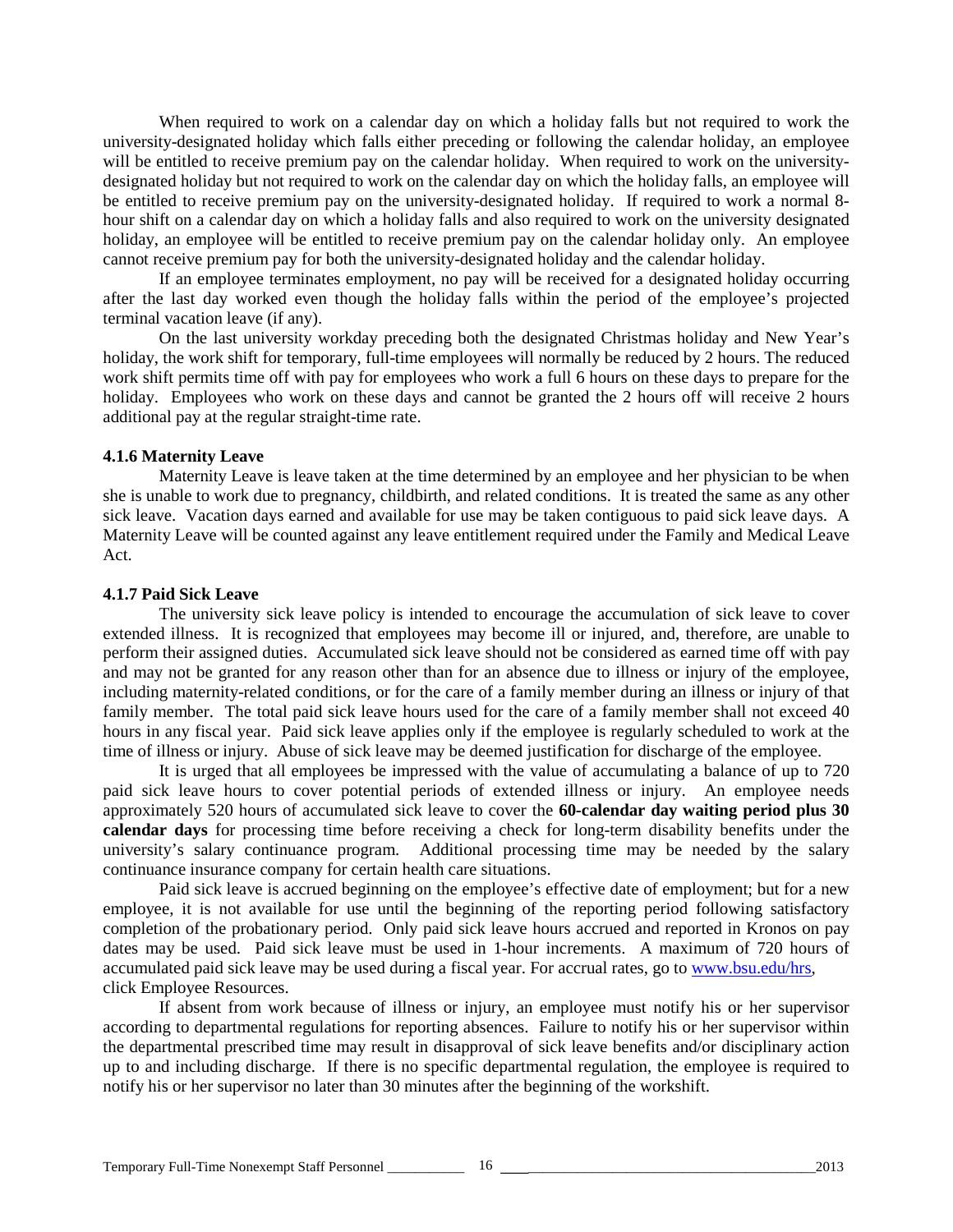The university may require for any sick leave, and particularly sick leave requested on the day before or after a paid holiday or vacation period, a medical statement from a health care provider confirming the illness of the employee before granting sick leave benefits. At its sole discretion, the university reserves the right to assign the unused sick leave balance or any portion thereof toward time taken off which would otherwise qualify for sick leave. Whenever an employee is on sick leave, including sick leave for maternityrelated conditions, the employee may be required to submit to the university periodic statements from the employee's health care provider. Failure to provide requested evidence may result in disapproval of sick leave benefits and/or disciplinary action up to and including discharge.

#### **4.1.8 Vacation**

Vacation is accrued beginning on the employee's effective date of employment; but for a new employee, it is not available for use until the beginning of the reporting period following satisfactory completion of the probationary period. Only vacation hours that are accrued and reported in Kronos on pay dates may be used.

All vacation accrued in a work year must be used before the end of the following work year except balances of less than 1 hour will be carried forward to the next work year.

Holidays recognized by the university are not counted as a part of vacation. Extra pay in lieu of vacation is not allowable.

For accrual rates, go to [www.bsu.edu/hrs,](http://www.bsu.edu/hrs) click Employee Resources. Vacation is accrued through the last day worked by the employee, regardless of the effective date of the resignation.

Vacations are to be scheduled in advance and at a time agreeable to the supervisor and in accordance with the needs of the department. Vacation is to be used in 1-hour increments; however, the request to use vacation in 1-hour increments will not be approved by the supervisor if the absence of the employee from the workplace would require that a substitute or replacement be employed. At its sole discretion, the university reserves the right to assign an employee's available vacation balance toward time off.

#### **4.2 Absences without Pay**

An employee's supervisor may authorize a leave without pay up to 10 consecutive workdays for an employee. Certain other leaves, as indicated below, require additional approval from the department head and University Human Resource Services.

Eligibility for certain leaves of absence without pay will be determined by the employee's length of service, the supervisor's and department head's recommendations, conditions of work loads within the department, and the reason the leave is being requested.

An employee may request or may be required to use all of his or her accrued paid vacation or sick leave according to established university and departmental policy relevant to the specific leave. Payment of vacation earnings will not extend the period of the leave. The leave may be canceled and the employee required to return to work if a change occurs in the circumstances under which the leave was approved.

Unless an employee has prior written approval from University Human Resource Services, the employee may not work for pay during a leave of absence; otherwise, the employee will be considered to have resigned from the university as of the date that the employee began such work. For certain leaves without pay, if the employee fails to return to work at the university at the end of the leave and work for a period of time equal to the length of the leave, he or she must repay the portion of the benefit costs paid by the university during the leave of absence.

An approved leave of absence without pay gives an employee the right to return to the same or similar position at the expiration of the leave, assuming the employee would have been continuously employed during the leave period.

Sick leave and vacation credits do not accumulate during a leave of absence without pay. For information on continuation of existing benefit plans during a leave, go to [www.bsu.edu/hrs,](http://www.bsu.edu/hrs) click Employee Resources.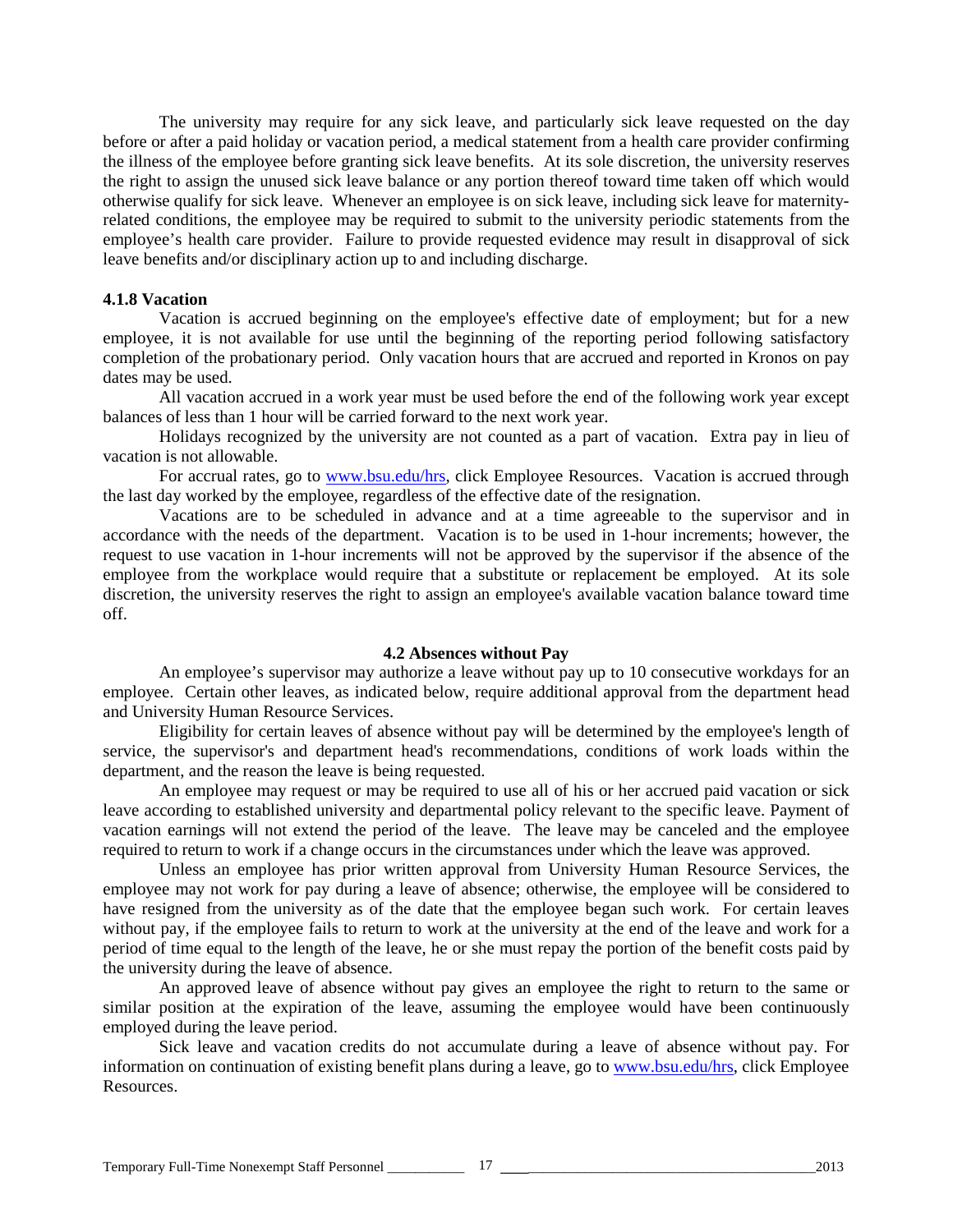#### **4.2.1 Child Care Leave**

A leave of absence without pay of up to 6 months may be granted to an employee following the birth of an employee's child and after her physician has declared her able to return to work or following the adoption or foster care placement of a child. Child Care Leave combined with Pregnancy Leave cannot exceed 6 months in a "leave year."

Entitlement to Child Care Leave will begin on the date of birth, adoption, or foster care placement of a child and will end on the last day of the twelfth month following the beginning entitlement date. Child Care Leave is available to both female and male employees.

If the employee fails to return to work at the university on or before the expiration of the Child Care Leave, the employee will be considered to have resigned from the university. If the employee fails to return to work at the university at the end of the leave and work for a period of time equal to the length of the leave, he or she must repay the portion of the benefit costs paid by the university during the Child Care Leave.

To the extent that the Child Care Leave is also a Family and Medical Leave qualifying leave, it will run concurrently with Family and Medical Leave.

# **4.2.2 Emergency Leave**

A leave of absence without pay of up to 6 months during a "leave year" may be granted to a fulltime regular employee (also applies to a temporary, full-time staff employee) when such leave is necessary for an employee to provide care for a member of the employee's immediate family or household suffering from a serious health condition. To the extent that the Emergency Leave is also a Family and Medical Leave qualifying leave, it will run concurrently with Family and Medical Leave. Employees may be paid up to 40 hours of sick leave during each fiscal year for absences related to the care of a member of the employee's immediate family or household.

# **4.2.3 Extended Sick Leave**

If an employee does not qualify for Family and Medical Leave or if this leave has been exhausted, he/she may be eligible to apply for an Extended Sick Leave from the university. For information on this program, please contact the Leave Programs Specialist in University Human Resources Services, 285.1036.

# **4.2.4 Family and Medical Leave**

The Family and Medical Leave Program is intended to provide up to 12 weeks' time off without pay during a "leave year" to eligible employees in accordance with the Family and Medical Leave Act of 1993 (FMLA). It is the practice of Ball State University to voluntarily apply the FMLA provisions to same-sex domestic partners as qualified by the university's Affidavit of Domestic Partner Relationship.

To qualify for Family and Medical Leave, the employee must meet all of the following conditions:

- have at least 12 months (need not be consecutive) of service at the university; and
- have worked at least 1250 hours during the 12 months immediately preceding the date the requested leave is to begin; and
- have a qualifying reason for taking Family and Medical Leave; and
- have a remaining balance of Family and Medical Leave.

A qualifying reason for a Family and Medical Leave is any of the following:

- the birth of the employee's child and in order to care for the newborn child; or
- the placement of a child with the employee for adoption or foster care; or
- to care for the employee's spouse, child, parent, or qualified same-sex domestic partner who has a serious health condition; or
- a serious health condition that renders the employee incapable of performing the functions of his or her job.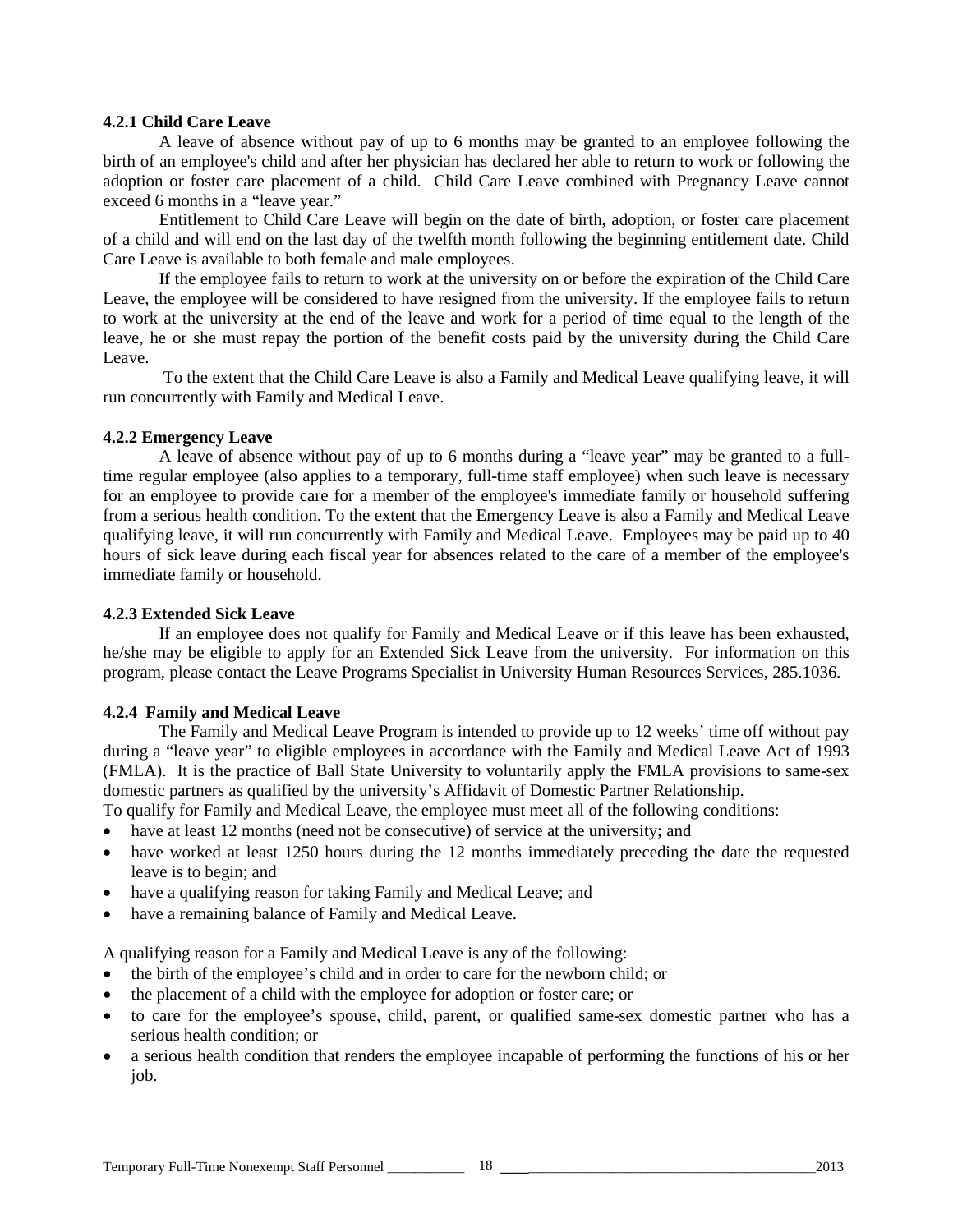- a qualifying exigency arising out of the fact that the employee's spouse, child, parent, or qualified samesex domestic partner is a covered military member on active duty (or has been notified of an impending call or order to active duty); or
- to care for a covered (military) service member, including some qualifying veterans, with a serious service-related injury or illness who is undergoing medical treatment, recuperation, or therapy, is otherwise in outpatient status, or is otherwise on the temporary disability retired list if the employee is the spouse, child, parent, qualified same-sex domestic partner, or next of kin of the service member.

A "serious health condition" is an illness, injury, impairment or physical or mental condition that involves inpatient care in a hospital, hospice, or residential medical-care facility, and any period of incapacity or subsequent treatment in connection with such inpatient care; or continuing treatment by a health care provider which includes any period of incapacity due to: (1) a health condition lasting more than 3 consecutive days; (2) pregnancy or prenatal care; (3) a chronic serious health condition (e.g., asthma, diabetes); (4) a permanent or long-term condition for which treatment may not be effective (e.g., Alzheimer's, a severe stroke, terminal cancer); or (5) any absences to receive multiple treatments for restorative surgery or for a condition which would likely result in a period of incapacity of more than 3 days if not treated (e.g., chemotherapy or radiation treatments for cancer).

A "leave year" is defined as a 12-month period measured backward from the date the employee uses any Family and Medical Leave. A new "leave year" is calculated with each occurrence of Family and Medical Leave use. The entitlement to leave for the birth or placement of a child for adoption or foster care will expire 12 months from the date of the birth or placement.

An employee is required to use all of his or her accrued paid sick leave and may request to use his or her accrued vacation when requesting Family and Medical Leave for his/her own serious health condition. The remainder of the Family and Medical Leave will consist of unpaid leave. When requesting Family and Medical Leave for a family member, the employee may opt to use vacation leave, a portion of sick leave or unpaid leave. The maximum sick leave allowance that may be used for the care of a family member is 40 hours in a fiscal year.

Family and Medical Leave may be requested in a continuous block of time or on an intermittent or reduced leave schedule. Intermittent Family and Medical Leave may not be taken in less than 15-minute increments. The employee must make a reasonable effort to schedule intermittent leave at a time that will not unduly disrupt the workplace. An employee on an intermittent or reduced leave schedule may be temporarily transferred to an alternative position with equivalent pay and benefits for which the employee is qualified and better accommodates recurring periods of leave than the employee's regular position.

An employee is required to provide a 30-day advance notice when the leave is foreseeable. If the 30-day notice is not provided, the leave may be delayed until the 30 days have passed. If the leave is not foreseeable, notice must be given as soon as practicable, generally at least verbal notice within 1 to 2 workdays after the need for the leave becomes known to the employee.

An employee may be required to provide a medical certification of either the need to provide care to a spouse, parent, child, or qualified same-sex domestic partner with a serious health condition or for the employee's own serious health condition. Failure to provide a required certification within 15 calendar days of the date notice is received may result in delay or denial of Family and Medical Leave. Recertification of an employee's own serious health condition or the serious health condition of an employee's family member may be required periodically during the leave period in accordance with applicable law, normally no more frequently than every 30 days. The university may require an employee to obtain a second or third medical opinion at the university's expense. An employee, for his or her own serious health condition, may also be required to submit a "fitness for duty" certificate prior to returning to work. The university may require an employee to submit periodic written statements of his or her intent to return to work in accordance with applicable law, normally no more frequently than every 30 days. During Family and Medical Leave, the university will continue to pay the university's portion of premiums for the employee's health plan under the same conditions that applied before the leave began. However, the employee must continue to make any contributions as if he or she were continuously employed during the Family and Medical leave period.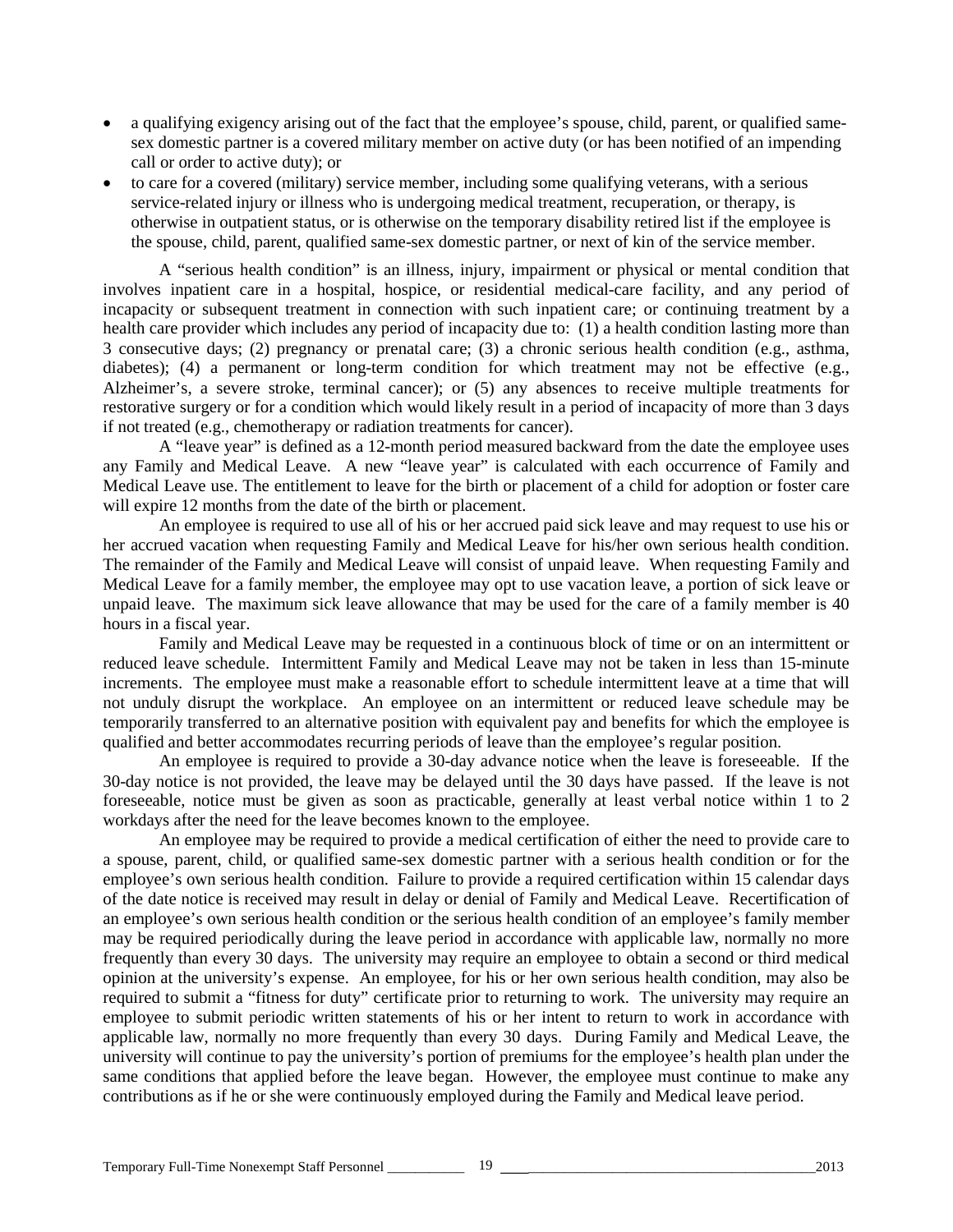An employee who returns from Family and Medical Leave with the exception of an employee designated as a "key employee" will be restored to his or her old position or to a position with equivalent pay, benefits, and other terms and conditions of employment as if the employee had been continuously employed during the Family and Medical Leave period. Ball State University will determine whether a position is an "equivalent position." An employee who fails to return to work and work for a period of 30 days will be required to reimburse the university for the portion of health premiums paid by the university during the employee's Family and Medical Leave. EXCEPTION: When the following circumstances occur, the employee's failure to return to work from a qualifying Family Medical Leave will not require the repayment of the university's portion of premiums paid during the leave: (a) the continuation, recurrence, or onset of a serious health condition; or, (b) other circumstances beyond the control of the employee. Additional medical certification may be required to substantiate the need to remain off work. Family and Medical Leave may run concurrently with other university leave programs including, but not limited to, Emergency Leave, Child Care Leave, Maternity Leave, or Worker's Compensation. If there is a conflict between the provisions of another university leave policy and the Family and Medical Leave Act, the Family and Medical Leave Act provisions will control.

On January 28, 2008, the National Defense Authorization Act for Fiscal year 2008 was signed, and on October 28, 2009, the National Defense Authorization Act for Fiscal Year 2010 was signed. These acts under the FMLA allow for a spouse, child, parent, or next of kin of a covered service member to take up to 26 weeks of unpaid leave in a single 12-month period to care for a service member suffering from a serious injury or illness sustained in the line of covered active duty who is undergoing medical treatment, recuperation, or therapy, is otherwise in an outpatient status, or is otherwise on the temporary disability retired list. This leave is also available to qualified family members of veterans who are undergoing medical treatment, recuperation, or therapy for a serious injury or illness sustained, but not necessarily manifested, in the line of covered active duty at any time during the period of 5 years preceding the date on which the veteran undergoes the above treatment.

In addition, the above National Defense Authorization Acts allow for an eligible employee to take up to 12 workweeks of leave for a "qualifying exigency" arising out of that employee's spouse, child, or parent being on active duty or having been notified of an impending call or order to active duty in the Armed Forces. Contact the Leave Program Specialist (285-1036) in UHRS with questions.

#### **4.2.5 Military Leave**

A leave of absence will be granted to an employee who is called to a tour of **training duty**. An eligible employee is entitled to a Military Leave of absence with pay not to exceed 15 calendar days in any one calendar year. The maximum number of paid military leave days in any one calendar year is 10. Evidence, such as military orders, must be submitted to University Human Resource Services before approval for pay will be given.

**Active duty** Military Leave of more than 15 calendar days will be without pay. Military Leave without pay of up to and including 5 years may be granted after the date of induction, enlistment, or call to active duty.

Benefit plans may be continued during Military Leave.

#### **4.2.6 Military Family Leave**

A leave of absence without pay of up to 10 working days during a calendar year will be granted to the spouse, child (biological child, adopted child, foster child, or stepchild), parent (defined as biological father or mother, adoptive father or mother, a court appointed guardian or custodian, a foster parent, or a stepparent), grandparent (defined as biological grandparent, an adoptive grandparent, a foster grandparent or a stepgrandparent), or sibling (defined as a biological brother or sister, a foster brother or sister, or a stepbrother or stepsister) of a person ordered to active duty in the United States armed forces or the National Guard. The employee must have been employed by Ball State University for at least 12 months and have worked at least 1,500 hours during the 12-month period immediately preceding the day the leave begins. The employee is expected to provide written notice and a copy of the active duty orders if available before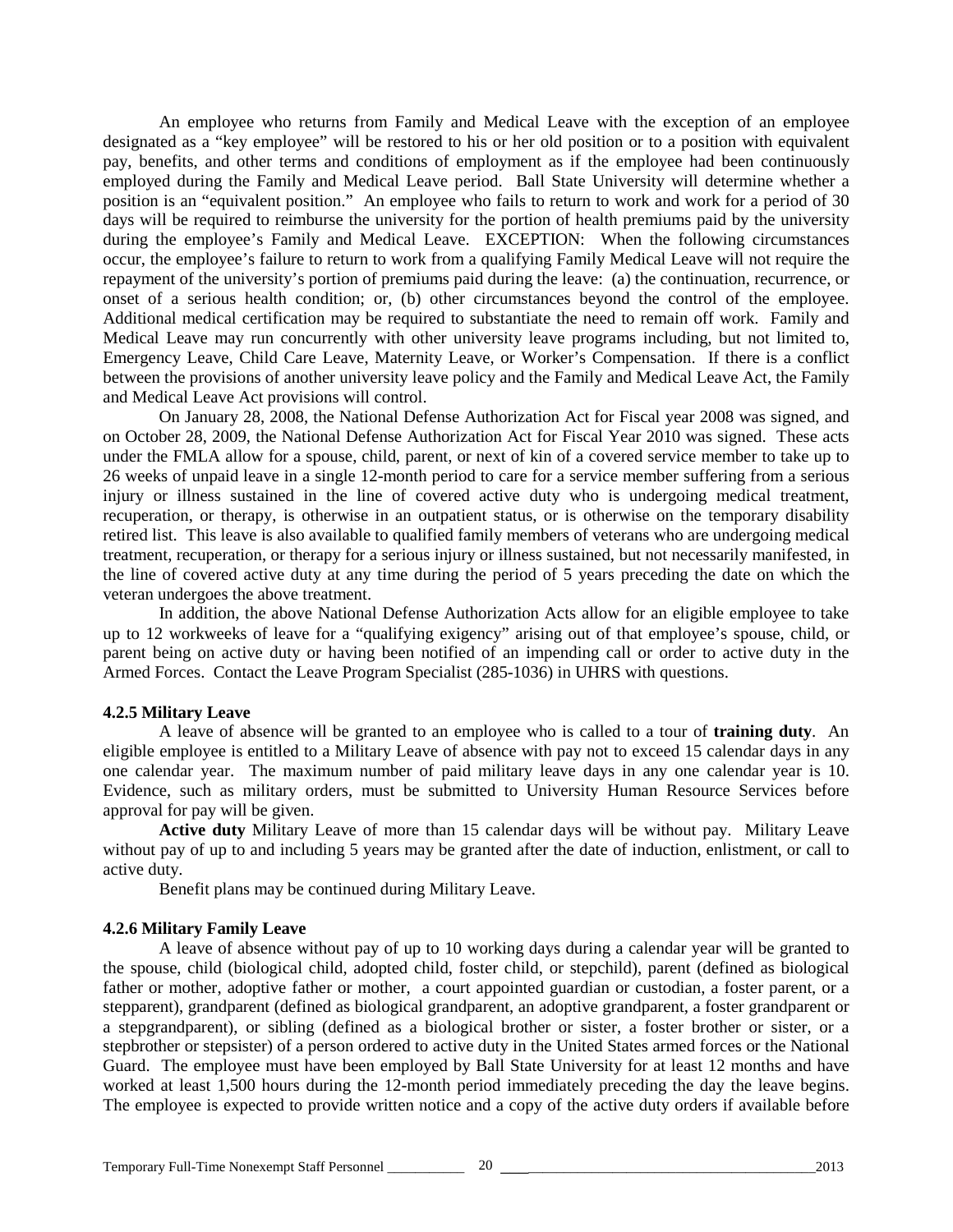taking the leave. The employee may take the leave of absence during one or more of the following periods: 1) during the 30 days before active duty orders are in effect; 2) during a period in which the person ordered to active duty is on leave while active duty orders are in effect; 3) during the 30 days after the active duty orders are terminated. An employee taking such leave is to be restored to the position the employee held before the leave or to an equivalent position. Also, the employee may continue the employee's health care benefits with the university continuing to pay 75% of the premium contribution. An eligible employee may elect or an employer may require the employee to substitute any earned paid vacation, personal leave, or other paid leave except for paid medical or sick leave available to the employee for leave during the ten-day period. An employee may be eligible for child care assistance from the Indiana Military Family Relief Fund. (2009 SEA 356)

See the last paragraph under Family and Medical Leave for other benefits under the National Defense Authorization Act for Fiscal Year 2008.

#### **4.2.7 Mutual Leave**

A leave of absence without pay of up to 6 months may be granted when a leave is mutually convenient for the employee and the university, provided a replacement is not required.

For an employee with over 1 year of continuous full-time service, benefit plans may be continued during the Mutual Leave.

If the employee fails to return to work at the university on or before the expiration of the Mutual Leave, the employee will be considered to have resigned from the university. If the employee fails to return to work at the university at the end of the leave and work for a period of time equal to the length of the leave, he or she must repay the portion of the benefit costs paid by the university during the Mutual Leave.

A mutual leave is not considered leave entitlement under the Family and Medical Leave Act.

#### **4.2.8 Personal Leave**

A leave of absence without pay of up to 3 months may be granted under special circumstances. Personal Leave may be extended an additional 3 months, not to exceed 6 months' duration. Benefit plans are not continued during a Personal Leave. Personal Leave is not considered leave entitlement under the Family and Medical Leave Act. If the employee fails to return to work at the university on or before the expiration of the Personal Leave, the employee will be considered to have resigned from the university.

#### **4.2.9 Pregnancy Leave**

A leave of absence without pay of up to 3 months per "leave year" may be granted to a pregnant employee prior to the time she and her physician determine she is unable to work. No extension will be granted. Pregnancy Leave and Child Care Leave combined cannot exceed 6 months.

For an employee with over 1 year of continuous full-time service, benefit plans may be continued during the Pregnancy Leave.

Pregnancy Leave is not considered leave entitlement under the Family and Medical Leave Act.

#### **4.2.10 Study Leave**

A leave of absence without pay of up to and including 12 months may be granted to an employee to provide an opportunity to gain additional education and skills to better fulfill the specified responsibilities of an employee's present or future position at the university.

An employee is eligible to apply for such a leave if the employee has been employed at least 5 years at the university. A Leave for Study requires the approval of the supervisor, department head, and University Human Resource Services.

For an employee with over 5 years of continuous full-time service, benefit plans may be continued during the Leave for Study.

Generally, a Leave for Study must be: (1) related to an employee's present position at the university; or (2) related to an employee's potential development with the university; or (3) part of a program leading to a degree.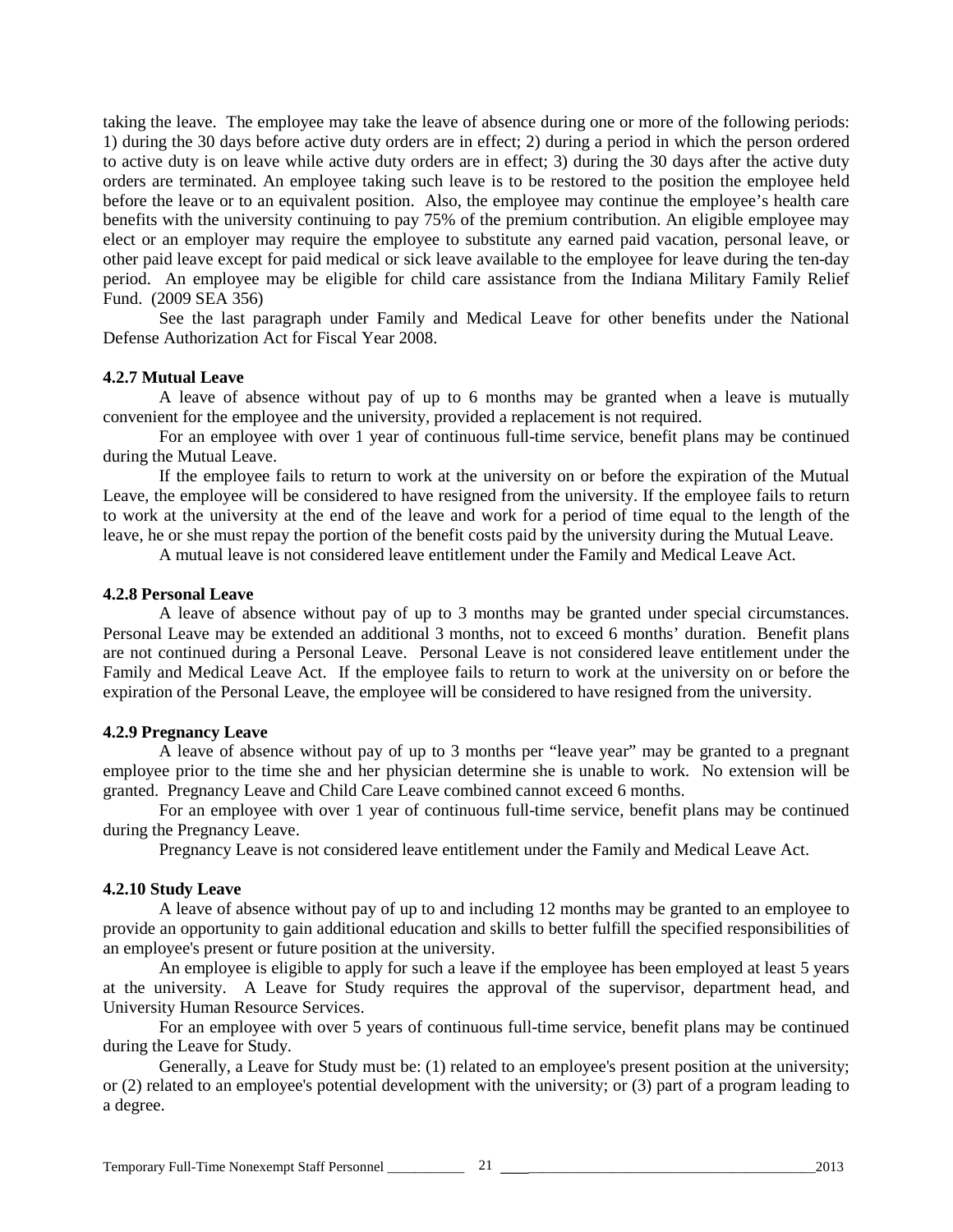If the employee fails to return to work at the university on or before the expiration of the Leave for Study, the employee will be considered to have resigned from the university. If the employee fails to return to work at the university at the end of the leave and work for a period of time equal to the length of the leave, he or she must repay the portion of the benefit costs (including Educational Assistance) paid by the university during the Leave for Study.

An employee on an approved Leave for Study may enroll for up to 18 credit hours per fall semester and/or spring semester and up to 18 credit hours during any combination of summer sessions under the Educational Assistance Program.

#### **4.2.11 Voting**

An employee who is scheduled to work during the hours in which polls are open for local, state, and national elections may be permitted time off without pay, not to exceed 4 hours, to vote on election day. Such time off for voting must be arranged in advance with the supervisor.

#### **5.0 EMPLOYEE CONDUCT**

#### **5.1 Anti-Harassment Policy**

Harassment of students or employees at Ball State University on the basis of race, color, national origin, ancestry, religion, creed, gender\*, sexual orientation, gender identity/gender expression, age or physical or mental disability is unacceptable and will not be tolerated. Such conduct is inconsistent with the University's commitments to excellence and to respect for all individuals. This Policy is intended to complement the University's Equal Opportunity and Affirmative Action Policy.

The university is also committed to protecting the academic freedom and freedom of expression of all members of the university community. This Policy will be construed and applied in a manner that protects the academic freedom and freedom of expression of all parties to a complaint. Academic freedom and freedom of expression include but are not limited to the expression of ideas, philosophies, or religious beliefs, however controversial, in classroom or other academics settings.

The term "harassment," as used in Paragraph 1 of this Policy, refers to verbal, physical, graphic or written conduct that has the purpose or effect of creating a hostile or intimidating environment; i.e., conduct which is sufficiently severe, pervasive, or persistent that it interferes significantly with an individual's employment, education, or living conditions. The conduct alleged to constitute harassment under this Policy will be evaluated from the perspective of a reasonable person similarly situated to the complainant and considering all of the facts and circumstances. Harassment must be distinguished from behavior which, even though unpleasant or disconcerting, is appropriate to the carrying out of instructional, advisory, or supervisory responsibilities. Instructional responsibilities, in particular, require appropriate latitude for pedagogical decisions concerning the topics discussed and methods used to draw students into discussion and full participation.

Members of the university community and others who believe they have been harassed in violation of this Policy by university employees or students, or by contractors or vendors serving the university, may contact the Office of University Compliance. Formal complaints must be filed in the Office of University Compliance within 45 calendar days following the occurrence of the act, incident, conduct, or pattern of conduct constituting the alleged violation. Such complaints will be processed under the "*Ball State University Office of Equal Opportunity and Affirmative Action Complaint Investigation Procedure and Appeal Process.*" A copy of this document may be obtained by contacting the Office of University Compliance. Complaints involving students may instead be filed in the Office of the Vice President for Student Affairs, for handling under the procedures set forth in the Student Code.

Any university employee who becomes aware of conduct by another university employee, student, vendor or contractor which the employee reasonably believes constitutes harassment under this Policy shall report the conduct immediately to the Office of University Compliance; or, if the harassment involves students, the conduct may instead be reported to the Office of the Vice President for Student Affairs. To knowingly file a false or malicious complaint or report of harassment is a violation of this Policy.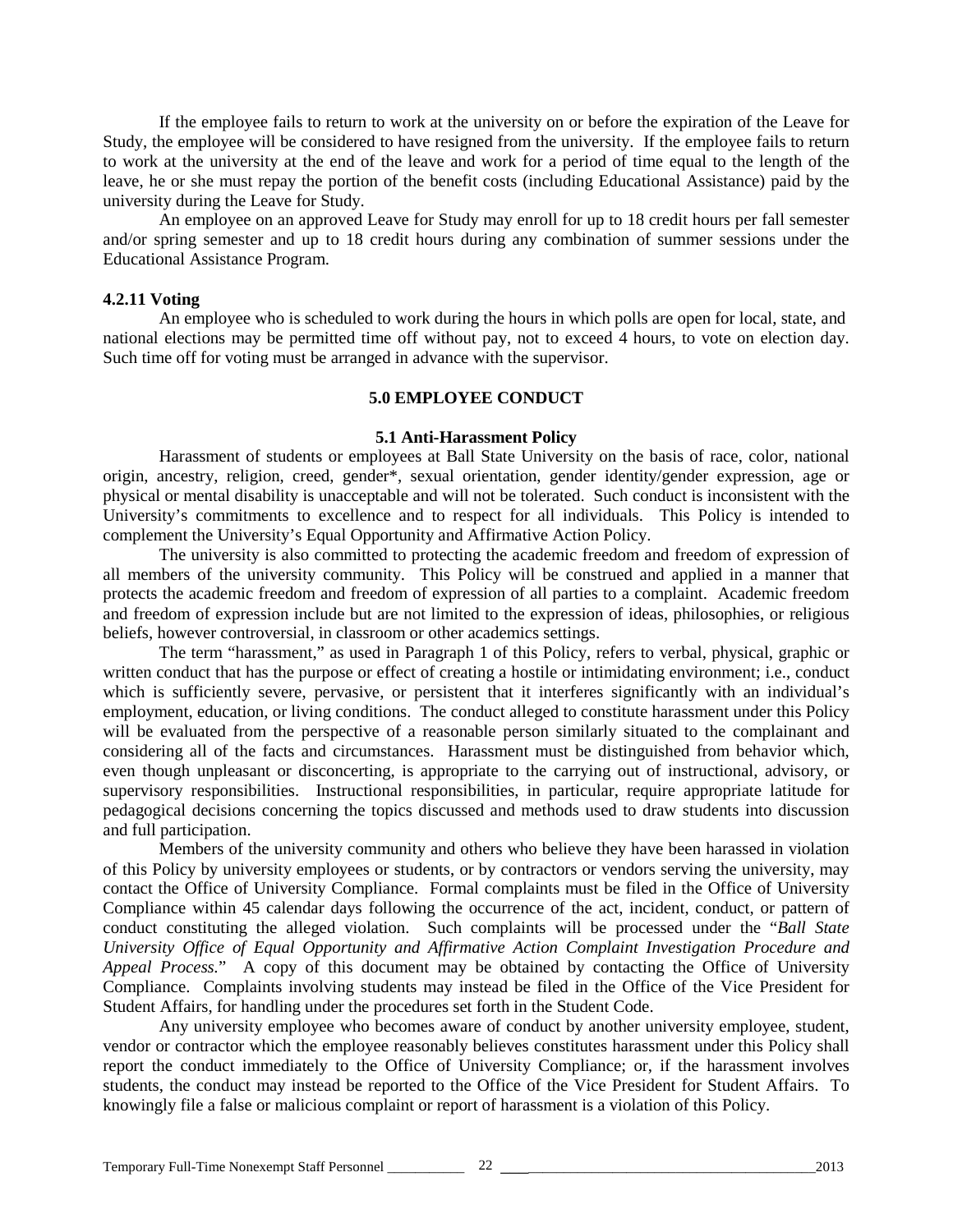\*This Policy covers gender-based harassment that is non-sexual in nature. Sexual harassment is covered by a separate "Statement on Sexual Harassment."

Effective date: July 19, 2013

#### **5.2 Background Checks for Employment**

Background checks are performed on all applicants recommended for hire, and they may be repeated as necessary during employment. Employees are responsible for notifying their department heads immediately if the status of any required license(s) changes or if they are convicted of a crime subsequent to their employment with the university.

Hiring Supervisors/Managers/Search Committees are responsible for ensuring that all recommendations for appointment are made contingent upon the results of the background checks and assisting University Human Resource Services in securing the necessary consent from the applicant/employee. They should also check references and verify the following information: all work experience listed on application/resume/vita that qualifies the individual for the position sought (for example, if the minimum qualifications for the position require 10 years experience as a department head, then all positions contributing to the calculation of that 10 years experience are verified); all employment during a period of at least seven years immediately preceding the date of application; all academic diplomas and degrees; and any required licensure(s).

Department heads who receive information regarding a change in the status of an employee's required license(s) or his/her conviction of a crime should consult with University Human Resource Services or Employee Relations who will work with the appropriate Vice President of the area to determine appropriate action. To review the entire Background Check Policy, go to [www.bsu.edu/hrs,](http://www.bsu.edu/hrs) click Jobs.

#### **5.3 Bloodborne Pathogens/Universal Precautions**

The university complies with the Occupational Safety and Health Act's Bloodborne Pathogens Standard as adopted pursuant to the Indiana Occupational Safety and Health Act. In compliance with this Standard, all employees are required to use "universal precautions" whenever they come into direct contact with blood or other body fluids and follow university procedures for the containment, treatment, transportation, and disposal of infectious waste. Appropriate training is provided to affected employees. The university has also developed a written exposure control plan that is available in departmental offices. If an employee is exposed to blood, other body fluid, or infectious waste, report the exposure incident immediately to the supervisor. Failure to follow universal precautions, including those regarding the containment, treatment, transportation and disposal of infectious waste, may result in disciplinary action. See last page of this *Handbook* for procedure for "universal precautions."

#### **5.4 Cancellation of Classes and/or Curtailment of Services at the University**

Under certain emergency conditions, it may become necessary to cancel classes and/or curtail services at the university. The authority for such decisions has been delegated by the Board of Trustees to the President, who has assigned such decisions to the Vice President for Business Affairs and Treasurer. The purposes of this statement are to ensure orderly communication and implementation of any decisions to cancel classes and/or curtail services at the university and to maintain essential services.

If a decision is made to cancel classes and/or curtail services, the Vice President for Business Affairs and Treasurer will assume the responsibility as coordinating officer. In the absence of the Vice President for Business Affairs and Treasurer, the Vice President for Enrollment, Marketing, and Communications will be the coordinating officer. The procedure applies to all on-campus classes, including evening and Saturday classes. The Assistant Provost for Learning Initiatives will be the coordinating officer for off-campus classes.

Announcements regarding cancellation of classes and/or services will be communicated by text message (to those who have subscribed), email, the homepage [\(www.bsu.edu\)](http://www.bsu.edu/), local radio, and Indianapolis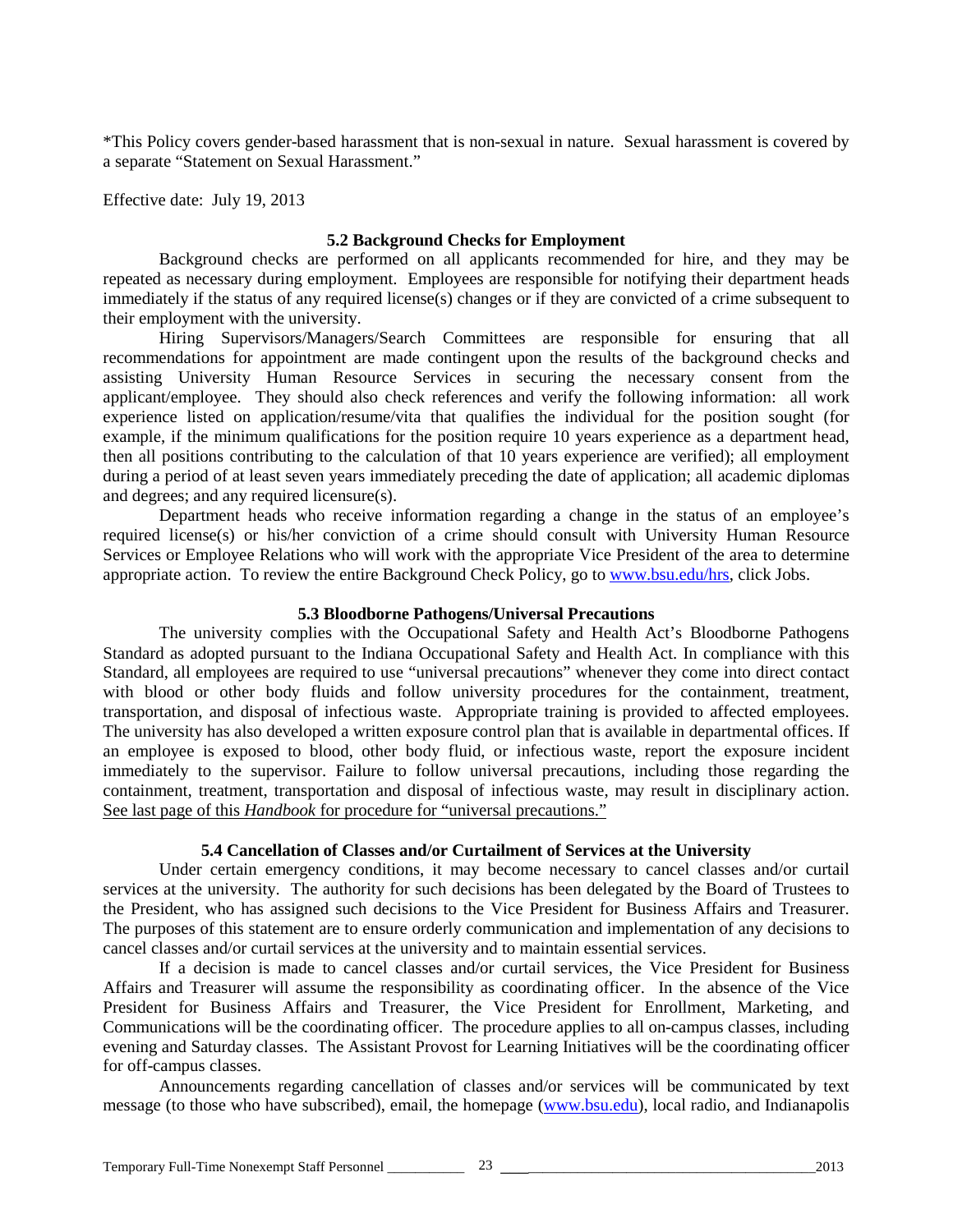TV stations. If there are no announcements, assume that classes will be held and the university will remain open.

In the event all classes are cancelled but the university remains open, staff personnel who are scheduled to work should report to work. If there are no classes and the university is closed, all essential services personnel—those who have been advised by their supervisors that they are essential services personnel—should follow instructions given to them by their supervisors about reporting to work.

#### **5.5 Code of Ethics Statement**

Many university employees have access to student records and to the records of other employees. Information concerning students or other employees is not to be discussed with anyone, including fellow employees, who is not directly connected with the office in which the records are kept unless that person specifically has been authorized to receive such information.

Because various federal and state laws govern the release of confidential information, inquiries about students or other employees should be referred to the department head or chairperson unless the employee has received specific direction concerning the release of such information. Divulging confidential information to unauthorized personnel may result in immediate dismissal.

Complaints of unethical behavior should be reported to the supervisor of the individual whose behavior is being questioned. If the person making the allegation of unethical behavior does not feel comfortable reporting the situation to the appropriate line administrator, the employee may report concerns to University Human Resource Services.

# **5.6 Conflict of Interest and Conflict of Commitment Policy (Performing Outside Services Activities)**

It is the responsibility of each employee to promptly and prospectively disclose a conflict of interest or a conflict of commitment involving the affairs or activities of that employee. Examples of activities that may, *depending on the facts and circumstances,* constitute such a conflict are: (i) activities of the employee which advance his or her own financial, professional, or other interests, or those of a dependent, to the detriment of the University; (ii) teaching by a full-time faculty member at another educational institution, including teaching through the Internet; (iii) utilizing University students, employees, facilities or materials in the pursuit of outside activities from which the University will derive no benefit; and (iv) engaging in research or consulting activities that interfere or compromise the employee's execution of his or her University responsibilities. Contact the Office of Research Integrity for issues regarding this policy or the one listed below, "Outside Services Activities of Employees."

**Indiana Ghost Employment Law.** The Indiana Ghost Employment Law, with a limited exception which is set forth below, makes it a criminal and civil law offense for Ball State University to employ and pay an employee when that employee is not assigned duties or is assigned duties not related to the operation of the University. Both the supervisor and employee may be subject to criminal and civil penalties for such violation.

**Exception to the Indiana Ghost Employment Law.** The Indiana Ghost Employment Law does permit an employee of a governmental entity, such as Ball state University, to voluntarily perform services during the normal hours of employment as long as those services do not:

- **2.1** Promote religion.
- **2.2** Attempt to influence legislation or governmental policy, or
- **2.3** Attempt to influence elections to public office; And the services may only occur:

**2.4** For the benefit of another governmental entity or a not-for-profit organization exempt from taxation under IRC 501(d)(3).

- **2.5** With the approval of the employee's supervisor, and
- **2.6** In compliance with a written policy approved by the governmental entity.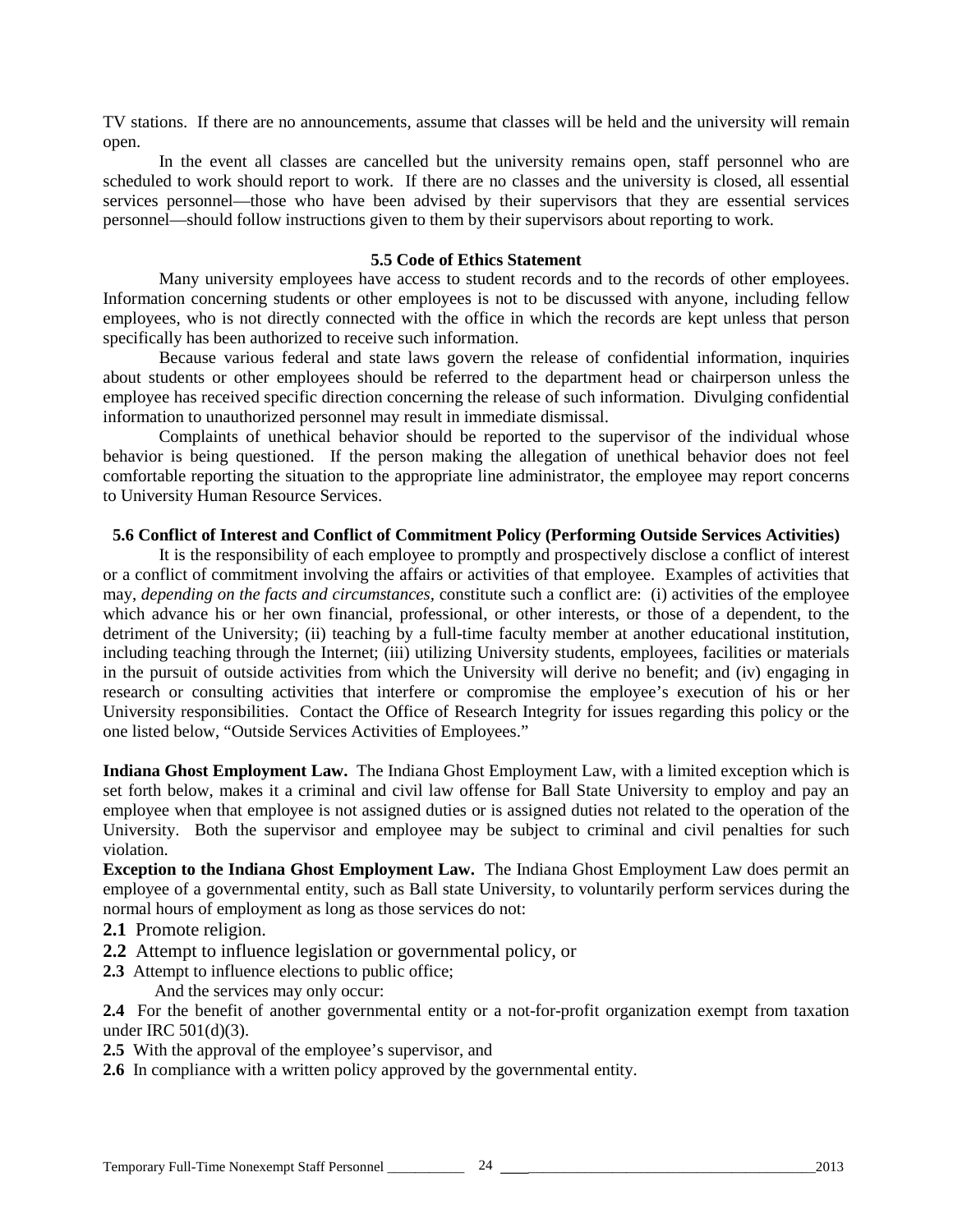**Outside Services Activities of Employees.** Employees may be permitted to perform one or more outside services activities provided that such activities conform to this policy and do not otherwise constitute a conflict of interest or commitment. Employees may be permitted to spend up to a total of Four Hundred and Sixteen (416) university compensable hours in a fiscal year in performing outside services activities for a governmental entity or one or more  $501(s)(3)$  not-for-profit organizations as determined in the sole discretion of and with the prior approval of the employee's supervisor. In the administration of this policy the University may take any measures in its sole discretion which are reasonable and necessary for the orderly and efficient operation of its business, including but not limited to altering or terminating the outside services activities that have been approved. An employee who performs the university approved outside services activities during normal hours of employment as provide herein shall be considered to be performing duties related to the operation of the University.

**Administration and Record-Keeping.** It is the responsibility of the employee to keep a record of the time spent on outside services activities and it is the supervisor's responsibility to oversee the employee's recordkeeping and to ensure that such records are maintained for audit purposes.

#### **Exceptions.**

The President shall determine the limitation on the total time during any fiscal year and any record keeping requirements that the President and members of the President cabinet may spend on performing outside services activities.

It is anticipated that employees in professional and faculty positions will be asked to serve on particular outside boards because of their University related areas of expertise or the offices or positions they hold. "Outside Board" means the board, council, or other governing or advisory body of a business, educational, civic, professional, or social organization, whether for-profit or not-for-profit. Service on an Outside Board is of particular value to the University and is actively encouraged because of the recognition it provides to the University, and the additional information, exposure, understanding, and insight the person will receive. This service is deemed to be service to the University and need not require the use of a person's own time. This service is considered to be a duty or duties related to the operation of the University. The conflict of interest and commitment policies still apply to any service on an Outside Board.

 The service of officials elected or appointed to public office is not included in the definition of service on an Outside Board and such officials are not eligible to perform the duties of their office during university compensable time under this policy.

# **5.7 Driving Privileges Policy**

The safety of Ball State University's students, faculty, staff, and the public is a central concern to the University. This policy governs the use of BSU's vehicles by applicable individuals and is designed to support safe and prudent use of BSU owned, leased, or rented vehicles and personally owned, leased, or rented vehicles used on University business. An approved driver must immediately report to his/her supervisor any incident or situation such as moving violations, license suspension or revocation, medical restrictions which may interfere with driving, or any other incident or situation that may result in a suspension or termination of university driving privileges as enumerated in the driving policy. Go to [www.bsu.edu/facilities](http://www.bsu.edu/facilities) and click Transportation to review the entire policy.

#### **5.8 Drug Abuse Policy**

The Drug-Free School and Communities Act Amendments of 1989 required the university to adopt and implement a program to prevent the unlawful possession, use, or distribution of illegal drugs and alcohol by employees and students. In addition, the Drug-Free Workplace Act of 1988 and the State of Indiana Drug-Free Workplace Executive Order of 1990 required the university to establish and maintain a policy designed to create a drug-free workplace.

The university does not condone the inappropriate use of a controlled substance by any individual employed by the university. Therefore, the unlawful manufacture, distribution, dispensing, possession, or use of a controlled substance in university facilities which is a violation of federal and state law is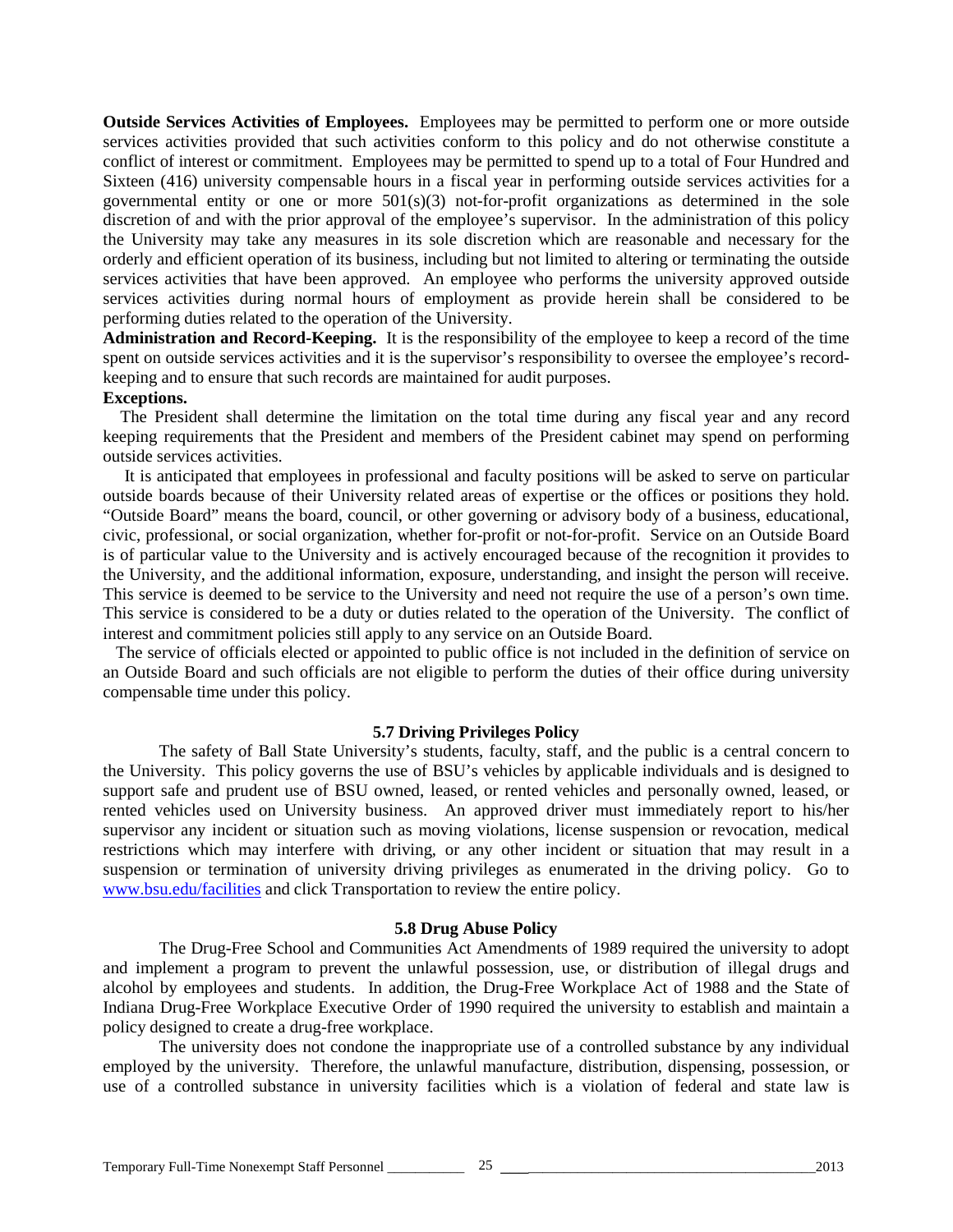prohibited. Compliance with this policy is a condition of employment, and violations may be cause for one or more of the following actions:

- referral to the Employee Assistance Program for evaluation and assessment to determine appropriate treatment for rehabilitation;
- participation in a drug rehabilitation program;
- suspension from the university; and/or
- termination of employment.

For a copy of the complete policy text, contact the Human Resources Programs Coordinator in University Human Resource Services.

#### **5.9 Electronic Devices Policy**

Electronic devices including all cellular telephones and email devices are valuable tools to enable staff to fulfill the needs of the university. The best method for electronic device usage is for the employees to purchase and maintain their own contract for services. The university will then provide a technology allowance payment to offset the business use of the personally owned device. In limited situations, department heads may authorize the use of university owned electronic devices for short-term events, emergency purposes, or multiple staff needing to share a single device with dean or vice president approval.

Electronic devices should not be used to conduct university business while operating a motor vehicle. In addition, supervisors of nonexempt employees should closely monitor the use of electronic devise by nonexempt employees during non-regularly scheduled work hours. To review the entire policy, go to [www.bsu.edu/its](http://www.bsu.edu/its) and click Business Operations.

# **5.10 Emergency Responses (Fires and Tornadoes/Severe Weather)**

Fire. If a burning odor or smoke is present, pull a fire alarm to activate the fire alarm system. If possible, shut off gas in your area. If you can help control the fire without personal danger and have received training, take action with available fire extinguisher or fire hose. If not, leave the area. Never allow the fire to come between you and an exit. Leave the building, checking as you leave to make sure everyone has left the immediate area. Close doors behind you to confine the fire. Once you have evacuated the building, dial 285-1111 (University Police) and report the location of the fire and the material burning if known. Report this information to fire and police personnel as they arrive.

If the audible fire alarm sounds, shut off any gas in your area and evacuate the building. Leave immediately; do not delay to locate personal items. Try to make sure that all members of your department hear the alarm and evacuate the area by quickly checking nearby restrooms, copier rooms, storage rooms, etc. as you exit. Use the nearest stairway. Do not use the elevator. If requested, accompany and assist persons with disabilities. Shut all doors behind you as you go. Closed doors can slow the spread of fire and smoke. Evacuate as quickly as possible but in an orderly manner. Do not push or shove. Once outside, move at least 100 feet from the building. Meet at a predetermined location to account for all members of your unit. Return to the building only when given the "all clear" by university police or other proper emergency personnel. DO NOT assume that when the audible alarm ceases it is safe to enter the building. There are many possible reasons for the alarm to stop sounding.

**Tornadoes/Severe Weather.** A tornado watch means that weather conditions are favorable for the formation of a tornado. A tornado warning is issued when a tornado has actually been sighted in the surrounding area. Emergency warning sirens are activated when there is a tornado warning.

**Emergency Warning Sirens.** The emergency warning sirens emit a continuous three-minute sound warning. The siren is used to alert the public of an impending danger such as tornado, severe thunderstorm with high winds or large hail, hazardous material spill, or a national threat. If you hear the siren, you should take cover inside and tune to a local radio or television station for further instructions. If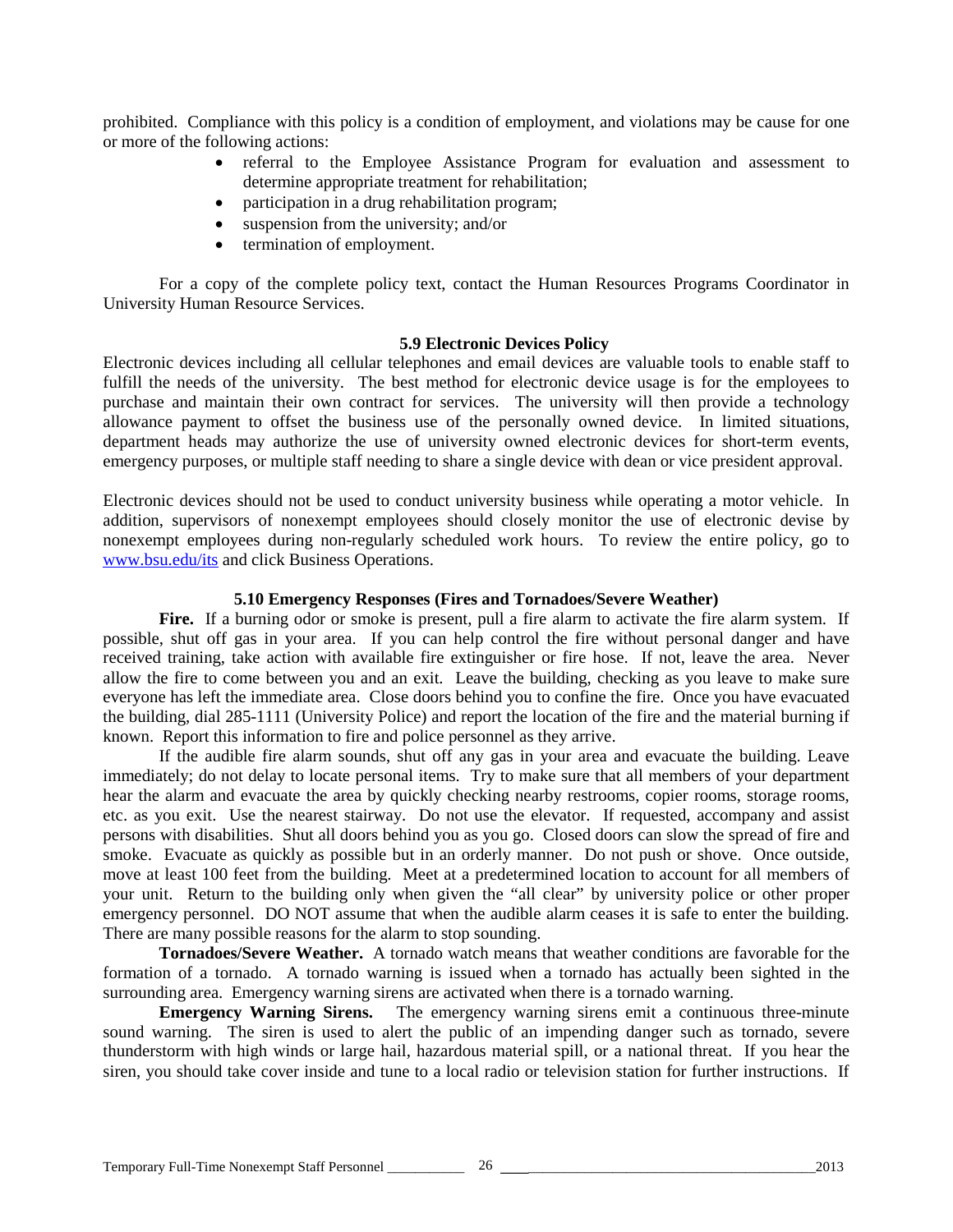you cannot get to a radio or television, initiate tornado protection procedures as this is the most likely reason for the siren to sound.

The siren does not sound for the entire duration of a tornado warning. Do not assume that the danger has passed when the siren stops sounding. The emergency warning siren is tested each Friday at 11 AM. These tests last for 30 seconds. If the emergency warning siren sounds on a Friday morning for longer than 30 seconds, you should initiate tornado protection procedures.

If a tornado warning has been issued and you are inside, stay inside. Stay away from outside walls, windows, mirrors, glass, overhead fixtures, and unsecured objects, such as filing cabinets or bookcases. If possible, move to a below-ground-level floor, interior corridor, or room or office without windows. Crouch low with your hands covering the back of your head and neck. Do not use elevators. If requested, assist persons with disabilities to the safest area on the same floor. Do not leave the shelter area until after the storm is over. Continue to monitor the weather via radio or television until the tornado watch has been lifted for your area.

If a tornado warning has been issued and you are outside, look for a nearby safe structure in which to take shelter. If you are in your car, get out of it. Never try to outrun a tornado. If there is no shelter, lie down flat in a low area such as a ditch away from trees with your hands covering the back of your head and neck.

*Ball State University Emergency Response Guidelines.* Each office should have a copy of these *Guidelines,* which cover numerous emergency situations. Please call the Office of University Marketing and Communications for additional copies.

# **5.11 Hazard Communication Standard**

The university complies with the Occupational Safety and Health Act Hazard Communication Standard as adopted pursuant to the Indiana Occupational Safety and Health Act. In accordance with that Standard, the university has developed and implemented a written hazard communication program which includes appropriate employee training, together with related documents, including material safety data sheets (MSDS). Copies of the program, including related documents and material safety data sheets, are kept in departmental offices. The Office of Environmental Health and Safety in Facilities Planning and Management has overall responsibility for the program.

#### **5.12 Minors, Policy on**

Ball State University, as part of its educational mission, has many University programs and activities that include minors, who are defined as persons under the age of eighteen. Such programs and activities include, but are not limited to, camps, lessons, workshops, clubs, teams, projects, practices, tours, research, or open-houses, but excludes single performances or events open to the general public such as athletic competitions, plays, or concerts and regularly scheduled classes or activities designed primarily for enrolled students who are age 17 and above. This definition may not capture certain circumstances in which minors are present on campus, and further consideration will be given as to whether they fall within the scope of the policy. The purpose of this policy is to provide appropriate protection and safety for minors who are involved in all programs and activities taking place on the Ball State University campus or under the authority and direction of the University at other locations. This policy applies to all University units and departments, including but not limited to, Athletics, Sports Facilities, Burris Laboratory School, and the Indiana Academy for Science, Mathematics, and Humanities, and to all University employees, contractors or volunteers who interact with, supervise, chaperone, or otherwise oversee minors in program activities. To review the entire policy, please go to the university's website at [www.bsu.edu.](http://www.bsu.edu/)

#### **5.13 NCAA Rules and Regulations**

As a faculty and/or staff representative at Ball State University, you are considered a representative of athletic interest and must adhere to the same NCAA rules and regulations as followed by the university and its Office of Athletic Compliance. For more information, please go to [www.ballstatesports.com](http://www.ballstatesports.com/) and click Athletic Dept.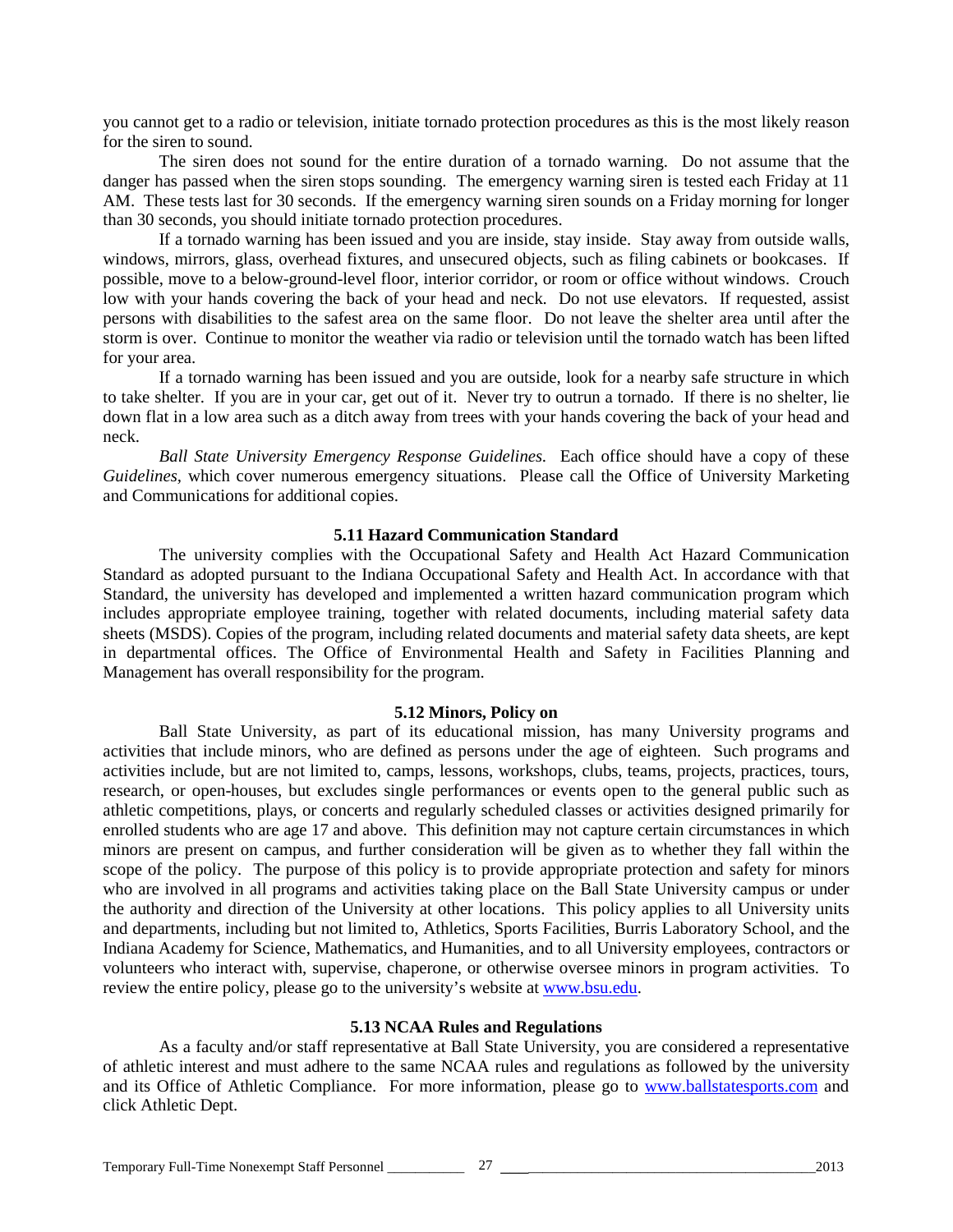#### **5.14 Pet Policy**

The pet is any domesticated or tamed animal that would normally be expected to belong to someone whether or not there is any acknowledged ownership. Written authorization is to be obtained from the appropriate Department Chairperson, Dean, or Administrative Head involved before a pet may be brought into university buildings. Such authorization is to state the purpose and duration of the activity involving the pet. The authorization is to be in the possession of the owner or person in control of the pet during the time the pet is in a university building. Pets are not permitted in Residence Halls with the exception of marine life in fresh water aquariums. Pets are not permitted on university grounds unless they are appropriately leashed or caged and under the control of and accompanied by their owners or others designated by their owners as having responsibility for the control and care of the pet. Pets are not permitted in Student Family Housing Apartments with the exception of marine life in fresh water aquariums and small caged birds.

Violations of the university Pet Policy will be dealt with in accordance with university rules governing the conduct of faculty, staff, and students. In addition, violations in the Residence Halls and Student Family Housing Apartments, will have action taken in accordance with "Conditions of Occupancy" for Student Family Housing, and "Policies of University Residence Halls" for the Residence Halls. Provisions of this policy do not apply to seeing eye or guide dogs or to police or K9 dogs while such animals are performing their duties under supervision. The Pet Policy is in addition to applicable ordinances of the City of Muncie and statutes of the state of Indiana.

#### **5.15 Rules and Regulations—Disciplinary Process**

Employment at the university brings many benefits to the employee, but accepting a job at the university also includes accepting the responsibilities that go with the position. For example, tardiness and excessive absenteeism cannot be tolerated. Maintaining the proper decorum and wearing the appropriate attire for the position held and the workstation occupied are required. A satisfactory level of performance on each of the tasks and responsibilities identified in the position description or assigned by the supervisor must be maintained. Reporting to work while under the influence of alcoholic beverages or other controlled substances is unacceptable.

The examples of violations discussed in the above paragraph are meant to be illustrative and should not be considered to be exhaustive. The university supports both a progressive disciplinary policy and performance appraisal system to ensure that deficiencies in either behavior or performance are communicated to the employee by the supervisor. The goal of both the progressive disciplinary policy and the performance appraisal system is to communicate directly to the employee the patterns of behavior or levels of performance required to continue employment at the university.

The university's progressive disciplinary policy ranges from a verbal warning to discharge. The usual four-step disciplinary procedure is as follows:

Step 1 - Verbal Warning

Step 2 - Written Warning

Step 3 - Suspension (Generally without pay)

Step 4 - Discharge

Because the seriousness of the infraction or the presence of extenuating or aggravating circumstances determines the type of discipline administered, not all four steps of the progressive disciplinary procedure will be exercised in every instance. For example, threatening anyone, fighting, or the theft of employee, student, or university property are particularly serious offenses and may result in the immediate discharge of the offending party.

A grievance procedure has been established to provide a method for resolving disputes between the university and an employee or employees concerning the meaning or application of a university rule or regulation. The "Grievance Procedure for Staff Personnel and Service Personnel (Non-Bargaining Unit) Affiliated with Staff Personnel" appears on other pages of this *Handbook*.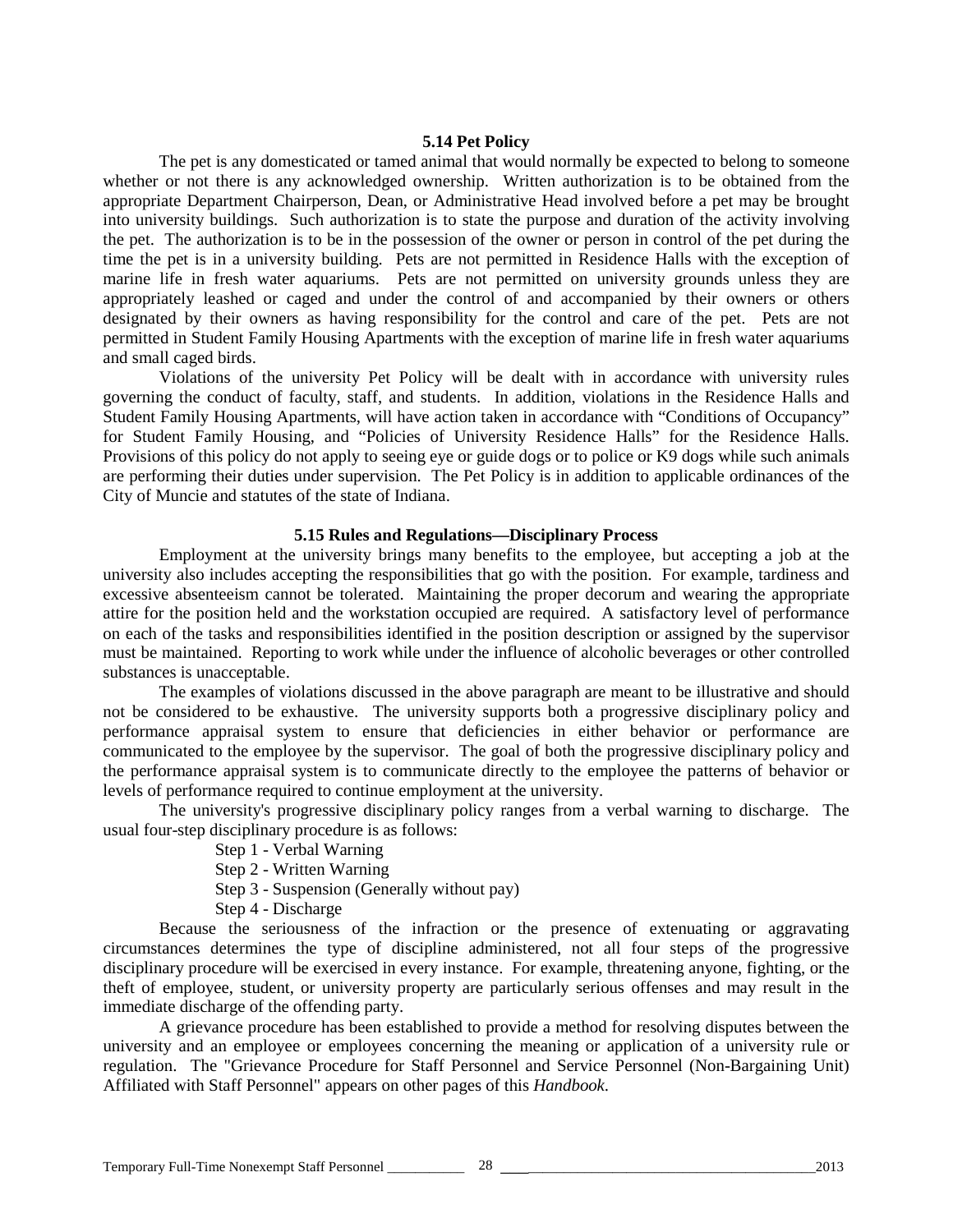Prior to submitting formal grievances, however, employees should discuss concerns or problems with their supervisors. Most employee problems or concerns are resolved through such informal discussions.

# **5.16 Sexual Harassment Statement**

For sexual harassment statement, see Appendix A.

# **5.17 Smoking Policy**

Ball State University is committed to providing a healthy working and learning environment for the entire campus community. The purpose of this policy is to reduce harm from tobacco use and secondhand smoke, provide an environment that encourages persons to be tobacco-free, reduce health insurance and health care costs, and promote a campus culture of wellness. Therefore, Ball State University establishes the following smoking policy for all facilities, campus areas and vehicles in which university functions or services are carried out or offered. All university students, employees, contractors, and visitors are subject to these regulations.

- 1. As used herein, tobacco includes but is not limited to cigarettes, cigars, pipes, water pipes (hookah), bidis, kreteks, electronic cigarettes, smokeless tobacco, snuff, chewing tobacco and any non-FDA approved nicotine delivery device.
- 2. Tobacco use is prohibited on Ball State University campus.
- 3. Tobacco use is prohibited in all university vehicles, including maintenance vehicles, automobiles, and public carriers.
- 4. Tobacco use is prohibited in all university housing units.
- 5. Tobacco use will be permitted in the tailgating areas on home football game days only; otherwise, the area is to be tobacco free.
- 6. University regulated parking areas are included in the ban. Tobacco use in enclosed personal vehicles will be permitted as long as users contain smoke and tobacco products inside the vehicle (e.g., windows must be closed). Failure to do so is a violation of this policy.
- 7. Adherence to this policy is the responsibility of all members of the University community. It is expected that students, faculty, staff, University affiliates, contractors and visitors to campus will comply with this policy. Members of the University community are empowered to respectfully inform others about the policy to ensure compliance. Primary enforcement of this smoking policy will be the responsibility of those persons who head individual units, departments, buildings, student housing units, those who supervise personnel, Public Safety personnel, and other designees.
	- A. Failure to comply with this policy shall result in a fine of \$100 per occurrence.
	- B. The Office of Bursar will be responsible for fine collection and account maintenance. Monies collected from the assessments will be used to fund smoking cessation initiatives, health education, and other relevant health and wellness related programs.
	- C. Citations may be applied through the University Traffic Appeals Subcommittee. All appeals will be handled in a manner consistent with traffic appeal procedures.
	- D. Failure of a student or employee to pay a fine shall be subject to existing policies and procedures for collecting delinquent accounts owed the university.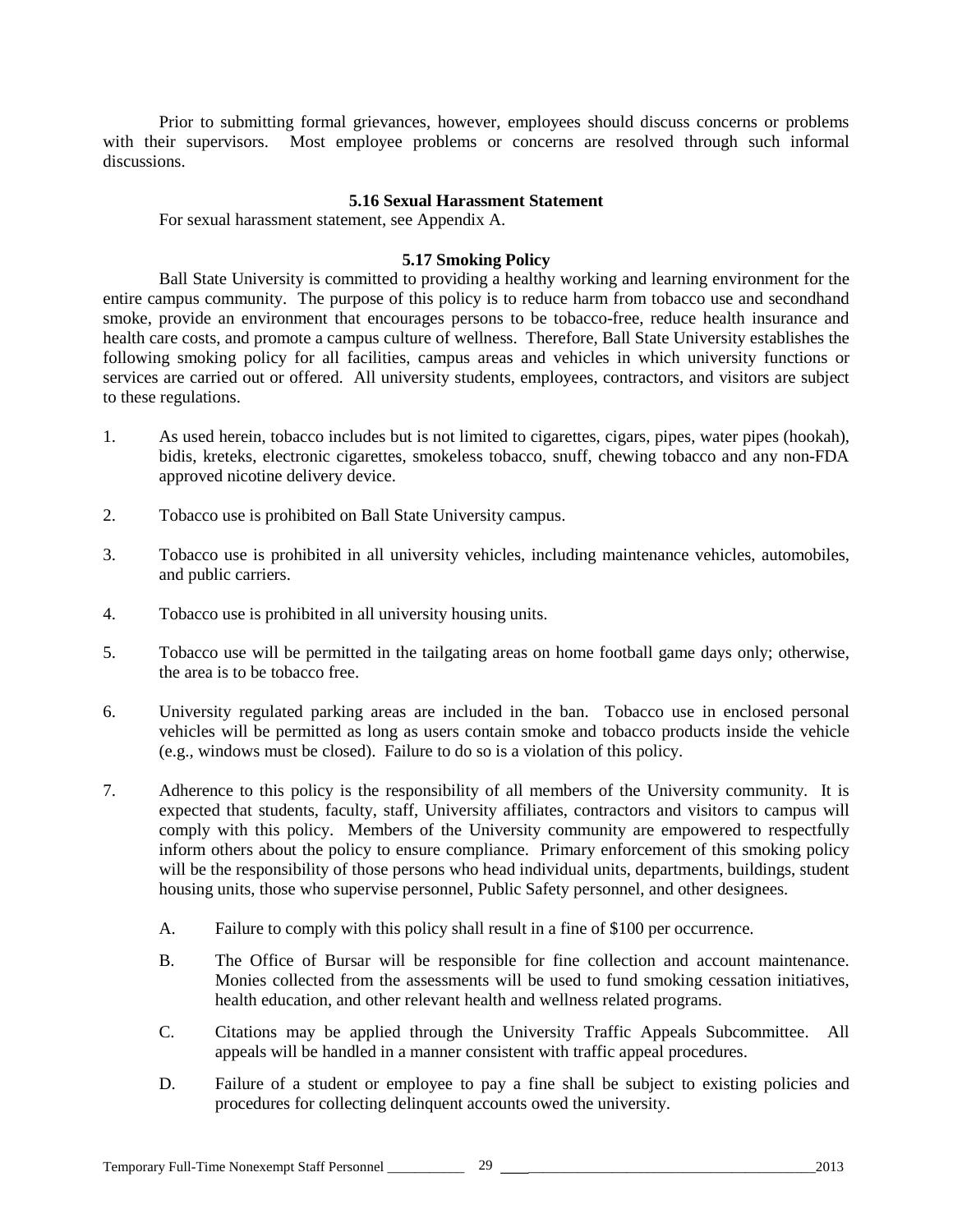8. This smoking policy shall be effective August 1, 2013.

#### **5.18 Social Media Policy**

Social media are powerful communications tools that have a significant impact on organizational and professional reputations. Social media are defined as media designed to be disseminated through social interaction, created using highly accessible and scalable publishing techniques. Examples include but are not limited to LinkedIn, Twitter, Facebook, YouTube, and My Space.

Both in professional and institutional roles, employees need to follow the same behavioral standards online as they would in real life. The same laws, professional expectations, and guidelines for interacting with students, parents, alumni, donors, media, and other university constituents apply online as in the real world. Employees are liable for anything they post to social media sites. For the entire policy, go to [www.bsu.edu/umc.](http://www.bsu.edu/umc)

#### **5.19 Title IX Compliance**

Each of us has a responsibility to report behaviors that may put others at risk. Title IX makes it essential that every employee know his or her obligations in reporting sexual harassment or assault.

It is equally important that an employee know that in Indiana everyone is considered a mandatory reporter regarding child abuse. Call Child Protective Services' 24-hour hotline at 1-800-800-5556 if you believe that a child is a victim of abuse or neglect. If the abuse has occurred on campus, please immediately call University Police at 765-285-1111.

Students who believe they have experience sexual harassment are encouraged to come forward to receive assistance. But regardless of whether the harassed student files a complaint or otherwise requests assistance, **university employees who know about possible harassment must take appropriate steps** to report the information to the Assistant to the Vice President for Student Affairs/Deputy Coordinator for Title IX.

Circumstances requiring an employee to report sexual harassment that occurs on or off campus include but are not limited to: a) a student **shares** information about an incident with an employee (even if he or she requests the employee's confidence); b) an employee **observes** a student, employee, or other representative of the university sexually harassing a student; c) a **third party** shares information about an incident with you.

To learn more about sexual harassment compliance and your role in maintaining a safe and respected campus, contact the Assistant to the Vice President for Student Affairs/Deputy Coordinator for Title IX at 765-285-1545.

# **5.20 Use of University Technology**

Information technology plays a crucial role in the delivery of Ball State University's educational mission. In making use of these shared resources, members of the University community have a responsibility to help create an intellectual environment in which students, faculty, and staff may feel free to create and collaborate with colleagues both on and off campus without fear that the products of these efforts will be violated by misrepresentation, tampering, illegal access, destruction, or theft. The policy outlines the ethical and acceptable use of information systems and resources at Ball State University as well as the duties and responsibilities incumbent upon everyone who makes use of these resources. For the entire policy, please go to [www.bsu.edu/security/itpolicy.](http://www.bsu.edu/security/itpolicy)

# **5.21 Weapons Policy**

Faculty, Professional, and Staff employees of Ball State University are prohibited from possessing or carrying weapons of any kind while on university property, regardless of whether they are licensed to carry the weapons or not. Such prohibition extends to such individuals having such weapons in briefcases, purses, toolboxes, personal vehicles, or other personal property or effects.

The exceptions to this policy are: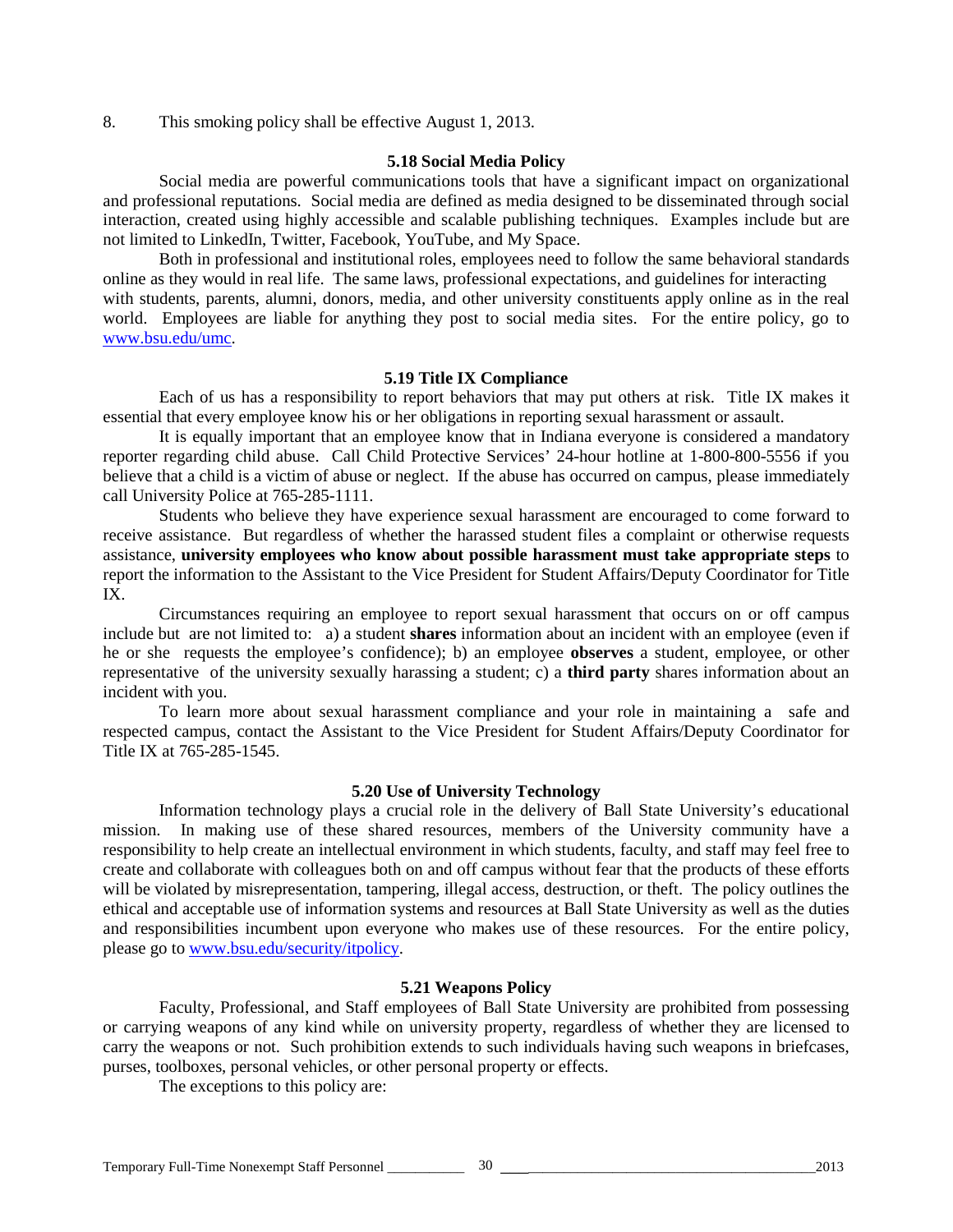- a. firearms in the possession of university police officers and other individuals who have written authorization from the University's Director of Public Safety to carry such weapons;
- b. firearms in the possession of sheriffs, police officers, law enforcement officers, and correctional officers who are duly authorized by law to carry such firearms;
- c. equipment, tools, devices and materials which are prescribed for use by university employees as a condition of employment or class enrollment; and
- d. legal chemical dispensing devices, such as pepper sprays, that are sold commercially for personal protection.

University property includes all university owned, leased, or otherwise controlled buildings and lands. University vehicles are covered by this policy at all times whether or not they are on university property.

University sanctions will be imposed on offenders as appropriate and, in addition, criminal charges may be filed.

For the purposes of this policy, "weapons" include:

- a. firearms, such as handguns, shotguns, rifles, pellet guns, machine guns, stun guns, tasers, or electronic stun weapons;
- b. explosives, such as bombs, grenades, blasting caps, or other containers containing explosive substances; and
- c. other equipment, material and devices that, in the manner they are used, could ordinarily be used, or are intended to be used, are readily capable of causing serious bodily injury. The items described in clause (c.) include, but are not limited to, knives (except small personal pocket knives with folding blades that are less than 3 inches long), tear gas, chemical substances, brass knuckles, clubs, or chains.

# **6.0 OTHER BENEFITS**

In some cases, the following programs are summarized. For program details and eligibility information, go t[o www.bsu.edu/hrs](http://www.bsu.edu/hrs) or [www.bsu.edu/payroll.](http://www.bsu.edu/payroll)

# **6.1 Employee Assistance Program**

The Employee Assistance Program (EAP) provides confidential assistance to the employee who experiences personal problems that alter work performance or attendance. If ignored, personal problems can jeopardize an employee's health, have a serious impact on lives or families, and on the ability to perform a job. Problems may be the result of alcoholism, drug abuse, emotional, marital, parent/child relationships, grief, or other concerns.

The decision to seek help and accept treatment is the responsibility of the employee. The university recognizes the need to make the services of the EAP accessible to an employee who requests assistance in overcoming personal problems.

Problems not directly associated with an employee's job function can have an adverse effect on job performance and health. Often, an employee will overcome such difficulties. Normal supervisory assistance can serve to motivate and guide the employee and help resolve problems in order to bring the job performance back to an acceptable level.

The objective is to assist the employee in a manner consistent with good therapeutic and business practice. Without altering or amending any of the rights or responsibilities of the employee or the university, it is the policy to handle such problems within the following framework:

- An employee participating in the EAP will be expected to meet existing job performance standards and established work rules within the framework of existing policies, procedures, and agreements.
- The university does not waive its responsibility to maintain discipline or the right to invoke disciplinary measures in the case of misconduct, which may result from, or be associated with, personal problems.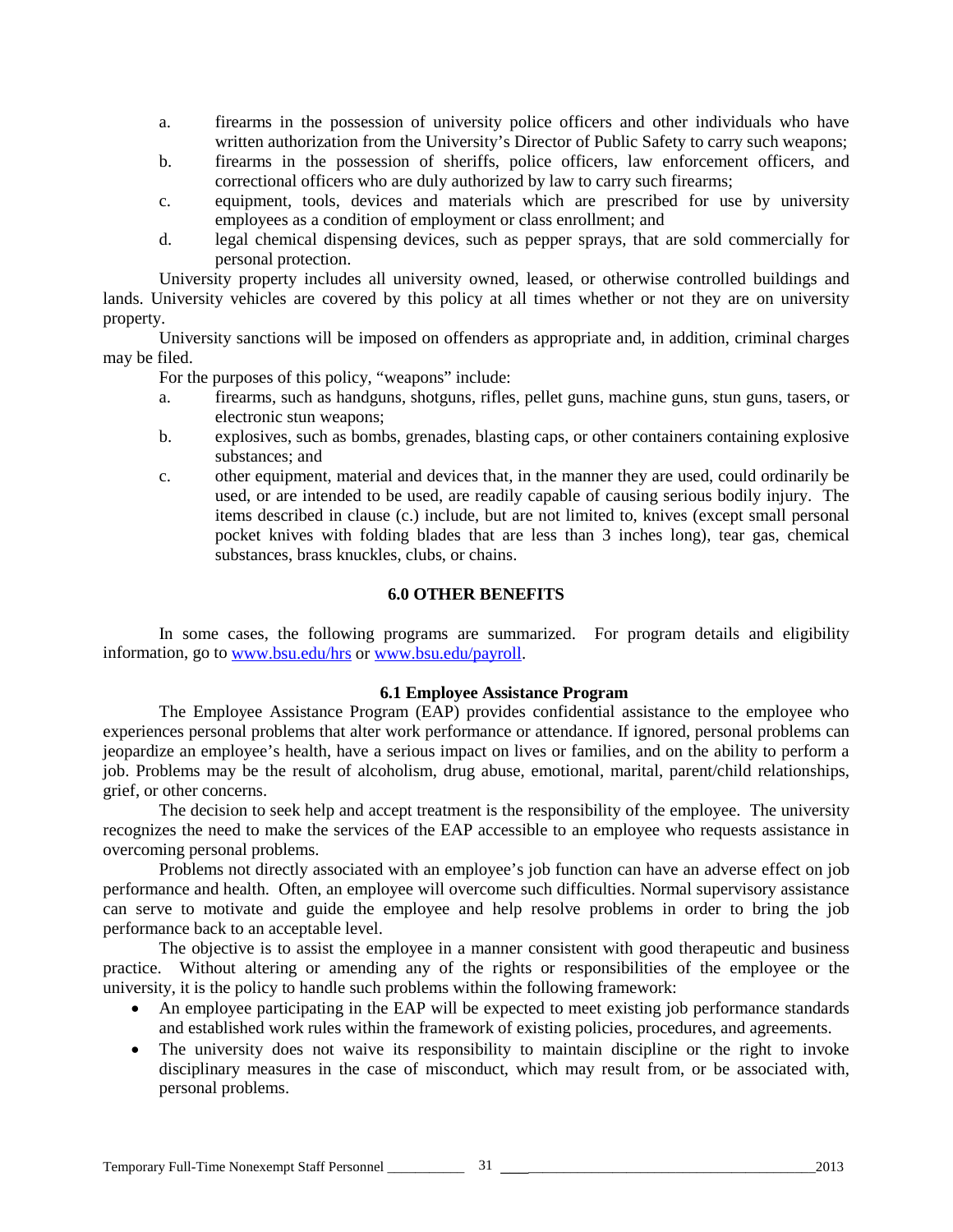- While participating or following participation in the EAP, the employee should not expect any special privileges or exemptions from standard personnel practices.
- An employee may seek assistance under the program by self-referral, referral by the supervisor, or referral by a family member.

Although assistance through the EAP is voluntary, if job performance or attendance problems persist, the supervisor must proceed with disciplinary action.

The Ball State University EAP complies with applicable state and federal regulations with regard to the confidentiality of program records. For additional information, contact the Office of WorkLife Programs, University Human Resource Services, 285-1187.

#### **6.2 Class Attendance**

On approval of the supervisor, the department head, and the Director of Human Resources, an employee may be permitted to attend a class at Ball State University during the workday if such class is pertinent to the job and will better qualify the employee for the employee's job. In such cases, the class time must be reported as vacation time in 1-hour increments, or arrangements must be made with the supervisor and/or department head and the Director of Human Resources for a change in scheduled work hours to make up the time lost. NOTE: No more than one such class may be taken during the employee's scheduled working hours.

# **6.3 Remitted Tuition Benefits**

# **6.3.1 Educational Assistance Program**

An employee who meets normal admission requirements of the university and who is in a probationary period wishing to take undergraduate classes or a non-probationary employee wishing to take graduate classes may enroll for up to 6 credit hours per fall semester, 6 credit hours per spring semester, and a total of 6 credit hours during any combination of summer sessions is entitled to a remission of 100% of basic tuition for students with at least one main campus course, and 50% of basic tuition for students with no main campus courses (student services and special fees excluded). An employee on an approved Leave for Study may enroll for up to 18 credit hours fall semester, 18 credit hours spring semester, and 18 credit hours during any combination of summer sessions under this Program. This Program is administered through University Human Resource Services (285-1834).

*Classes may be audited (no university course credit) without cost to the employee. Go the Office of Admissions (for undergraduate classes) or the Graduate School (for graduate classes) for instructions.*

Effective date: July 19, 2013

# **6.3.2 Tuition Remission Program**

An employee who meets the normal admission requirements of the university and who has completed his/her probationary period may enroll for up to 6 credit hours per fall semester, 6 credit hours per spring semester, and a total of 6 credit hours during any combination of summer sessions at no cost to the employee (i.e., full remission of basic tuition and the student services fee, excluding special fees). This Program is administered through University Human Resource Services (285-1834).

Effective date: July 19, 2013

# **6.3.3 Fee Remission Program for Spouses and Dependent Children**

This Fee Remission Program provides spouses and dependent children of eligible employees with the opportunity to enroll in undergraduate course work for credit at a reduced cost. For information about this Program, contact Payroll and Employee Benefits (285-8461).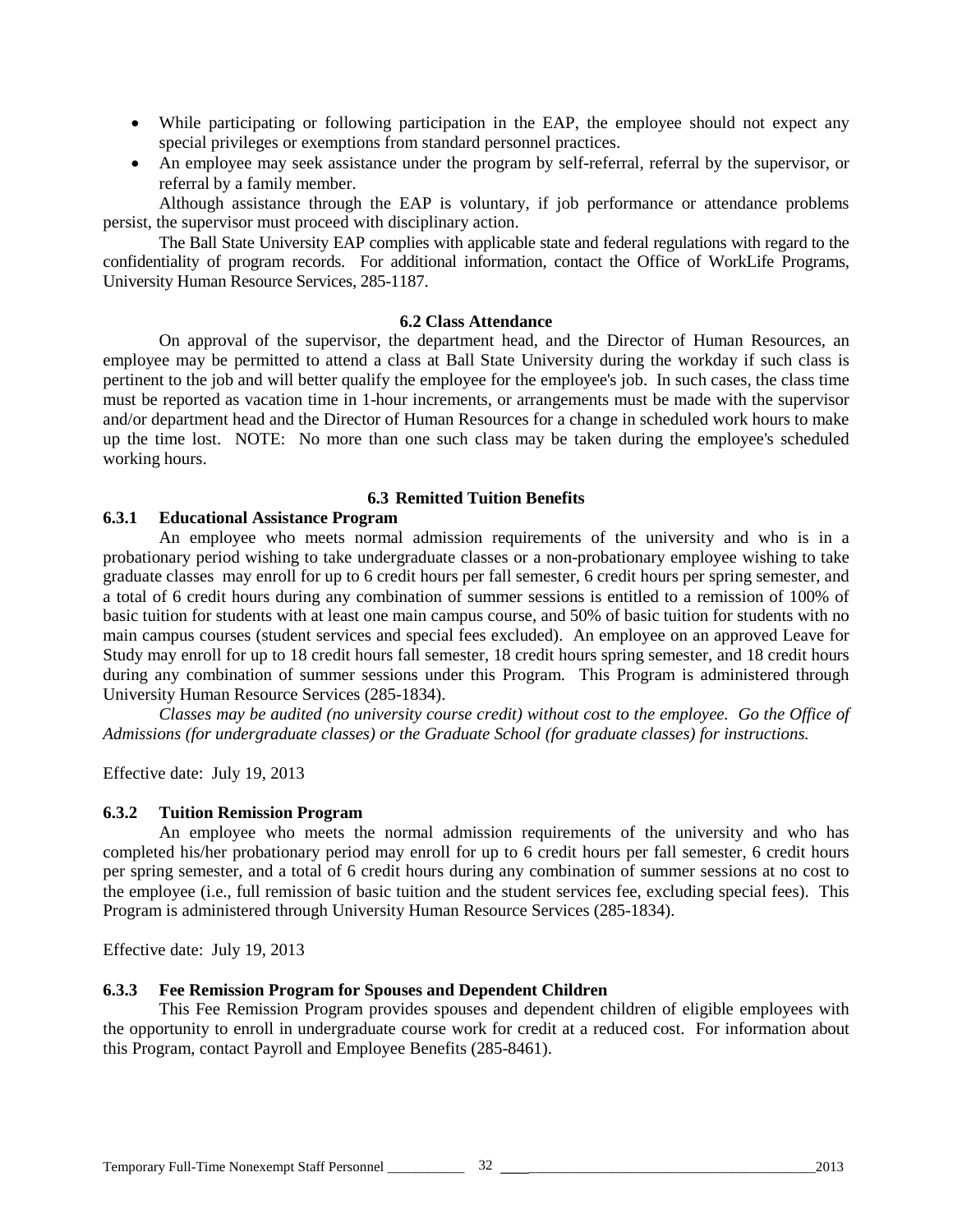# **6.3.4 Reduced Fees for Persons 60 Years of Age or Older**

Employees, their spouses, and other persons 60 years of age and older who are not otherwise eligible for university fee remission programs are eligible for 50% reduction of the course fees, exclusive of laboratory fees and other special charges, for university courses or programs offered on campus for which such persons are properly qualified. This program includes enrollment in Independent Study course work. Payroll and Employee Benefits and the Bursar's Office can provide information on this program.

# **6.3.5 Limits on Fee Remission Programs**

An employee is eligible for remission of fees for fall semester, spring semester, or any combination of summer sessions under only one of the following programs: the Fee Remission Program, the Educational Assistance Program, or the Reduced Fees for Persons 60 Years or Older Policy.

#### **6.4 Staff and Service Personnel Recognition Award Programs**

The university annually recognizes and honors employees for achievements and dedication. Each spring, about 200 staff and service personnel are recognized for years of service, (beginning at 10 years and at 5-year increments thereafter), retirement, meritorious service, outstanding achievements, and completion of specialized training programs.

#### **6.5 Training (Learning and Development)**

The university develops training programs to facilitate improved job performance and enhance opportunities for transfers and promotions. Training programs generally will be conducted on university time, although there may be exceptions to this practice. Successful completion of university training programs may be prerequisites for promotion in selected areas.

#### **6.6 WorkLife Programs**

WorkLife Programs offers an employee a unique resource to use in his or her search for practical and suitable solutions to his or her personal needs. Services include: customized child care options available within a 6-county area, Employee Assistance Program (EAP), and information on agencies and services available to the elderly and their families.

Another service includes relocation information for new residents [school systems, housing (apartments, condominiums, property management and relocation specialists firms, realtors), and employment opportunities for a partner of an employee]. Additionally, WorkLife Programs also coordinates the annual staff and service personnel recognition award programs.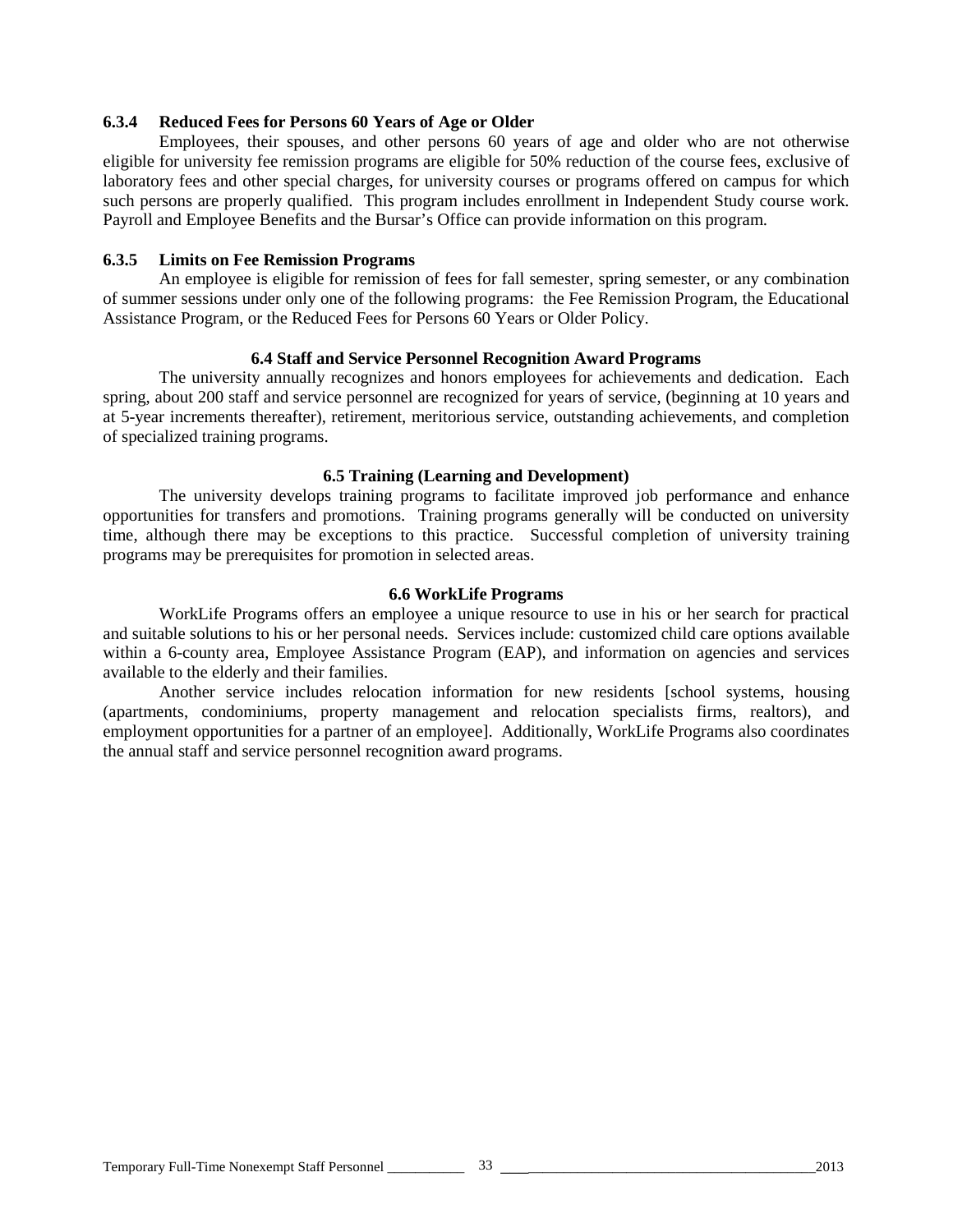# **APPENDIX A**

# **Ball State University Statement on Sexual Harassment Equal Opportunity and Affirmative Action**

- 1. Harassment on the basis of sex is a form of illegal sex discrimination. Sexual harassment in employment violates Title VII of the Civil Rights Act of 1964, as well as state law. Student-on-student sexual harassment and sexual harassment directed toward a student by a University employee violates Title IX of the Education Amendments of 1972.
- 2. Ball State University will not tolerate sexual harassment of students or employees by members of its faculty or staff, its students or by other agents of the University and will respond in a suitable manner to every complaint.
- 3. The University has adapted the Equal Employment Opportunity Commission (EEOC) definition of sexual harassment for our academic community: Sexual harassment is defined as any unwelcome sexual advance, request for sexual favor or other unwelcome verbal or physical conduct of a sexual nature, whether committed on or off campus, when:
	- 3.1 submission to such conduct is made, either explicitly or implicitly, a term or condition of an individual's employment or participation in a University-sponsored education program or activity;
	- 3.2 submission to or rejection of such conduct by an individual is used as the basis or threatened to be used as the basis for employment decisions or academic decisions or assessments affecting an individual; or
	- 3.3 such conduct has the purpose or effect of unreasonably interfering with an individual's work or academic performance or creating an intimidating, hostile or offensive working or educational environment. Such conduct will typically be directed against a particular individual or individuals and will either be abusive or severely humiliating or will persist despite the objection of the person targeted by the speech or conduct.

Sexual harassment includes but is not limited to situations where one person has authority over another. In such situations, sexual harassment is particularly serious because it may unfairly exploit the power inherent in a faculty member's or supervisor's position.

4. Sexual harassment can be verbal, visual, physical or communicated in writing or electronically. Some conduct obviously constitutes sexual harassment – such as a threat that a grade or promotion will depend on submission to sexual advance. But whether particular conduct constitutes sexual harassment will often depend upon the specific context of the situation, including the participants' reasonable understanding of the situation, their past dealings with each other, the nature of their professional relationship (e.g., supervisor-subordinate, colleague, etc.) and the specific setting.

The inquiry can be particularly complex in an academic community, where the free and open exchange of ideas and viewpoints preserved by the concept of academic freedom may sometimes prove distasteful, disturbing or offensive to some. Sexual harassment must be distinguished from behavior which, even though unpleasant or disconcerting, is appropriate to the carrying out of instructional, advisory, or supervisory responsibilities. Instructional responsibilities, in particular, require appropriate latitude for pedagogical decisions concerning the topics discussed and methods used to draw students into discussion and full participation.

- 5. Examples of conduct which may constitute sexual harassment include but are not limited to:
	- 5.1 requests for sexual favors;
	- 5.2 unwelcome physical contact such as hugging, rubbing, touching, patting, pinching or brushing another's body;
	- 5.3 veiled suggestions of sexual activities;
	- 5.4 requests for private meetings outside of class or business hours for other than legitimate academic or business-related purposes;
	- 5.5 use in the classroom of sexual jokes, stories or images in no way germane to the subject of the class;
	- 5.6 use in the workplace of sexual jokes, stories or images in no way germane to the subject of the work environment;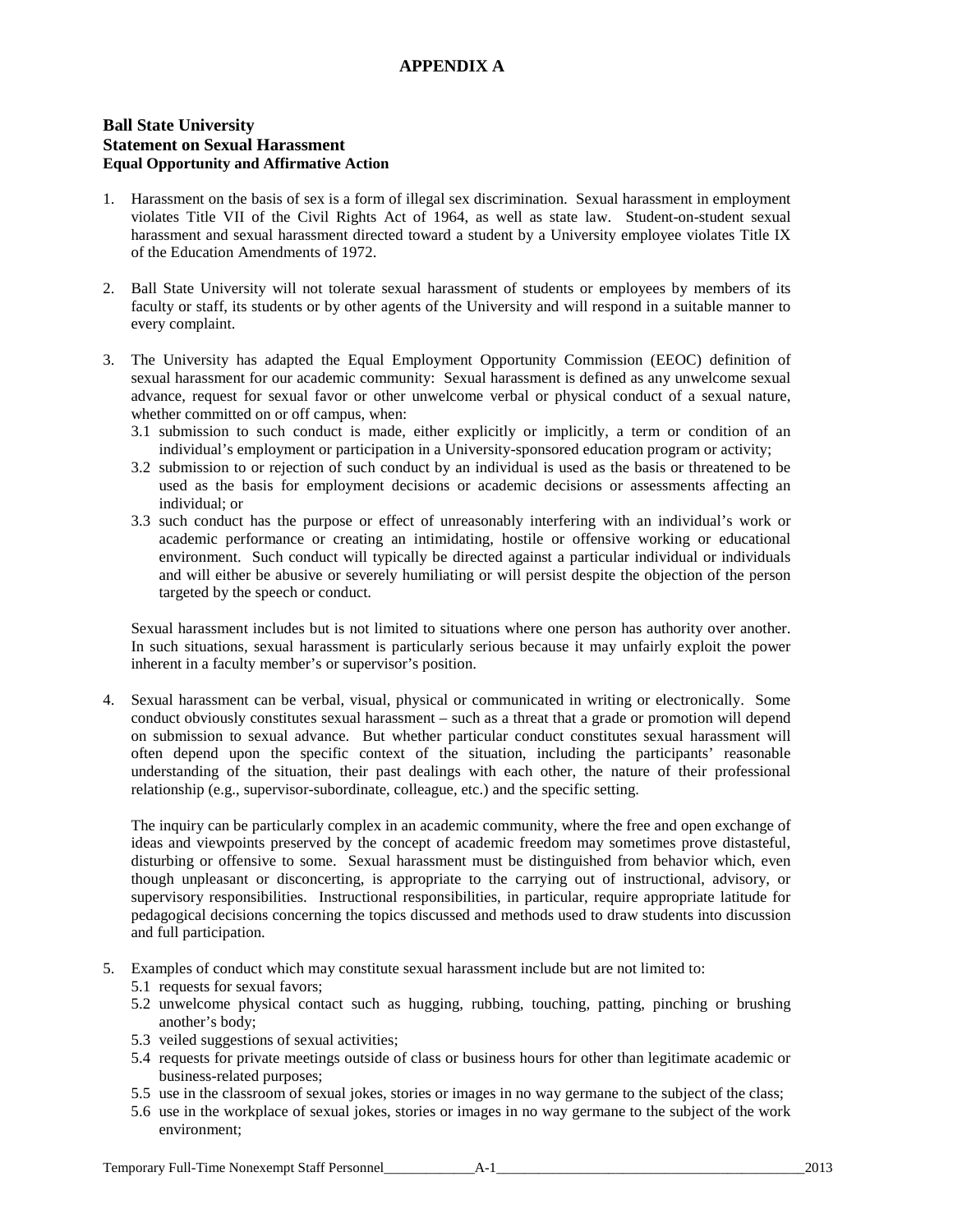- 5.7 remarks about a person's body or sexual relationships, activities or experience that are in no way germane to the subject of the work or academic environment;
- 5.8 use of inappropriate body images to advertise events.
- 6. Members of the University community can expect to be free from sexual harassment and thus all members of the University community should guard against it. The fact that someone did not intend to sexually harass an individual is generally not considered a sufficient defense to a complaint of sexual harassment, although the reasonableness of the accused's perceptions may be considered. In most cases, it is the effect and characteristics of the behavior on the complainant and whether a reasonable person similarly situated would find the conduct offensive that determine whether the behavior constitutes sexual harassment.
- 7. The University will not tolerate retaliation or discrimination against persons who report or charge sexual harassment or against those who testify, assist or participate in any investigation, proceeding or hearing involving a complaint of sexual harassment. In this context, retaliation means speech or conduct that adversely affects another's terms or conditions of employment or education and is motivated by an intent to harm the targeted person because of his or her participation in the filing or investigation of an allegation of sexual harassment. Any such retaliation – or encouragement of another to retaliate – is a serious violation of University policy and law, independent of whether the particular claim of sexual harassment is substantiated. Anyone who believes he or she has been subjected to retaliation in violation of this rule may use the procedures described in this policy to complain and seek redress.
- 8. Any member of the University community who believes he or she is being sexually harassed or is being retaliated against is encouraged to contact the Office of University Compliance and make a complaint. The complaint will be investigated in accordance with the *"Equal Opportunity and Affirmative Action Complaint Investigation Procedure and Appeal Process."* A copy of this document may be obtained by contacting the Office of University Compliance.
- 9. The University can respond to specific instances and allegations of harassment only if it is aware of them. The University therefore encourages anyone who believes that he or she has experienced sexual harassment to come promptly forward (typically within 45 calendar days) with inquiries, reports or complaints and to seek assistance from the Office of University Compliance. In addition, any University employee who becomes aware of instances or allegations of sexual harassment by or against a person under his or her supervisory authority must report them to the Office of University Compliance. It shall be the responsibility of the Office of University Compliance to respond to allegations and reports of sexual harassment or refer them to other University officials for an appropriate response.
- 10. Any dean, chairperson, director or department head or other similar administrator who becomes aware of information indicating a significant likelihood of sexual harassment must report such information to the Office of University Compliance. These administrators must respond not only when they receive a specific complaint or report alleging improper activity, but also when such matters come to their attention informally. Unconfirmed or disputed allegations should be clearly labeled as such and reports should indicate any steps already taken to respond. Administrators should consult the Office of University Compliance prior to responding to any situation involving alleged harassment.
- 11. Possible sanctions for a person found engaging in behavior which is in violation of this policy include but are not limited to the following:
	- 11.1 oral or written reprimand, placed in personnel file;
	- 11.2 required attendance at a sexual harassment sensitivity program;
	- 11.3 an apology to the victim;
	- 11.4 loss of salary or benefit, such as sabbatical or research or travel funding;
	- 11.5 transfer or change of job, class or residential assignment or location (i.e., removing the person from being in a position to retaliate or further harass the victim);
	- 11.6 demotion;
	- 11.7 suspension, probation, termination, dismissal or expulsion.

While counseling is not considered a sanction, it may be offered or required in combination with sanctions. Where alcohol/drugs are involved in the sexual harassment, such counseling may include a substance abuse program.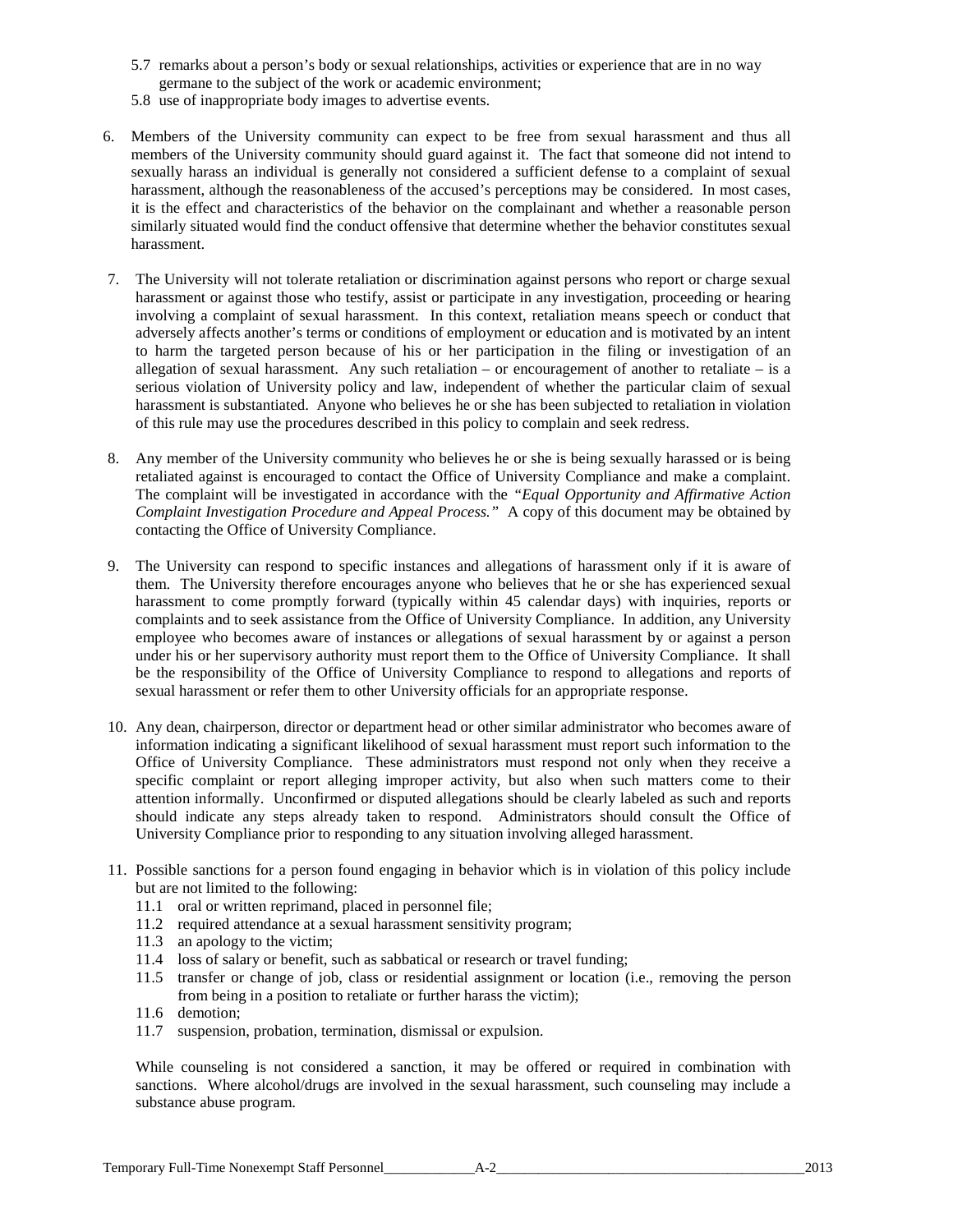If students or student groups are guilty of sexual harassment, any of the sanctions set forth in the "Code of Student Rights and Responsibilities" may also be invoked.

12. The University seeks to protect the rights of all persons, accusers and accused, to fair procedures. Accusations of sexual harassment frequently have injurious, far-reaching effects on the careers and lives of accused individuals. Allegations of sexual harassment must be made in good faith and not out of malice. Knowingly making a false or frivolous allegation of sexual harassment will be considered a serious violation of University policy.

Approved by the Board of Trustees December 17, 1999 Revised 8/02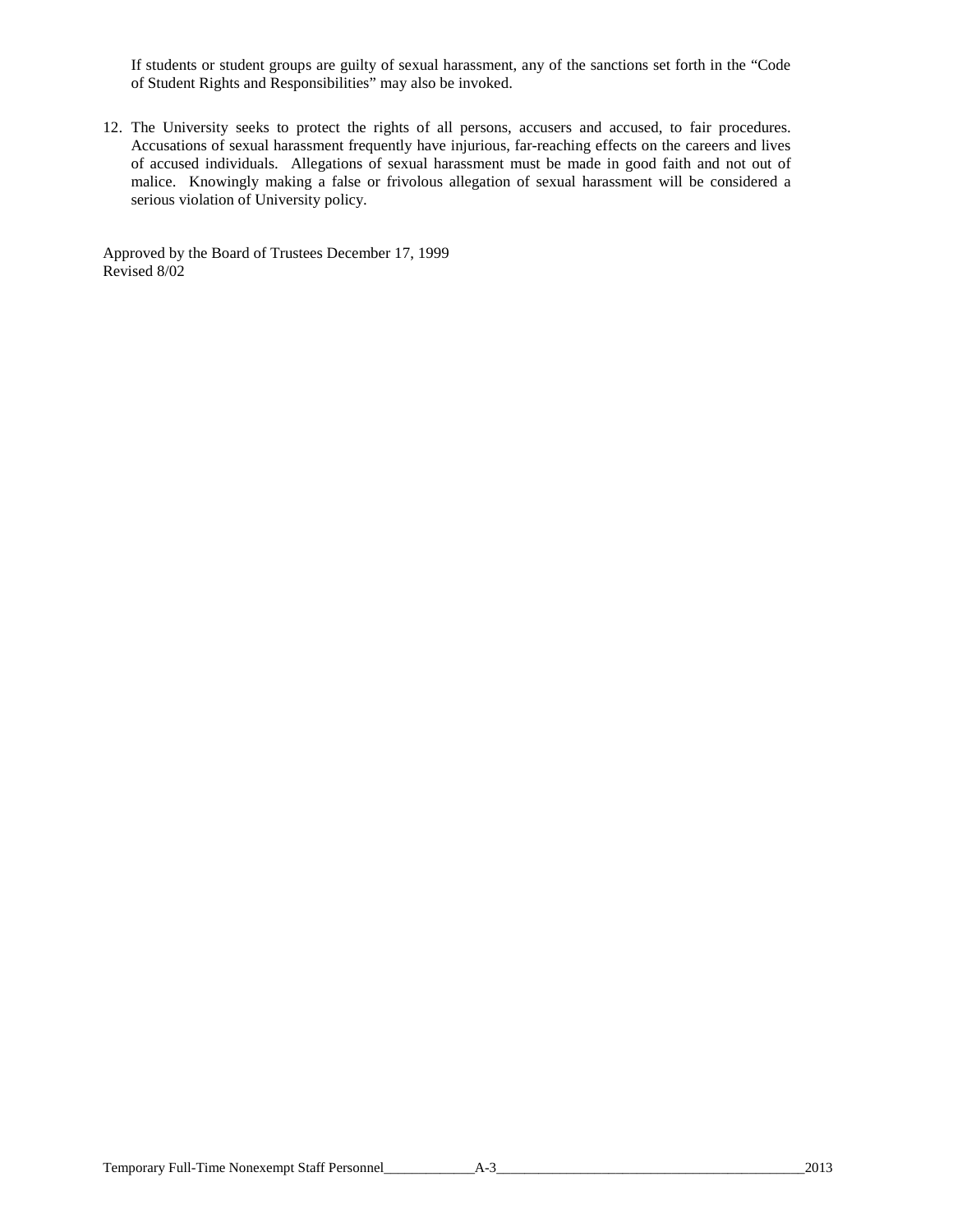# $|\Xi|$ n $\mathcal{S}$ ) $\mathcal{N}$  $\mathcal{L}[\mathcal{C}(\mathcal{C},\mathcal{C}](\mathcal{C})]$ Procedure for Handling **Blood and Other Potentially Infectious Material**





- 1. Put on disposable gloves to prevent contamination of hands.
- 2. Wipe up the spill using paper towels or absorbent material and place in plastic biohazard bag.
- 3. Gently pour bleach solution onto all contaminated areas of the surface.
- 4. Wipe up the remaining bleach solution with paper towels or put on drying agent and sweep.
- 5. Place used paper towels and other debris in appropriate plastic biohazard bag.
- 6. Remove gloves by turning inside out and place in biohazard bag with all soiled cleaning materials.



- 7. Double-bag and securely tie-up biohazard bags and discard in appropriate waste container.
- 8. Immediately wash hands with soap and warm water up to elbows for 20 seconds or longer.

**FOR SAFE CLEANUP OF A MAJOR INCIDENT, CALL WORK CONTROL: 5-5081**